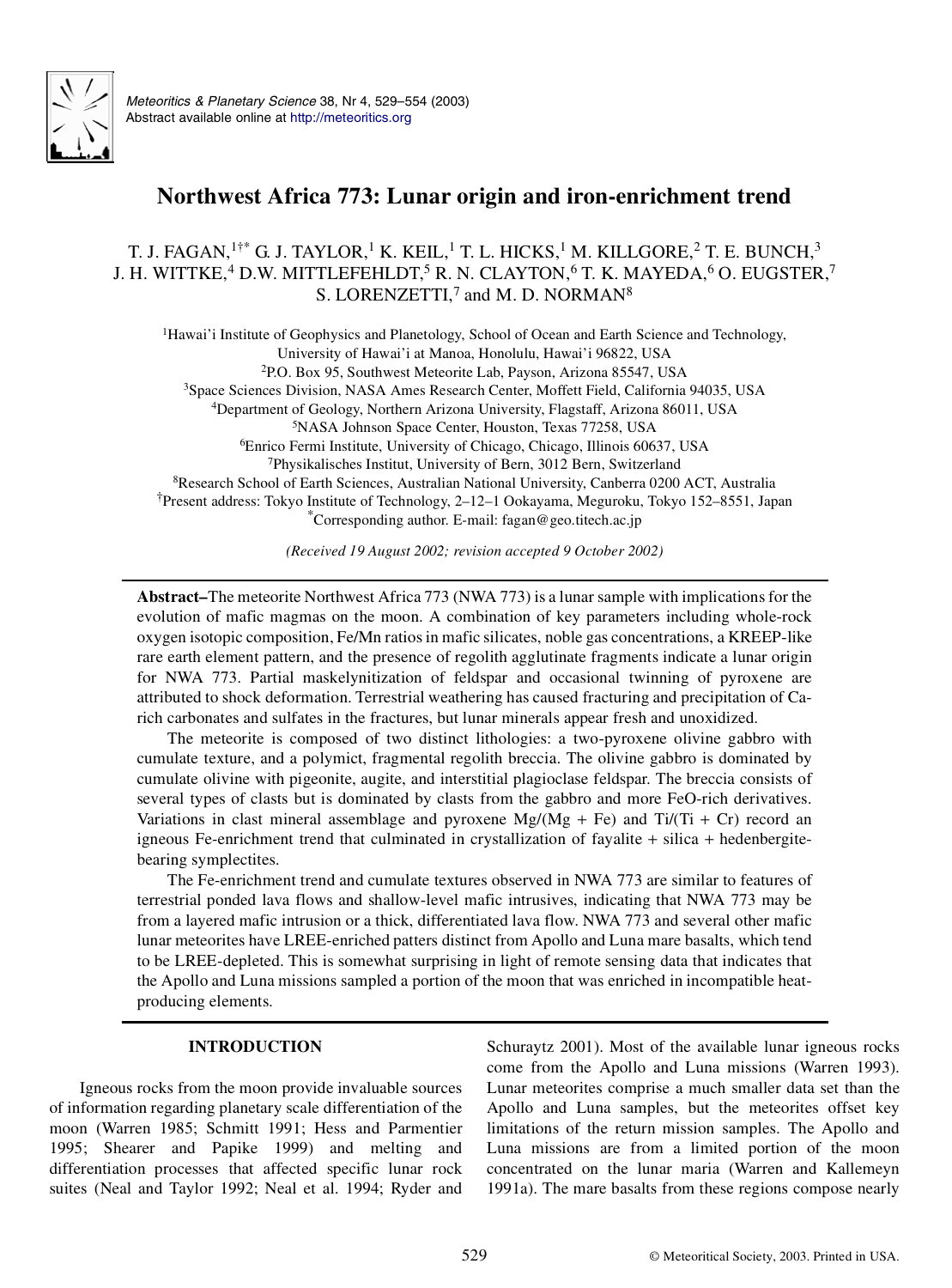one-fifth of the lunar near-side surface, but only about 1% of the lunar crust (Head and Wilson 1992). Furthermore, remote sensing studies show that the Apollo and Luna missions sampled a portion of the moon anomalously enriched in incompatible heat-producing elements (Jolliff et al. 2000; Lawrence et al. 2000). The geochemically anomalous and spatially restricted nature of the areas sampled during the Apollo and Luna missions results in a sample set that, although extraordinarily valuable, cannot be considered representative of the lunar crust.

In light of these limitations, lunar meteorites provide an important complement to the Apollo and Luna samples. Obviously, interpretation of the lunar meteorites is hindered because we cannot specify a priori the precise location on the moon from which a given meteorite originates. Lunar meteorites may come from anywhere on the moon, and thus, are not necessarily restricted to a limited region of the nearside. With continuing exploration of Antarctica and hot deserts, the number of identified lunar meteorites is increasing to the point where geochemical patterns characteristic of meteorites can be discussed and compared with systematics of the Apollo and Luna samples (Snyder et al. 1999a; Warrren and Kallemeyn 1991b; Arai et al. 2002).

In this paper, we describe the lunar meteorite, Northwest Africa (NWA) 773, document its lunar origin, discuss its implications for petrogenesis of lunar mafic rocks, and compare this meteorite with geochemical patterns associated with specific stages of magmatic evolution of the moon (Shearer and Papike 1999). The meteorite consists of two texturally distinct lithologies: a dark gray, fragmental, regolith breccia; and a green, two-pyroxene, olivine gabbro (Fig. 1). We argue that the olivine gabbro and clasts in the breccia record a complex igneous differentiation history. The geochemistry of NWA 773 is similar in some respects to other mafic lunar meteorites but distinct from typical Apollo and Luna mare basalts (Snyder et al. 1999b; Shearer and Papike 1999).

# **ANALYTICAL METHODS**

# **Petrography and Mineral Compositions**

Three polished thin sections of NWA 773 were examined using petrographic microscopes. Backscattered electron (BSE) images, elemental X-ray maps, and quantitative analyses of phases were collected using a Cameca SX-50 electron microprobe at the University of Hawai'i and a Cameca MBX electron microprobe at Northern Arizona University. Two large-scale elemental maps of Na, Mg, Al, Si, P, K, Ca, Ti, Cr, and Fe K $\alpha$  were collected using a 15 keV, 50 nA focused electron beam, with step sizes of  $9 \mu m$  for one thin section and  $18 \mu m$  for the other section. The elemental maps were combined using image processing software and were used to estimate mineral modes (Hicks et al. 2000, 2002). Modal estimates were based on  $1.3 \times 10^5$  counts from

approximately 81 mm<sup>2</sup> from one thin section of the breccia and  $4.3 \times 10^5$  counts from 104 mm<sup>2</sup> from two thin sections of the olivine gabbro. Modes and mean mineral compositions (determined by electron microprobe analyses; see below) were combined to provide an estimate of major elemental composition of the olivine gabbro. Compositions of minerals in the polymict breccia portion of NWA 773 vary over wide ranges in different types of clasts; thus, the elemental composition of the breccia was not estimated by modal recombination.

Quantitative mineral compositions were determined using wavelength dispersive analyses based on wellcharacterized oxide and silicate standards. A 15 keV voltage and peak and background counting times of 12 to 30 s were used for all analyses, but current and spot size varied depending on the phase analyzed and the goal of the specific analyses. Most silicates and oxides were analyzed using a focused beam  $(-1 \mu m)$  diameter) and 20 nA current. The current was lowered to 10 nA for many feldspar and Caphosphate analyses. A 10 nA beam rastering over an area of approximately  $12 \times 8$  µm was used for analyses of glass in melt inclusions, a glass spherule, and a fragment of regolith agglutinate. We normalized oxide and silicate mineral formulae assuming that Ti and Cr are present as  $Ti^{4+}$  and  $Cr^{3+}$ , though we recognize that some  $Ti^{3+}$  and  $Cr^{2+}$  may be present.

# **Bulk Elemental Composition**

We initially obtained a small, ~200 mg chip of NWA 773 dominated by the breccia lithology with a small green clast similar to the olivine gabbro for whole-rock geochemical analysis. We prepared two samples for geochemical analysis from this chip. We separated an  $\sim$ 14 mg sample of pure olivine-gabbro-like material, which we refer to as "clast," and then ground and homogenized the remaining material as a breccia lithology sample. An ~23 mg split of the breccia lithology was taken for instrumental neutron activation analysis (INAA). Subsequent to INAA on these samples, we received a second, ~325 mg chip of the olivine gabbro. This sample was ground and homogenized, and an ~39 mg split was taken for INAA. An ~20 mg split of the homogenized powder of the breccia was fused into a glass bead in an Ar atmosphere, following Brown (1977), for major element analysis via electron microprobe (FB-EMPA). A split of the olivine gabbro lithology failed to form a homogeneous glass bead—quench crystals of olivine were ubiquitous on the surface of the bead. Analyses of the fused beads were done on the JSC SX100 probe. Analytical conditions were 15 kV and 15 nA, with a focused beam rastered over a  $10 \times 10 \mu$ m area.

Samples, standards, and controls were sealed in pure silica glass tubes for INAA. The INAA was done in two irradiations using standard JSC procedures (Mittlefehldt 1994). The breccia lithology and the clast sample were irradiated at a flux of  $5.5 \times 10^{13}$  n cm<sup>-2</sup> s<sup>-1</sup> for 20 hr. The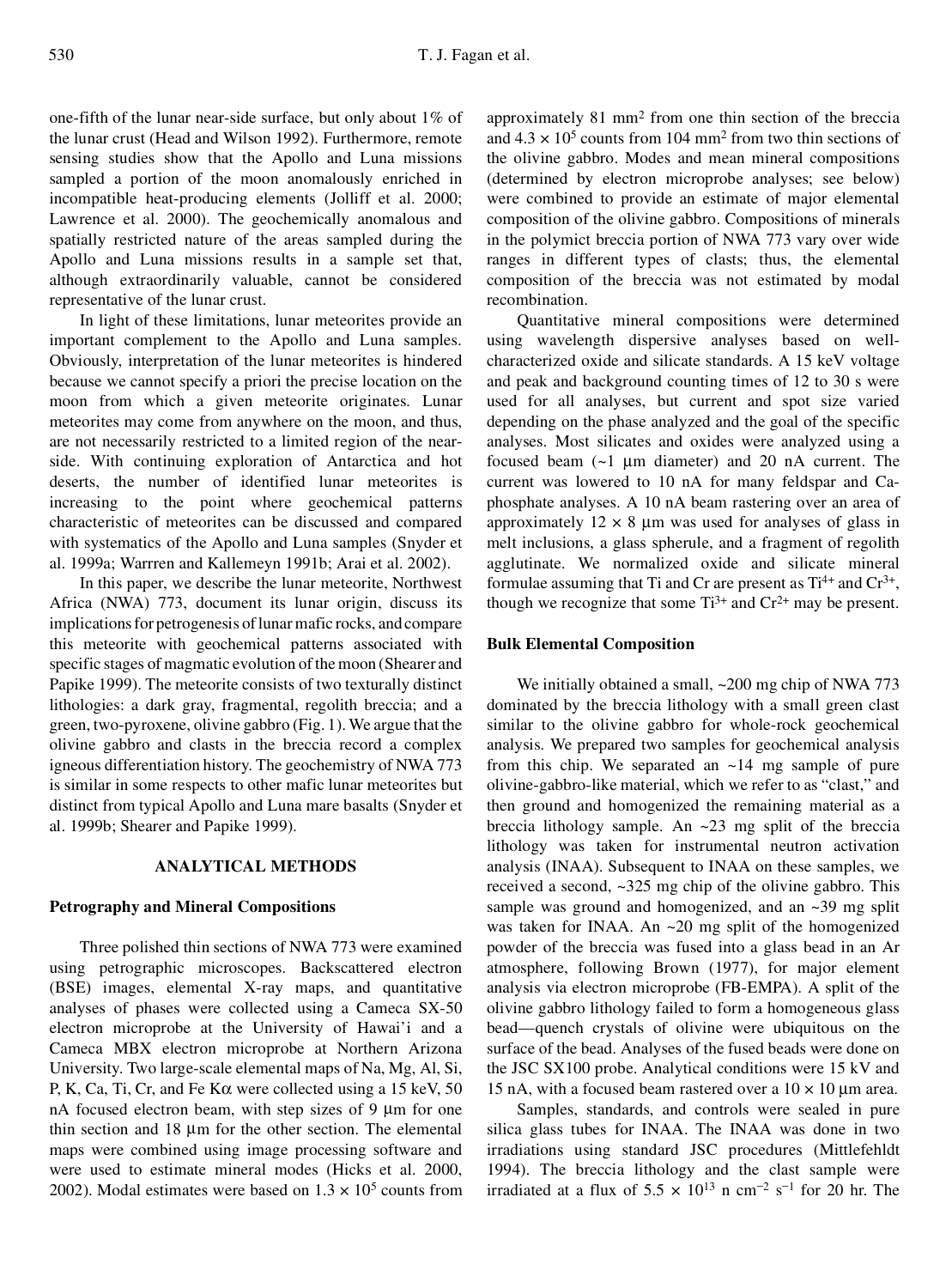



Fig. 1. a) Photograph of a cut surface of Northwest Africa 773, and b) elemental X-ray map of a thin section, with red = Mg Ka; green = Fe Ka; and blue = Ca Ka. Both images show a sharp boundary dividing breccia matrix (dark gray in [a], Fe-rich composition evident in [b]) from the olivine gabbro lithology. The olivine gabbro is considered a large lithic fragment in the breccia. In the elemental map (b), minerals in the olivine gabbro lithology consist of olivine (yellow), pigeonite (orange), augite (purple), and feldspars (blue), with minor Fe-oxide, sulfide, and metal (green). Minor compositions vary more widely in the breccia, but the following generalizations hold for the breccia portion of (b): blue = feldspars; yellow to yellow-orange = olivine; orange = pigeonite; green = fayalite or hedenbergite; purple = augite; black (rare) = silica.

samples were counted 4 times at roughly 0.5, 1, 4, and 8 weeks after irradiation to obtain data for nuclides of differing half-lives. The olivine gabbro lithology sample was irradiated at a flux of  $5.5 \times 10^{13}$  n cm<sup>-2</sup> s<sup>-1</sup> for 16 hr and counted 3 times at roughly 0.5, 1, and 4 weeks after irradiation.

Splits from the "clast" and breccia powders were also analyzed by inductively-coupled plasma mass spectroscopy (ICP-MS). These analyses were completed after the manuscript was submitted for review and the data are presented in the Appendix. The ICP-MS results are consistent with the INAA data, which were submitted with the original manuscript for review. The ICP-MS data were obtained by solution aspiration of the dissolved sample into an Agilent 7500 quadrupole ICP-MS using a quartz concentric nebulizer and a double pass spray chamber, following procedures described by Norman et al. (1998) and Norman and Mittlefehldt (2002). Solutions were prepared by dissolving 50 mg of sample in HF-HCl-HNO<sub>3</sub>. The sample was converted to nitrates and brought up in 50 ml of  $5\%$  HNO<sub>3</sub> for analysis. Distilled reagents were used throughout. Beryllium (50 ppb), As (10 ppb), In, Re, and Bi (5 ppb) were added to each solution as internal standards. The analyses were calibrated against BHVO-1, with USGS reference materials W-2, BIR-1, BCR-2, and AGV-1 used for quality control.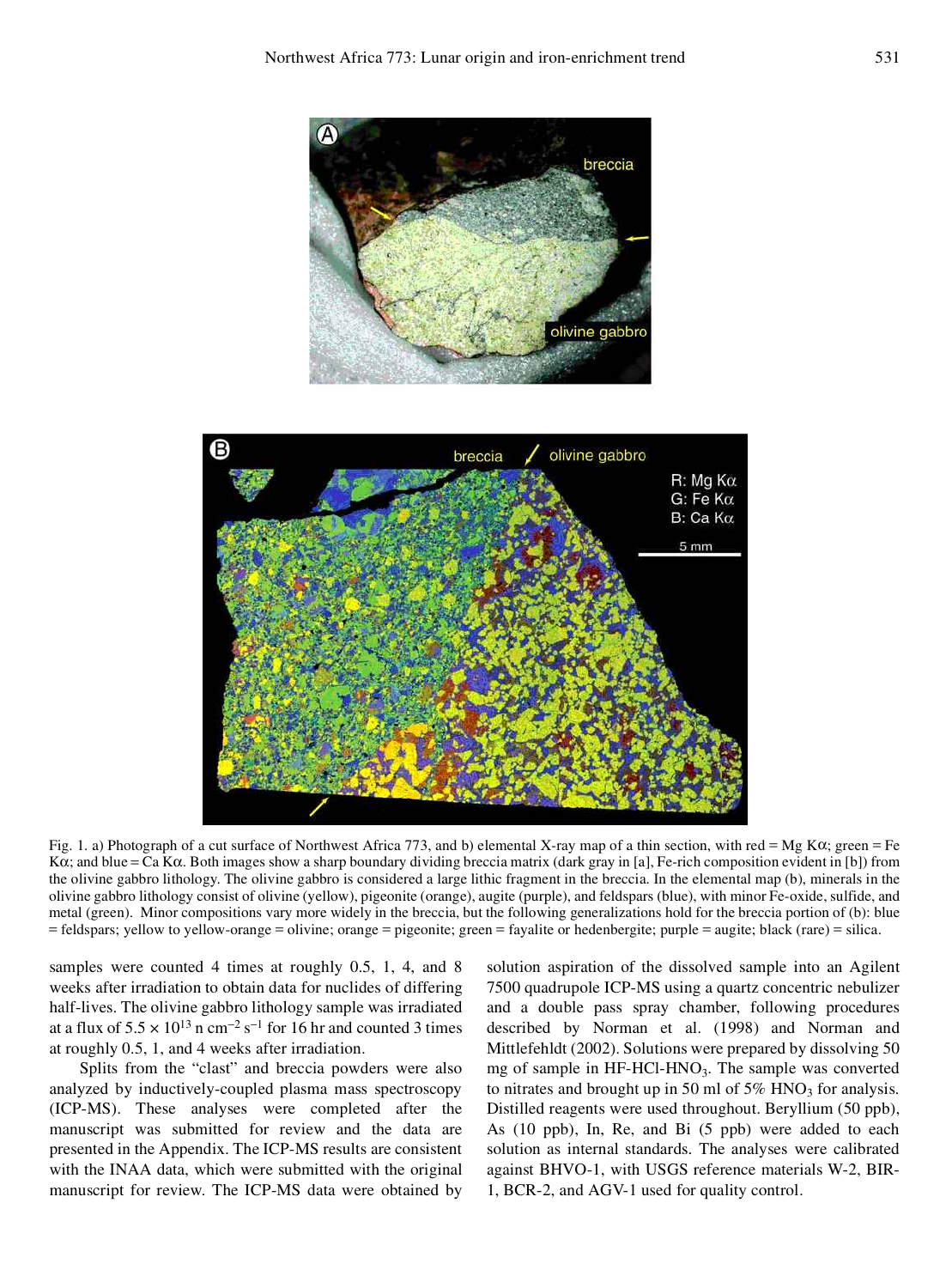#### **Bulk Oxygen Isotopes and Noble Gases**

A chip and a few fragments of breccia and olivine gabbro were plucked from a sawed slab with no visible fusion crust and were prepared for oxygen isotopic and noble gas analyses. The oxygen isotopic compositions of the two lithologies of NWA 773 were determined using the methods of Clayton and Mayeda (1963, 1983). The noble gas isotopic abundances were determined from a sample of the olivine gabbro lithology of 18.4 mg and a sample of the cataclastic breccia fraction of ~46 mg. The breccia sample was crushed in a stainless steel mortar and separated into 3 grain-size fractions by sieving in acetone:  $340-750 \mu m$  (15.84 mg), 35–  $340 \mu m$  (15.01 mg), and <35  $\mu$ m (14.65 mg). The purpose of this separation was to check for enrichment of the surfacecorrelated trapped solar gases relative to the volumecorrelated cosmic ray-produced and radiogenic gases. The samples were heated in vacuum at 90°C for several days in the extraction system to remove adsorbed atmospheric gases. He, Ne, and Ar were extracted by radiofrequency heating in a single step at 1700°C and then analyzed in the mass spectrometer system B at the University of Bern. All details concerning the instrument, analytical procedure, background, and blank corrections have been described in detail previously (Eugster et al. 1993).

# **MINERALOGY AND TEXTURES**

The meteorite consists of three stones that were purchased from nomads near Dchira, Western Sahara in September 2000. The nomads brought one of us (M. Killgore) to the find site and showed the find location of each stone

within an area less than 5 m<sup>2</sup>. Prior to breakage into splits for analyses, the three stones had masses of 359 g, 224 g, and 50 g and had interlocking surfaces suggesting that they were broken from a common precursor. The 2 larger stones consist of subequal proportions of dark gray fragmental breccia and green olivine gabbro. The smallest stone consists predominantly of the olivine gabbro lithology. Of the 3 thin sections examined during this study, 2 come from the largest stone, and one is from the smallest. No fusion crust was identified in thin section, but a very thin crust appears to be present in places. The external surface of the meteorite is brown on the breccia lithology and black on the olivine gabbro lithology.

The sharp boundary between the olivine gabbro and breccia lithologies is apparent both on a fresh surface and from a thin-section-scale elemental map (Fig. 1), which reflects the higher olivine abundance and  $Mg/(Mg + Fe)$  of the olivine gabbro (Tables 1, 2, and 3). No chilled margin or baked zone is observed along the contact between the olivine gabbro and the breccia. In the hand sample, green gabbroic fragments similar to the olivine gabbro lithology occur as clasts ranging up to several cm across in the breccia. Boundaries between these clasts and breccia matrix appear to be identical to the boundary between the olivine gabbro and the matrix. Thus, the olivine gabbro was, likely, simply a large clast in the breccia, and NWA 773 was broken along the interior of the clast.

Terrestrial weathering has resulted in the fracturing of most grains larger than about  $100 \mu m$  across (Fig. 2), and many of the fractures are filled with Ca-carbonates and sulfates. Except for fracturing and precipitation in the fractures, lunar minerals in the meteorite show minimal alteration: no hydrous



Fig. 2. Backscattered electron images of the NWA 773 olivine gabbro lithology: a) large cumulate olivine (olv) with adjacent pigeonite (pig) and plagioclase feldspar (fsp). The BSE-bright grain along the boundary of olivine and feldspar is Cr-spinel. Two rounded pyroxene-phyric melt inclusions are trapped within the large olivine grain. The weathering veins are black in this image and are dominated by voids and Ca-rich carbonate; b) residual pocket of phases enriched in incompatible elements. Mineral abbreviations:  $kfs = K$ , Ba-feldspar; cph = Ca-phosphates; ilm = ilmenite; tr = troilite; fsp = plagioclase feldspar; cpx = augite. The asterisk marks the location of the An-poor analysis (An<sub>75</sub>) in Table 5.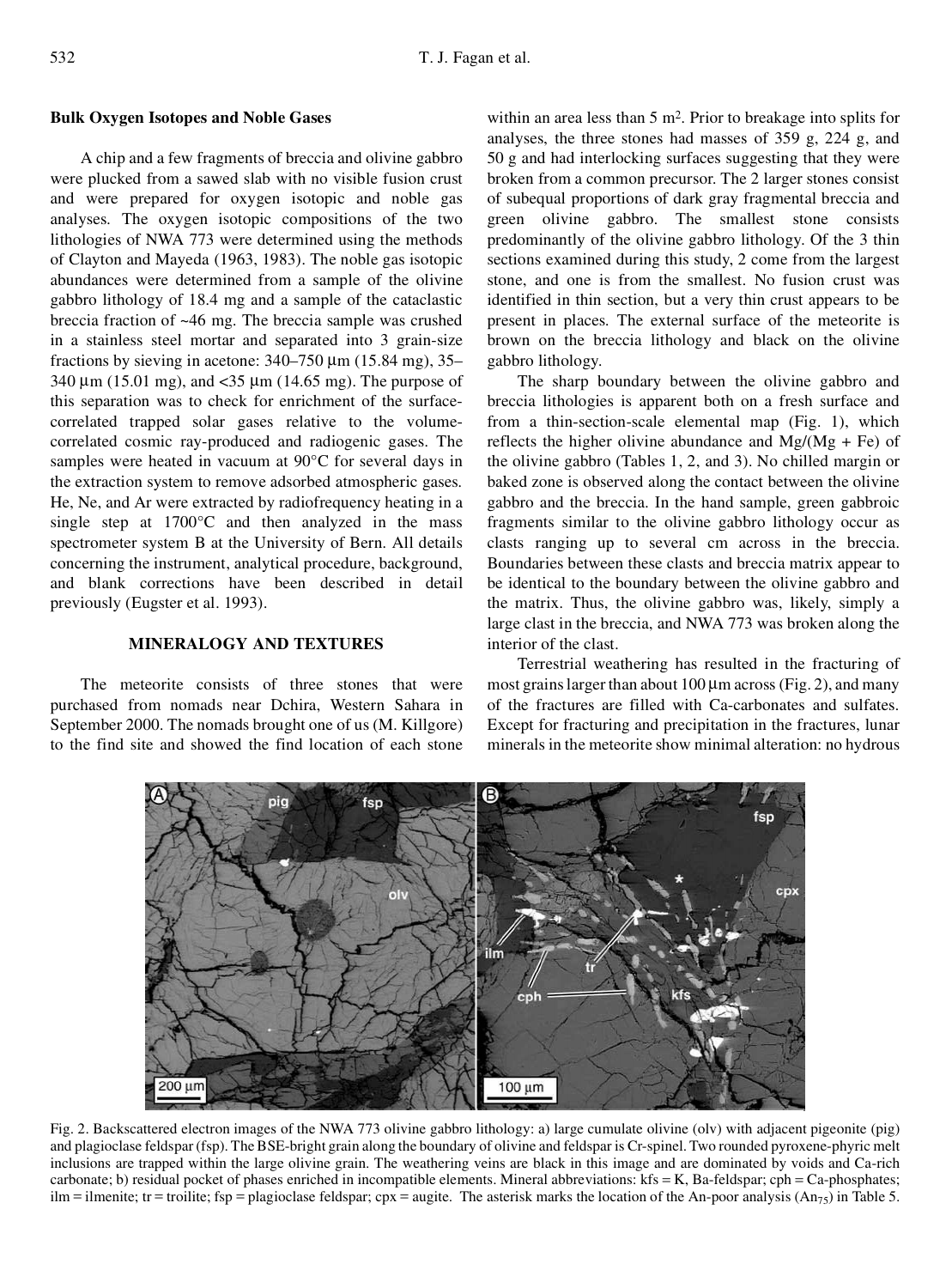alteration of lunar minerals was observed; metal, troilite, and Fe, Ti-oxides appear free of rust in the thin section; unfractured grain boundaries appear sharp and free of hydrous alteration or rust; the rock is well-indurated.

## **Olivine Gabbro Lithology**

The olivine gabbro appears light green on a fresh surface because of the abundance of coarse-grained olivine and pyroxenes (Fig. 1). Our modal estimate (Table 1) indicates that this portion of NWA 773 should be classified as a twopyroxene olivine gabbro. A more olivine-rich composition from another specimen of NWA 773 has been classified as feldspathic lherzolite (Bridges et al. 2002).

Olivine crystals are equant to slightly elongate, euhedral to subhedral grains forming a loose aggregate characteristic of cumulate rocks. Olivine occupies approximately 55 vol% of this lithology (Table 1) and individual crystals range up to 1300  $\mu$ m across in the thin section (Fig. 2a). Undulatory extinction is characteristic, indicating deformation of the crystal lattice. Olivine compositions in the olivine gabbro vary over a limited range near  $Fo_{68}$  (Table 2; Fig. 3). All of the 120 analyses collected at the University of Hawai'i in this lithology yield compositions ranging between  $Fo_{66}$  and  $Fo_{72}$ , with a mean of  $F_{068}$ . The individual olivine crystals appear to be unzoned. The ratios of Fe/Mn are comparable to lunar olivines (Fig. 3).

Two types of melt inclusions are trapped within the olivine crystals. One type is characterized by fine-grained dendritic pyroxene in a glass matrix (Fig. 2a) and is broadly andesitic in composition, with a mean  $SiO<sub>2</sub>$  concentration of 61 wt% (Table 3). In some cases, branches of dendritic pyroxene appear to radiate from common nucleation points in the melt inclusions. The other type of melt inclusion is much more silicic (Table 3) and is devoid of dendritic pyroxene. These silica-rich inclusions are generally aphyric, but in some cases, 1 or 2 Ca-phosphate crystals may be present. Multiple melt inclusions of the same type are found in the same crystal (Fig. 2a), but both types of inclusions have not been identified together in a single olivine host.

Olivine crystals in the olivine gabbro are in contact with, and in some cases, rimmed by subhedral pigeonite. Pigeonite, in turn, occurs in contact with and may be rimmed by augite.

Table 1. Modal abundances of NWA 773.

|                | Olivine gabbro | <b>B</b> reccia |  |
|----------------|----------------|-----------------|--|
| Olivine        | 55.5           | 21              |  |
| Pigeonite      | 18.9           | 39              |  |
| Augite         | 8.7            | 17              |  |
| Plagioclase    | 14.2           | 19              |  |
| K, Ba feldspar | 1.6            | 2.5             |  |
| Chromite       | 0.9            | 0.3             |  |
| Fe, Ti oxides  | 0.3            | 0.1             |  |
| Silica         | 0              | 0.8             |  |
| Ca phosphate   | < 0.2          | 0.2             |  |

Table 2. Representative electron microprobe analyses (wt%) of olivines from NWA 773.

|                         | Olivine           |                                 |         |             |  |
|-------------------------|-------------------|---------------------------------|---------|-------------|--|
|                         | Gabbro            |                                 | Breccia |             |  |
| Clast type              |                   |                                 | Fe-rich |             |  |
| (breccia)               |                   | Gabbro                          | lithic  | Symplectite |  |
| SiO <sub>2</sub>        | 37.2              | 35.9                            | 29.2    | 29.6        |  |
| TiO <sub>2</sub>        | <0.03             | 0.06                            | 0.13    | 0.12        |  |
| $\text{Al}_2\text{O}_3$ | < 0.02            | 0.03                            | < 0.02  | <0.02       |  |
| $Cr_2O_3$               | 0.07              | 0.09                            | 0.05    | < 0.04      |  |
| FeO                     | 28.5              | 33.6                            | 68.3    | 64.4        |  |
| MnO                     | 0.27              | 0.29                            | 0.76    | 0.63        |  |
| MgO                     | 33.8              | 29.9                            | 0.94    | 4.23        |  |
| CaO                     | 0.24              | 0.34                            | 0.46    | 0.31        |  |
| Total                   | 100.2             | 100.1                           | 99.8    | 99.4        |  |
|                         |                   | Structural formulae based on 4O |         |             |  |
| Si                      | 0.996             | 0.988                           | 0.987   | 0.984       |  |
| Ti                      | b.d. <sup>a</sup> | 0.001                           | 0.003   | 0.003       |  |
| Al                      | b.d.              | 0.001                           | b.d.    | b.d.        |  |
| Cr                      | 0.001             | 0.002                           | 0.001   | b.d.        |  |
| Fe                      | 0.639             | 0.774                           | 1.93    | 1.79        |  |
| Mn                      | 0.006             | 0.007                           | 0.022   | 0.018       |  |
| Mg                      | 1.35              | 1.23                            | 0.047   | 0.209       |  |
| Ca                      | 0.007             | 0.010                           | 0.017   | 0.011       |  |
| Total                   | 3.00              | 3.01                            | 3.01    | 3.01        |  |
| Fo                      | 68                | 61                              | 2       | 10          |  |

 $a\mathbf{b}d = \mathbf{b}$ elow detection.

Pigeonite is more abundant (Table 1) and tends to be coarsergrained than augite, but both types of pyroxene range up to 1000 µm across. Pyroxene crystals are equant with anhedral to subhedral form. No exsolution lamellae were identified in our samples at the spatial resolution of SEM and EPMA observations. However, 1-µm-scale lamellae in another specimen of NWA 773 have been reported by Korotev et al. (2002). Twin lamellae were identified in some of the pigeonite, and all of the pyroxene exhibits undulatory extinction, indicating that NWA 773 was deformed after crystallization. Pyroxenes in the olivine gabbro have limited compositional ranges near  $Wo_{11}En_{65}$  and  $Wo_{36}En_{50}$  and are separated by a well-defined compositional gap (Table 4; Fig. 4). Mineral normalizations of EPMA data suggest that all the Fe is ferrous, unlike pyroxene from terrestrial mafic rocks. Ratios of Fe/Mn in the pyroxene from the olivine gabbro are consistent with a lunar or terrestrial origin (Fig. 3), but the apparent absence of ferric iron indicates a non-terrestrial origin.

Aluminum, Ti, and Cr occur in the pyroxenes in minor concentrations (Table 4). Most analyses of pyroxene from the olivine gabbro have  $Ti/Al = 0.25$  and all results yield  $Ti/Al$ <0.5 (Fig. 5). Analyses with relatively high Ti/Al also tend to have high  $Ti/(Ti + Cr)$ , consistent with late-stage crystallization in a system that fractionated compatible Cr and incompatible Ti. Higher  $Ti/(Ti + Cr)$  in pyroxene correlates with more Fe-rich compositions, but the variation in Fe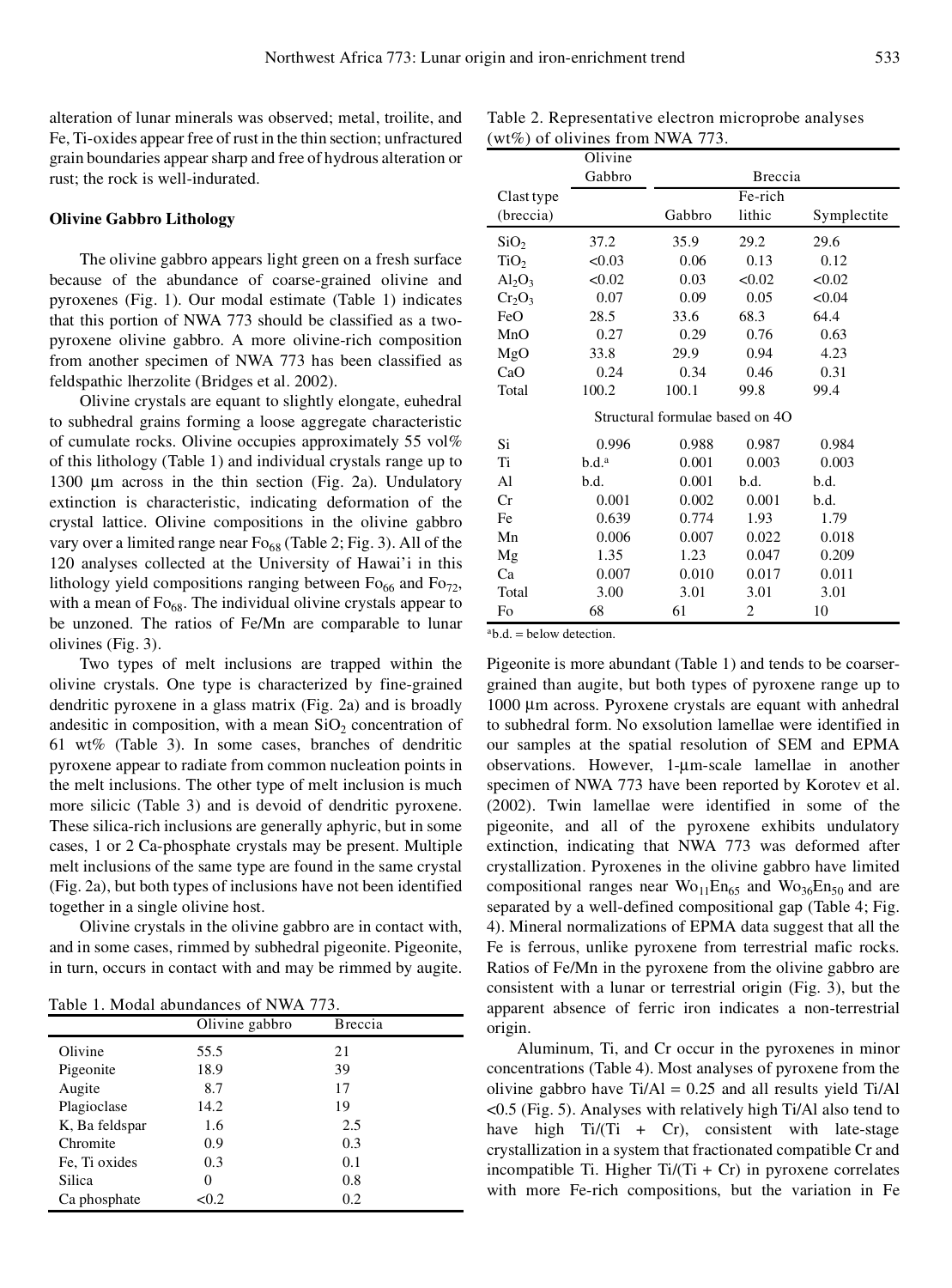Fig. 3. Concentrations of Fe and Mn in olivine and pyroxene from NWA 773. The atoms per formula unit is based on 4 oxygen for olivine and 6 oxygen for pyroxene. The ratios of Fe/Mn associated with specific parent bodies are from Papike (1998).

Table 3. Mean ( $\pm 1\sigma$ , and *minimum – maximum*) results of analyses of glassy phases in Northwest Africa 773.

|                   | Yellow-green spherule<br>$n = 22$ | Agglutinate glass<br>$n = 12$   | Pyroxene phyric melt<br>inclusions in olivine.<br>$n = 66$ | Aphyric melt<br>inclusions in olivine.<br>$n = 16$ |
|-------------------|-----------------------------------|---------------------------------|------------------------------------------------------------|----------------------------------------------------|
| SiO <sub>2</sub>  | $43.3 \pm 0.3$                    | $44.0 \pm 0.2$                  | $61.2 \pm 3.8$                                             | $79.1 \pm 5.1$                                     |
|                   | $42.7 - 43.8$                     | $43.6 - 44.5$                   | $54.8 - 69.9$                                              | $70.8 - 87.0$                                      |
| TiO <sub>2</sub>  | $1.42 \pm 0.05$                   | $0.19 \pm 0.07$                 | $2.2 \pm 0.5$                                              | $0.39 \pm 0.25$                                    |
|                   | $1.33 - 1.52$                     | $0.10 - 0.35$                   | $1.2 - 3.2$                                                | $0.22 - 1.29$                                      |
| $Al_2O_3$         | $15.0 \pm 0.1$                    | $32.4 \pm 0.5$                  | $14.3 \pm 0.8$                                             | $8.9 \pm 2.0$                                      |
|                   | $14.8 - 15.2$                     | $31.3 - 33.0$                   | $12.4 - 16.1$                                              | $5.8 - 12.3$                                       |
| $Cr_2O_3$         | $0.29 \pm 0.04$                   | < 0.07                          | < 0.07                                                     | < 0.07                                             |
|                   | $0.21 - 0.37$                     | $< 0.07 - 0.10$                 | $< 0.07 - 0.18$                                            | $< 0.07 - 0.08$                                    |
| FeO               | $15.6 \pm 0.3$                    | $2.8 \pm 0.4$                   | $4.5 \pm 1.7$                                              | $1.5 \pm 1.4$                                      |
|                   | $15.2 - 16.4$                     | $2.1 - 3.4$                     | $1.3 - 7.8$                                                | $0.8 - 6.6$                                        |
| MnO               | $0.22 \pm 0.03$                   | < 0.06                          | $0.07 \pm 0.04$                                            | < 0.06                                             |
|                   | $0.16 - 0.28$                     | $< 0.06 - 0.08$                 | $< 0.06 - 0.14$                                            | $< 0.06 - 0.07$                                    |
| MgO               | $11.1 \pm 0.1$<br>$10.9 - 11.3$   | $2.08 \pm 0.15$                 | $2.0 \pm 0.6$                                              | $0.57 \pm 1.51$<br>$< 0.02 - 6.2$                  |
| CaO               | $11.6 \pm 0.1$                    | $1.86 - 2.35$<br>$17.8 \pm 0.3$ | $0.6 - 3.6$<br>$13.2 \pm 1.8$                              | $3.2 \pm 2.7$                                      |
| Na <sub>2</sub> O | $11.3 - 11.7$                     | $17.1 - 18.1$                   | $8.9 - 16.0$                                               | $1.1 - 10.2$                                       |
|                   | $0.03 \pm 0.01$                   | $0.36 \pm 0.03$                 | $0.77 \pm 0.26$                                            | $1.0 \pm 0.7$                                      |
|                   | $<0.03-0.06$                      | $0.32 - 0.41$                   | $0.37 - 1.77$                                              | $0.4 - 2.4$                                        |
| $K_2O$            | < 0.03                            | $0.03 \pm 0.02$                 | $0.16 \pm 0.07$                                            | $3.1 \pm 2.4$                                      |
|                   | $< 0.03 - 0.04$                   | $<0.03-0.06$                    | $0.04 - 0.43$                                              | $0.4 - 7.1$                                        |
| $P_2O_5$          | < 0.06                            | < 0.06                          | $0.34 \pm 0.10$                                            | < 0.06                                             |
| Total             | $< 0.06 - 0.07$                   | $< 0.06 - 0.08$                 | $0.14 - 0.60$                                              | $< 0.06 - 3.4$                                     |
|                   | $98.6 \pm 0.5$                    | $99.7 \pm 0.3$                  | $98.8 \pm 0.5$                                             | $98.2 \pm 0.6$                                     |
|                   | $97.8 - 99.6$                     | $99.0 - 100.1$                  | $97.3 - 99.8$                                              | $97.3 - 99.3$                                      |

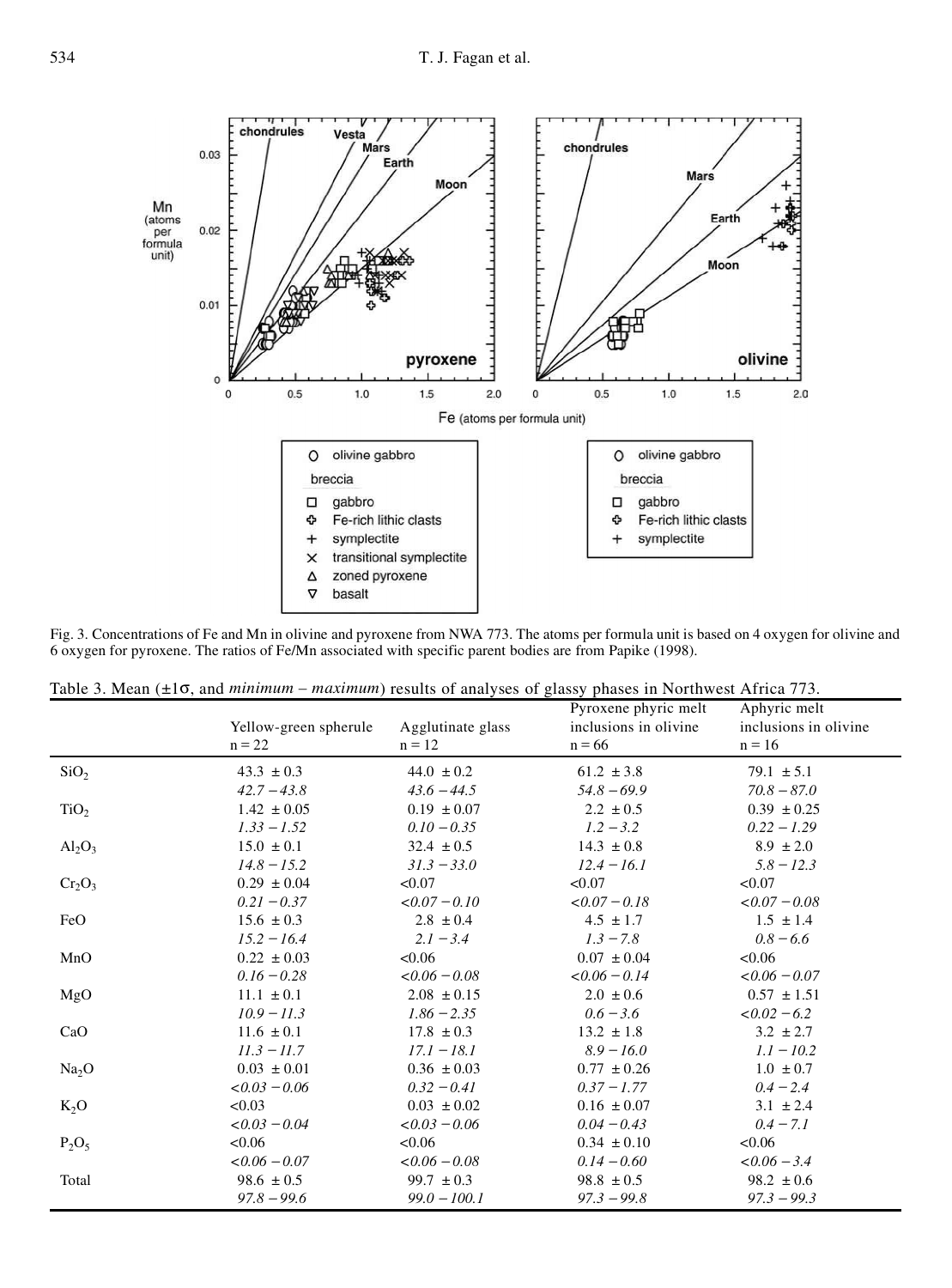|                         | Olivine gabbro |        |                |                      |        |                                 | Breccia      |           |        |           |        |
|-------------------------|----------------|--------|----------------|----------------------|--------|---------------------------------|--------------|-----------|--------|-----------|--------|
| Pyroxene                | Pigeonite      | Augite | Pigeonite      | Pig-Aug <sup>a</sup> | Augite | Hedenbergite                    | Hedenbergite | Pigeonite | Augite | Pigeonite | Augite |
| clast type              |                |        | single         | single               |        | fayalite                        |              | zoned     | zoned  |           |        |
| (breccia)               |                |        | mineral        | mineral              | gabbro | gabbro                          | symplectite  | pyx.      | pyx.   | basalt    | basalt |
| SiO <sub>2</sub>        | 52.8           | 52.4   | 53.0           | 49.9                 | 51.8   | 46.0                            | 45.1         | 50.0      | 50.3   | 51.8      | 48.6   |
| TiO <sub>2</sub>        | 0.40           | 0.22   | 0.15           | 0.34                 | 0.31   | 1.03                            | 1.37         | 0.37      | 0.39   | 0.67      | 1.46   |
| $Al_2O_3$               | 1.50           | 1.68   | 0.98           | 1.14                 | 2.41   | 1.08                            | 1.43         | 1.32      | 2.20   | 1.85      | 3.97   |
| $Cr_2O_3$               | 0.62           | 0.77   | 0.55           | 0.25                 | 1.08   | 0.06                            | < 0.04       | 0.59      | 1.04   | 1.24      | 1.61   |
| FeO                     | 15.6           | 8.40   | 19.0           | 25.5                 | 8.75   | 30.5                            | 31.96        | 23.87     | 13.6   | 17.46     | 14.2   |
| MnO                     | 0.25           | 0.22   | 0.34           | 0.38                 | 0.23   | 0.33                            | 0.37         | 0.42      | 0.27   | 0.25      | 0.28   |
| MgO                     | 23.3           | 17.9   | 22.5           | 13.1                 | 17.8   | 1.58                            | 1.24         | 14.7      | 15.1   | 22.3      | 15.1   |
| CaO                     | 5.60           | 17.5   | 3.23           | 8.86                 | 17.0   | 18.1                            | 16.8         | 8.50      | 16.3   | 3.83      | 13.9   |
| Na <sub>2</sub> O       | < 0.02         | 0.04   | < 0.02         | < 0.02               | 0.03   | 0.03                            | < 0.02       | < 0.02    | 0.03   | < 0.02    | < 0.02 |
| Total                   | 100.1          | 99.1   | 99.7           | 99.5                 | 99.4   | 99.3                            | 98.4         | 99.7      | 99.2   | 99.4      | 99.1   |
|                         |                |        |                |                      |        | Structural formulae based on 6O |              |           |        |           |        |
| Si                      | 1.94           | 1.94   | 1.97           | 1.95                 | 1.92   | 1.93                            | 1.91         | 1.94      | 1.91   | 1.92      | 1.85   |
| ivAl                    | 0.064          | 0.055  | 0.035          | 0.046                | 0.080  | 0.053                           | 0.071        | 0.060     | 0.089  | 0.076     | 0.153  |
| Total tet. <sup>b</sup> | 2.00           | 2.00   | 2.00           | 2.00                 | 2.00   | 1.98                            | 1.98         | 2.00      | 2.00   | 2.00      | 2.00   |
| Ti                      | 0.011          | 0.006  | 0.004          | 0.010                | 0.009  | 0.033                           | 0.044        | 0.011     | 0.011  | 0.019     | 0.042  |
| viAl                    | 0.065          | 0.074  | 0.043          | 0.053                | 0.105  | 0.053                           | 0.071        | 0.060     | 0.098  | 0.081     | 0.178  |
| Cr                      | 0.018          | 0.022  | 0.016          | 0.008                | 0.032  | 0.002                           | b.d.c        | 0.018     | 0.031  | 0.036     | 0.048  |
| Fe                      | 0.477          | 0.261  | 0.589          | 0.834                | 0.271  | 1.068                           | 1.131        | 0.773     | 0.430  | 0.542     | 0.450  |
| Mn                      | 0.008          | 0.007  | 0.011          | 0.013                | 0.007  | 0.012                           | 0.013        | 0.014     | 0.009  | 0.008     | 0.009  |
| Mg                      | 1.275          | 0.990  | 1.244          | 0.764                | 0.983  | 0.099                           | 0.078        | 0.847     | 0.855  | 1.236     | 0.857  |
| Ca                      | 0.220          | 0.696  | 0.129          | 0.371                | 0.675  | 0.811                           | 0.762        | 0.353     | 0.664  | 0.153     | 0.567  |
| Na                      | b.d.           | 0.003  | b.d.           | b.d.                 | 0.002  | b.d.                            | b.d.         | b.d.      | 0.002  | b.d.      | b.d.   |
| Total                   | 4.01           | 4.00   | 4.00           | 4.01                 | 4.00   | 4.01                            | 4.01         | 4.01      | 4.01   | 4.00      | 4.00   |
| Wo                      | 11             | 36     | $\overline{7}$ | 19                   | 35     | 41                              | 39           | 18        | 34     | 8         | 30     |
| En                      | 65             | 51     | 63             | 39                   | 51     | 5                               | 4            | 43        | 44     | 64        | 46     |

a<br>"Pig-Aug" refers to pyroxenes with  $\rm{Wo}_{\sim 20}$ 

<sup>b</sup>Total tet. = total of tetrahedral cations.

 $cb.d. = below detection.$ 



Fig. 4. Quadrilateral compositions of pyroxenes from NWA 773. Note the well-defined separation of low- and high-Ca pyroxenes in the olivine gabbro lithology.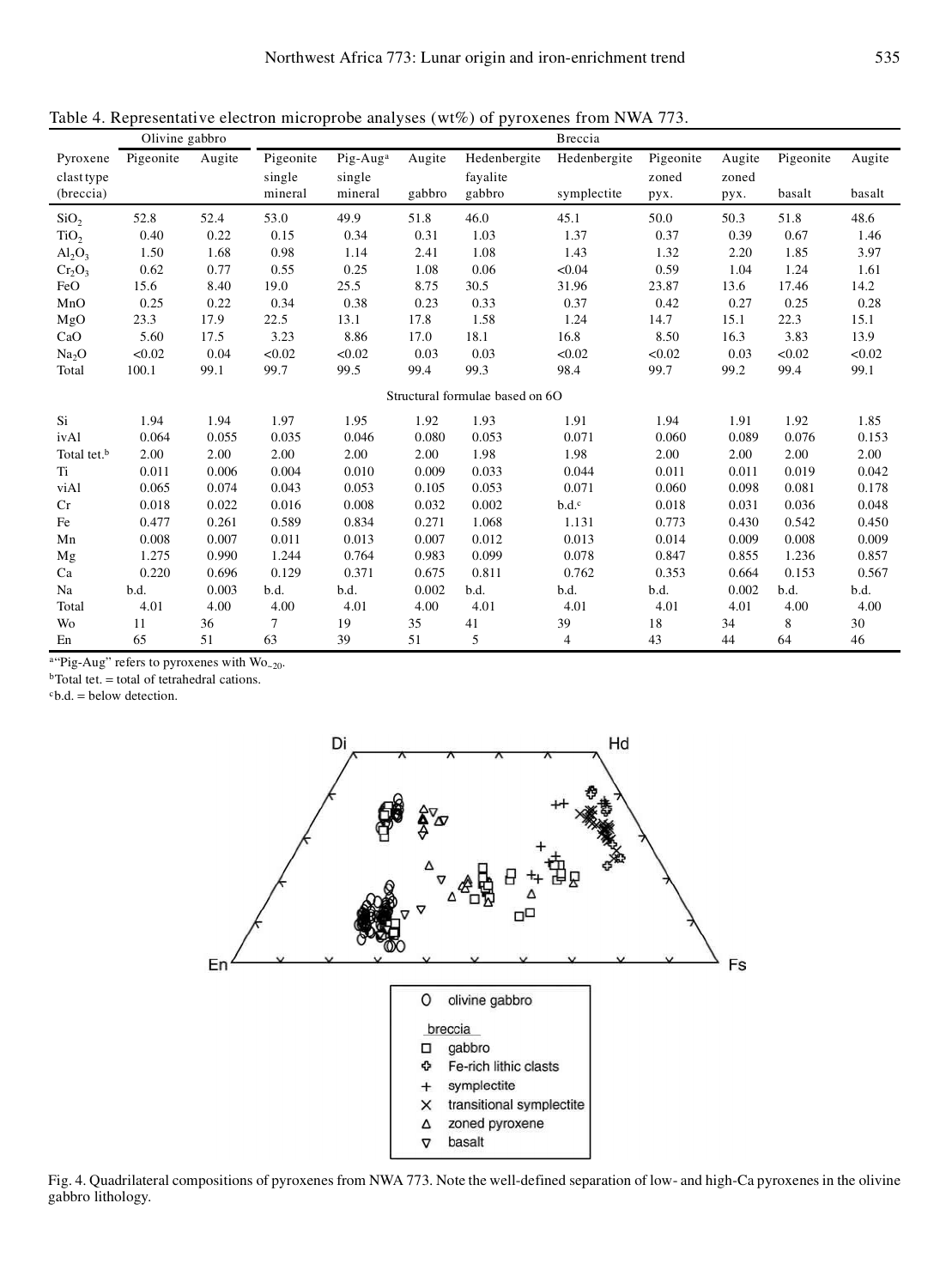

Fig. 5. Main "off-quadrilateral" components of pyroxenes from NWA 773: a) Ti versus Al in atoms per 6 oxygen formula unit; b) Ti# versus Mg#, with Mg# reversed so that crystal fractionation drives compositions away from the origin on both axes (see Arai et al. 1996). Note the Ti, Cr-rich compositions of pyroxene from the basaltic clast shown in Fig. 6d.

content is very slight, with Mg/(Mg + Fe) from  $\sim 0.76$  to 0.72 (see Fig. 5). The analysis with  $Ti/(Ti + Cr) \sim 0.87$  is actually depleted in high field strength elements and constitutes a special case, as it is from a rare equant pyroxene trapped in a melt inclusion in olivine. The other analyses with high Ti/(Ti + Cr) have relatively high Ti concentrations (>0.15 atoms per formula unit) and were determined in domains close to incompatible-element-rich residual melt pockets (see below).

Feldspars are anhedral, conforming to crystal margins of olivine and pyroxene, and occupy only 14 vol% of the olivine gabbro lithology in comparison to approximately 80 vol% mafic silicates (Table 1). In general, the feldspars are maskelynitized, but some feldspar domains exhibit birefringence. Plagioclase is, by far, the more abundant feldspar (Table 1) and occurs as relatively inclusion-free crystals up to several hundred  $\mu$ m across. In contrast, most alkali feldspar crystals are  $50$  to  $100 \mu m$  across, with some crystals ranging up to  $300 \mu m$  long, and are characterized by multiple inclusions of Ca-phosphates, ilmenite, and troilite (Fig. 2b). These minerals occur as inclusions entirely within alkali feldspar, along grain boundaries, and as inclusions clustered within 100  $\mu$ m of alkali feldspar, but hosted in adjacent pyroxene or plagioclase (Fig. 2b).

Most analyses of plagioclase in the olivine gabbro lithology indicate compositions near  $An_{90}Ab_{10}$  (Table 5). However, plagioclase in close proximity to alkali feldspar has

higher alkali contents (Table 5; An as low as  $An_{75}$ , Or as high as  $O(r_{09})$ . Alkali feldspar is cathodoluminescent and is enriched in Ba as well as K (Table 5). During initial exposure to the electron beam, the K, Ba-feldspar luminesces a bright white or blue, and luminescence fades during exposure to the beam over the course of an analysis (1.5 min). Barium concentrations from 32 analyses of K, Ba-feldspar in the olivine gabbro range from 0.79–3.60 wt% BaO with a mean of 2.2 wt% (mean celsian content,  $Cs<sub>04</sub>$ ).

The K, Ba-feldspar crystals, together with associated splays of fine Ca-phosphates, ilmenite, and troilite, comprise incompatible-element-rich residual pockets enclosed within the framework of mafic silicates (Fig. 2b). Grains of Fe, Nimetal also occur in the residual pockets but are rare. Ilmenite and Ca-phosphates occur as elongate prisms, typically on the order of 50 to 100  $\mu$ m in length, while troilite grains tend to be equant and under  $30 \mu m$  across. Significant MgO is present in the ilmenite (Table 6), similar to many lunar ilmenites. The Ca-phosphate prisms frequently consist of both apatite and whitlockite separated by a curved or irregular boundary. The high F contents of apatite (Table 7) are similar to apatites from the moon.

Chromian spinel occurs as equant, euhedral grains on the order of  $100 \mu m$  across included in pyroxene and along pyroxene-olivine grain boundaries. In some cases, Cr-spinel conforms to the crystal outlines of adjacent olivine; rare Cr-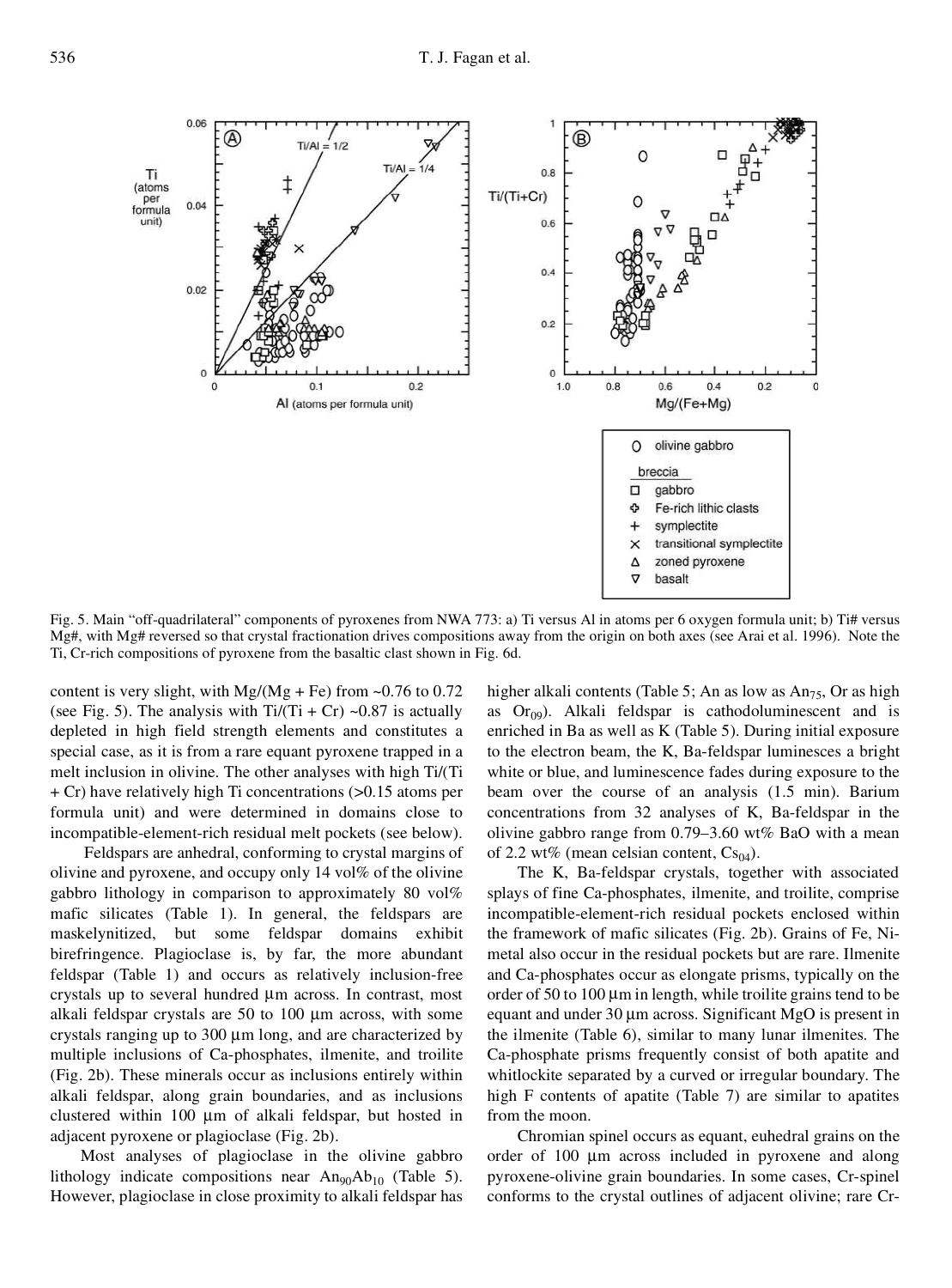|                         | Olivine gabbro    |                | <b>Breccia</b> |                |              |                |                                                                        |                          |                          |                          |                          |
|-------------------------|-------------------|----------------|----------------|----------------|--------------|----------------|------------------------------------------------------------------------|--------------------------|--------------------------|--------------------------|--------------------------|
|                         | Plagio-           | Plagio-        | K, Ba          | Plagio-        | Plagio-      | K, Ba          | Plagio-                                                                | Silica-                  | Silica-                  | Silica-                  | Silica-                  |
| Phase                   | clasea            | claseb         | feldspar       | clase          | clase        | feldspar       | clase                                                                  | rich glass               | rich glass               | rich glass               | rich glass               |
| clast type              |                   |                |                |                |              |                | symplec-                                                               |                          | fayalite                 | symplec-                 | symplec-                 |
| (breccia)               |                   |                |                | gabbro         | gabbro       | gabbro         | tite                                                                   | mineral                  | granite                  | tite                     | tite                     |
| SiO <sub>2</sub>        | 45.87             | 49.54          | 62.75          | 46.37          | 50.51        | 61.59          | 50.67                                                                  | 96.80                    | 99.22                    | 97.23                    | 77.78                    |
| TiO <sub>2</sub>        | < 0.05            | 0.08           | 0.22           | < 0.05         | < 0.05       | 0.31           | < 0.05                                                                 | 0.33                     | 0.25                     | 0.17                     | 0.12                     |
| $Al_2O_3$               | 34.74             | 32.13          | 19.51          | 34.03          | 31.06        | 20.06          | 30.91                                                                  | 0.37                     | 0.67                     | 0.59                     | 12.69                    |
| FeO                     | 0.30              | 0.33           | < 0.07         | 0.49           | 0.88         | 0.33           | 1.11                                                                   | 0.75                     | 0.15                     | 1.09                     | 1.08                     |
| MgO                     | 0.17              | 0.17           | < 0.02         | 0.27           | < 0.02       | < 0.02         | < 0.02                                                                 | < 0.02                   | < 0.02                   | < 0.02                   | < 0.02                   |
| CaO                     | 17.95             | 15.00          | 0.40           | 17.97          | 14.41        | 0.89           | 14.01                                                                  | 0.05                     | < 0.04                   | 0.11                     | 0.21                     |
| Na <sub>2</sub> O       | 1.05              | 1.79           | 0.42           | 1.01           | 2.67         | 0.58           | 2.58                                                                   | < 0.04                   | 0.18                     | < 0.04                   | 0.30                     |
| $K_2O$                  | 0.14              | 1.38           | 15.10          | 0.11           | 0.51         | 14.19          | 0.58                                                                   | 0.22                     | 0.24                     | 0.14                     | 4.59                     |
| BaO                     | n.a. <sup>c</sup> | 0.13           | 1.97           | < 0.06         | 0.11         | 2.21           | n.a.                                                                   | n.a.                     | n.a.                     | n.a.                     | n.a.                     |
| Total                   | 100.3             | 100.5          | 100.4          | 100.3          | 100.2        | 100.2          | 99.9                                                                   | 98.5                     | 100.7                    | 99.4                     | 96.8                     |
|                         |                   |                |                |                |              |                | Structural formulae based on 8O (feldspars) and 2O (silica-rich glass) |                          |                          |                          |                          |
| Si                      | 2.11              | 2.26           | 2.93           | 2.13           | 2.31         | 2.88           | 2.32                                                                   | 0.990                    | 0.990                    | 0.987                    | 0.852                    |
| Al                      | 1.88              | 1.73           | 1.07           | 1.84           | 1.67         | 1.11           | 1.67                                                                   | 0.005                    | 0.008                    | 0.007                    | 0.164                    |
| Total tet. <sup>d</sup> | 3.99              | 3.99           | 3.99           | 3.97           | 3.98         | 3.99           | 3.99                                                                   | 0.99                     | 1.00                     | 0.99                     | 1.02                     |
| Ti                      | $b.d.^e$          | 0.003          | 0.008          | b.d.           | b.d.         | 0.011          | b.d.                                                                   | 0.003                    | 0.002                    | 0.001                    | 0.001                    |
| Fe                      | 0.012             | 0.013          | b.d.           | 0.019          | 0.034        | 0.013          | 0.043                                                                  | 0.006                    | 0.001                    | 0.009                    | 0.010                    |
| Mg                      | 0.012             | 0.012          | b.d.           | 0.018          | b.d.         | b.d.           | b.d.                                                                   | b.d.                     | b.d.                     | b.d.                     | b.d.                     |
| Ca                      | 0.884             | 0.734          | 0.020          | 0.885          | 0.705        | 0.045          | 0.687                                                                  | 0.001                    | b.d.                     | 0.001                    | 0.003                    |
| Na                      | 0.094             | 0.159          | 0.038          | 0.090          | 0.237        | 0.053          | 0.229                                                                  | b.d.                     | 0.003                    | b.d.                     | 0.006                    |
| K                       | 0.009             | 0.080          | 0.898          | 0.007          | 0.030        | 0.848          | 0.034                                                                  | 0.003                    | 0.003                    | 0.002                    | 0.064                    |
| Ba                      | n.a.              | 0.002          | 0.036          | b.d.           | 0.002        | 0.041          | n.a.                                                                   | n.a.                     | n.a.                     | n.a.                     | n.a.                     |
| Total                   | 5.00              | 4.99           | 5.00           | 4.99           | 4.99         | 5.00           | 4.98                                                                   | 1.01                     | 1.01                     | 1.01                     | 1.10                     |
| An                      | 90                | 75             | $\overline{c}$ | 90             | 73           | 5              | 72                                                                     | $\overline{\phantom{0}}$ |                          | $\overline{\phantom{0}}$ | $\overline{\phantom{0}}$ |
| Ab                      | 10                | 16             | $\overline{4}$ | 9              | 24           | 5              | 24                                                                     | $\overline{\phantom{0}}$ |                          | Ξ.                       | -                        |
| <b>Or</b>               | $\mathbf{1}$      | 8              | 90             | 1              | 3            | 86             | $\overline{4}$                                                         | $\overline{\phantom{0}}$ | $\overline{\phantom{0}}$ | -                        | -                        |
| Cs                      | n.a.              | $\overline{0}$ | $\overline{4}$ | $\overline{0}$ | $\mathbf{0}$ | $\overline{4}$ | n.a.                                                                   | $\overline{\phantom{0}}$ | $\overline{\phantom{0}}$ | $\overline{\phantom{0}}$ | $\overline{\phantom{0}}$ |

Table 5. Representative electron microprobe analyses (wt%) of feldspars and silica-rich glass from NWA 773.

<sup>a</sup>Analysis from most common petrographic setting for plagioclase, interstitial to pyroxenes and olivines, and not in close proximity to K-feldspar.  $b$ Analysis located in close proximity to adjacent K-feldspar crystal (150  $\mu$ m, see Fig. 3b).

 $c_{n.a.}$  = not analyzed.

<sup>d</sup>Total tet. = Total tetrahedral cations.

 $eh d =$  below detection.

spinel grains are included in olivine. The Cr-spinel is a solid solution with significant  $TiO<sub>2</sub>$  and MgO and yields stoichiometric compositions with all Fe assumed to be ferrous (Table 6).

## **Breccia Lithology**

The breccia matrix appears dark gray to black on a fresh surface, but coarse clasts in the breccia exhibit a variety of shades of green and gray (Fig. 1). The breccia consists of a variety of types of fragments, many similar or plausibly linked to the adjacent olivine gabbro lithology. In spite of the similarities, modal abundances of the two lithologies clearly differ. The breccia has lower modal olivine and higher abundances of plagioclase feldspar and pyroxenes (Table 1; Fig. 1).

The breccia has a fragmental texture with a continuum in grain size from fine matrix grains  $(-5 \mu m)$  to coarse clasts  $(>1000 \mu m)$ . Unlike many of the fragmental breccias collected during Apollo missions, the NWA 773 breccia is well-indurated and has minimal porosity. The breccia is

polymict, and the matrix appears to consist of fragments similar in lithology to the breccia clasts but broken into finer grain sizes. No whole-rock shock-melt glass was identified. However, mineral grains show clear signs of shock deformation, including maskelynitization of feldspar and undulatory extinction in olivine and pyroxene, similar to deformation of the olivine gabbro lithology. These observations are not repeated in the clast type descriptions that follow.

The description below is organized according to clast type. This description is representative, but not exhaustive, and focuses on the largest and most abundant clast types identified in the breccia.

# *Gabbro*

Gabbroic clasts are characterized by coarse interlocking ("plutonic") textures, plagioclase feldspar with compositions ranging between  $An_{80}$  and  $An_{96}$ , and mafic silicates with Mg/  $(Mg + Fe) > 0.2$ , but no higher than Mg/(Mg + Fe) values determined in the olivine gabbro lithology (Tables 2, 4, and 5). Most clasts that are considered "gabbroic" do not have the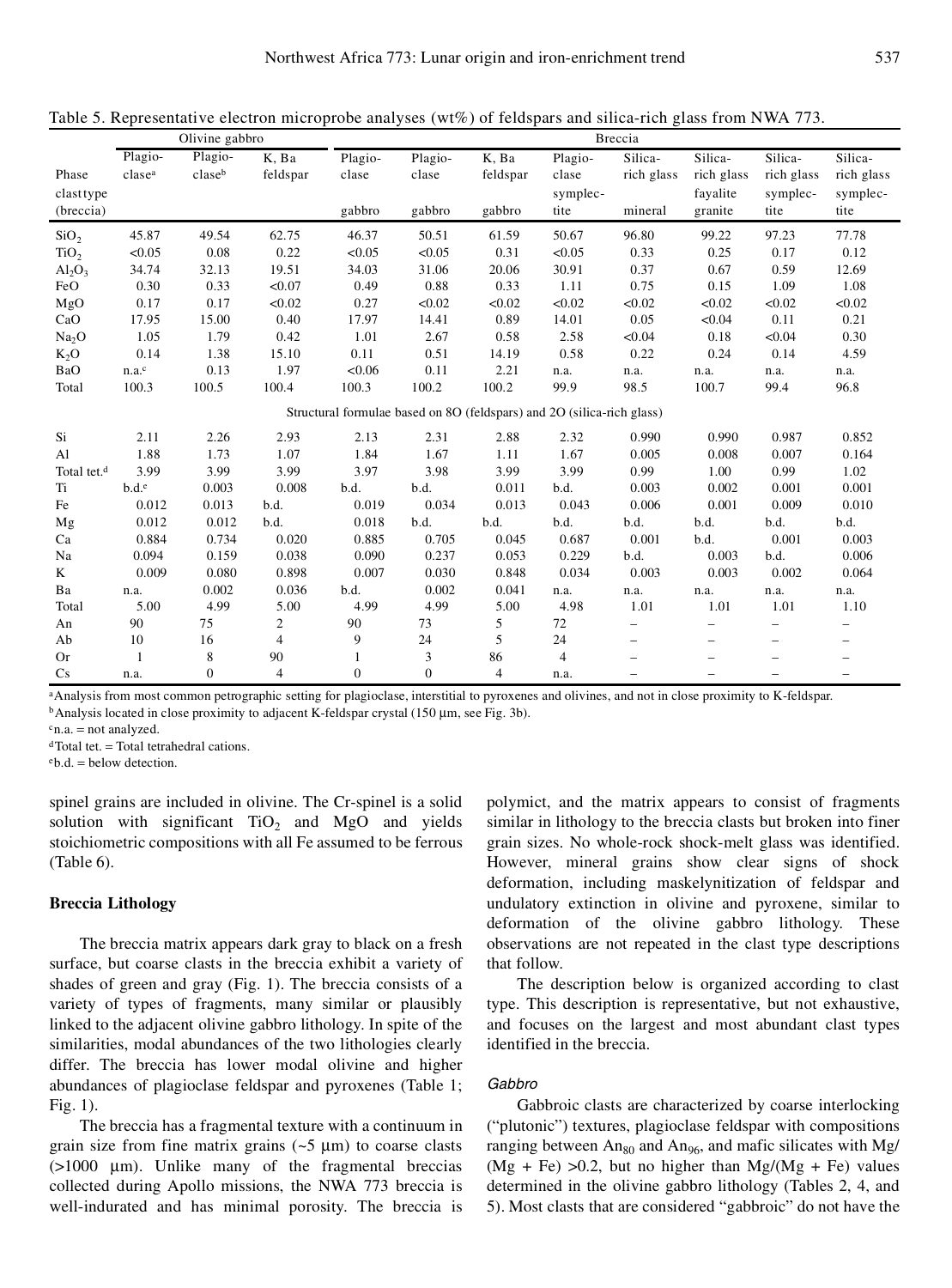|                  |           | Olivine gabbro               | <b>Breccia</b> |          |  |
|------------------|-----------|------------------------------|----------------|----------|--|
| Mineral          | Cr-spinel | Ilmenite                     | Ulvö-spinel    | Ilmenite |  |
| clast type       |           |                              |                |          |  |
| (breccia)        |           |                              | gabbro         | gabbro   |  |
| TiO <sub>2</sub> | 11.8      | 55.7                         | 29.9           | 52.4     |  |
| $Al_2O_3$        | 8.83      | < 0.02                       | 2.60           | 0.03     |  |
| $Cr_2O_3$        | 34.7      | 0.58                         | 6.27           | 0.30     |  |
| FeO              | 38.6      | 38.8                         | 59.8           | 45.9     |  |
| MnO              | 0.30      | 0.37                         | 0.28           | 0.31     |  |
| MgO              | 4.32      | 5.25                         | 0.58           | 0.65     |  |
| CaO              | 0.06      | < 0.02                       | 0.08           | 0.08     |  |
| SiO <sub>2</sub> | 0.15      | 0.18                         | 0.19           | 0.11     |  |
| Total            | 98.7      | 100.8                        | 99.7           | 99.7     |  |
|                  |           | Structural formulae based on |                |          |  |
|                  | 4O        | 30                           | 40             | 30       |  |
| Ti               | 0.311     | 1.002                        | 0.828          | 0.992    |  |
| Al               | 0.366     | b.d. <sup>a</sup>            | 0.113          | 0.001    |  |
| Cr               | 0.964     | 0.011                        | 0.183          | 0.006    |  |
| Fe               | 1.135     | 0.776                        | 1.84           | 0.966    |  |
| Mn               | 0.009     | 0.007                        | 0.009          | 0.007    |  |
| Mg               | 0.226     | 0.187                        | 0.032          | 0.024    |  |
| Ca               | 0.002     | b.d.                         | 0.003          | 0.002    |  |
| Si               | 0.005     | 0.004                        | 0.007          | 0.003    |  |
| Total            | 3.02      | 1.99                         | 3.02           | 2.00     |  |

full suite of major silicate minerals observed in the olivine gabbro lithology, namely olivine, pigeonite, augite, and plagioclase feldspar. However, many polymineralic gabbroic clasts have textures similar to those observed in the olivine gabbro: olivine appears to be rimmed by pigeonite; pigeonite and augite occur together along interlocking grain boundaries with no exsolution lamellae observed in pigeonite; spherical andesitic melt inclusions with dendritic pyroxene are present in some coarse olivine crystals; and interstitial K, Ba-feldspar crystals occur in some polycrystalline clasts. The grain sizes of the mafic silicates are comparable to those in the olivine gabbro, but do not range up to the coarsest sizes observed in the olivine gabbro lithology. Plagioclase feldspar grains in the gabbroic clasts are as coarse or coarser (up to  $~1000~\mu m$ across; see Fig. 1) than their counterparts in the olivine gabbro lithology. Many coarse, single-mineral fragments are similar in composition, grain size, and grain shape to the polycrystalline gabbroic clasts and probably share a similar

Table 6. Representative electron microprobe analyses  $(wt\%)$  of oxides from NWA 773.

Table 7. Representative electron microprobe analyses (wt%) of Ca-phosphates from NWA 773.

Olivine gabbro Breccia

| Mineral                        | Whitlockite <sup>a</sup> | Apatiteb                     | Apatite <sup>a</sup> | Apatite <sup>a</sup> |
|--------------------------------|--------------------------|------------------------------|----------------------|----------------------|
| clast type                     |                          |                              |                      |                      |
| (breccia)                      |                          |                              | symplectite          | symplectite          |
| CaO                            | 41.7                     | 53.3                         | 54.3                 | 54.7                 |
| $P_2O_5$                       | 41.7                     | 41.5                         | 41.3                 | 40.6                 |
| FeO                            | 0.76                     | 0.68                         | 0.56                 | 0.46                 |
| MgO                            | 2.61                     | 0.11                         | < 0.02               | < 0.02               |
| Na <sub>2</sub> O              | 0.37                     | n.a.c                        | < 0.03               | < 0.03               |
| $K_2O$                         | 0.05                     | n.a                          | < 0.03               | < 0.03               |
| SiO <sub>2</sub>               | 0.84                     | 0.54                         | 0.33                 | 0.39                 |
| $Al_2O_3$                      | 0.43                     | 0.07                         | < 0.03               | < 0.03               |
| SrO                            | 0.05                     | n.a.                         | 0.08                 | 0.10                 |
| La <sub>2</sub> O <sub>3</sub> | 0.84                     | n.a.                         | < 0.05               | < 0.05               |
| Ce <sub>2</sub> O <sub>3</sub> | 2.40                     | n.a.                         | 0.03                 | 0.2                  |
| $SO_3$                         | 0.05                     | n.a.                         | 0.05                 | 0.05                 |
| C1                             | < 0.04                   | 0.16                         | 0.13                 | 0.2                  |
| F                              | 3.75                     | 3.82                         | 3.60                 | 3.75                 |
| Total                          | 95.6                     | 100.2                        | 100.7                | 100.5                |
| $Nd_2O_3^d$                    | 2.5                      | n.a.                         | n.a.                 | n.a.                 |
| Total                          | 98.1                     | 100.2                        | 100.7                | 100.5                |
| $O == Cl, F$                   | 1.58                     | 1.64                         | 1.55                 | 1.62                 |
| Total                          | 96.5                     | 98.6                         | 99.1                 | 98.8                 |
|                                |                          | Structural formulae based on |                      |                      |
|                                | 80                       | 12.50                        | 12.50                | 12.5O                |
| Сa                             | 2.49                     | 4.86                         | 4.95                 | 5.02                 |
| P                              | 1.97                     | 2.99                         | 2.97                 | 2.94                 |
| Fe                             | 0.035                    | 0.048                        | 0.040                | 0.033                |
| Mg                             | 0.217                    | 0.014                        | b.d. <sup>e</sup>    | b.d.                 |
| Na                             | 0.040                    | n.a.                         | b.d.                 | b.d.                 |
| K                              | 0.002                    | n.a.                         | b.d.                 | b.d.                 |
| Si                             | 0.047                    | 0.046                        | 0.028                | 0.033                |
| Al                             | 0.028                    | 0.007                        | b.d.                 | b.d.                 |
| Sr                             | 0.002                    | n.a.                         | 0.004                | 0.005                |
| La                             | 0.017                    | n.a.                         | b.d.                 | b.d.                 |
| Ce                             | 0.049                    | n.a.                         | 0.009                | 0.006                |
| S                              | 0.002                    | n.a.                         | 0.003                | 0.003                |
| Nd                             | 0.050                    | n.a.                         | n.a.                 | n.a.                 |
| Cations                        | 4.95                     | 7.97                         | 8.00                 | 8.04                 |
| Cl                             | b.d.                     | 0.022                        | 0.019                | 0.029                |
| F                              | 0.661                    | 1.027                        | 0.968                | 1.015                |

<sup>a</sup>Analysis from University of Northern Arizona.

<sup>b</sup>Analysis from University of Hawai'i at Manoa.

 $c_{n.a.}$  = not analyzed.

 $dNd<sub>2</sub>O<sub>3</sub>$  estimated from energy dispersive spectrum.

 $eb.d. = below detection.$ 

Olivine in gabbroic clasts in the breccia are broadly similar in composition to olivine from the olivine gabbro lithology but range to somewhat more Fe-rich compositions (minimum of  $F_{0.55}$  compared to a minimum of  $F_{0.66}$  in the olivine gabbro, see Fig. 3). In contrast, gabbroic pyroxene from the breccia exhibits a much wider range in composition than pyroxene from the olivine gabbro lithology. As is the case for olivine, some analyses of pyroxene from gabbroic

origin.

 $a_{b.d.}$  = below detection.

clasts duplicate results from the olivine gabbro; however, several analyses of gabbroic pyroxene from the breccia show a trend toward much higher Fe/Mg (maximum of  $Fs_{60}$  from the breccia, maximum of  $Fs_{33}$  from the olivine gabbro lithology). The trend toward higher Fe/Mg is accompanied by a shift toward Ca-contents near  $\text{Wo}_{20}$ , intermediate between the high-Ca augite and low-Ca pigeonite compositions characteristic of the olivine gabbro (Fig. 4). Pyroxene with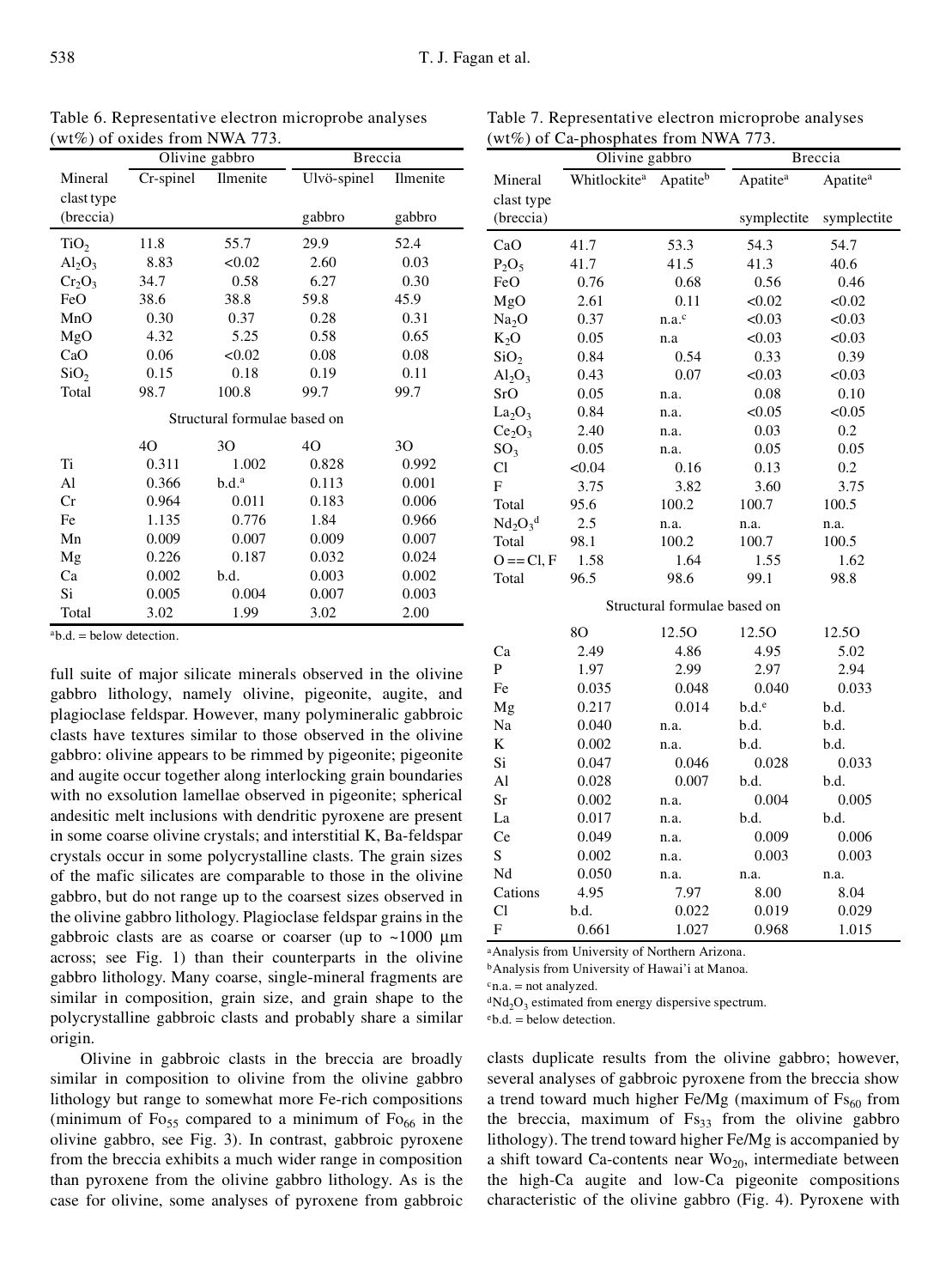higher Fe/Mg also tends to be enriched in Ti and depleted in Cr (Fig. 5). Analyses of plagioclase from the gabbroic clasts range in composition from  $An_{96}$  to  $An_{80}$ , covering the same range as plagioclase distant from and proximal to residual pockets in the olivine gabbro lithology (Table 5).

# *Fe-Rich Lithic Clasts: Fayalite-Bearing Gabbroic and Granitic Rocks*

Fayalitic olivine, K, Ba-feldspar, and minor whitlockite and apatite are characteristic of the Fe-rich lithic clasts in the breccia (Tables 2, 5, and 7). Hedenbergite, silica, plagioclase feldspar, troilite, and baddeleyite may also be present. The largest, most abundant Fe-rich lithic clasts are composed mostly (>60%) of hedenbergite and fayalite and are referred to here as fayalite gabbros (Fig. 6a); they are unusual gabbros, however, in that the dominant feldspar is K, Ba-feldspar. Other Fe-rich lithic clasts have abundant  $(>60\%)$  silica +

feldspars, minimal hedenbergite, and significant plagioclase, as well as alkali feldspar (Fig. 6b), and are referred to here as fayalite granites. Abundances of silica, plagioclase, and alkali feldspar vary beyond granitic ratios sensu stricto, but the clasts are broadly granitic in composition in that they are enriched in silica and feldspars.

In spite of the range of modal abundances from gabbroic to granitic rocks, mineral textures and compositions in the Ferich lithic clasts are similar in many respects. Hedenbergite and fayalite tend to have equant to prismatic, subhedral crystal form, with crystal sizes ranging up to several hundred micrometers across (Figs. 6a and 6b). The K, Ba-feldspar is finer-grained and interstitial to mafic silicates in gabbroic clasts; in granitic clasts, feldspars are intergrown with thin blades of silica (Fig. 6b). Silica in the Fe-rich lithic clasts often has a prismatic shape but appears to be isotropic. Whether or not the isotropic structure of silica is original or a



Fig. 6. Backscattered electron images from NWA 773 breccia lithology: a) Fe-rich lithic, gabbroic clast; b) Fe-rich lithic, granitic clast; c) symplectite; d) clast of pyroxene phyric basalt. Mineral abbreviations: bad = baddeleyite; cph = Ca-phosphate; fa = fayalite; fsp = plagioclase feldspar; hd = hedenbergite; kfs = K, Ba-feldspar; sil = silica glass; tr = troilite. The dark gray phase with hedenbergite and fayalite in symplectite (c) is silica.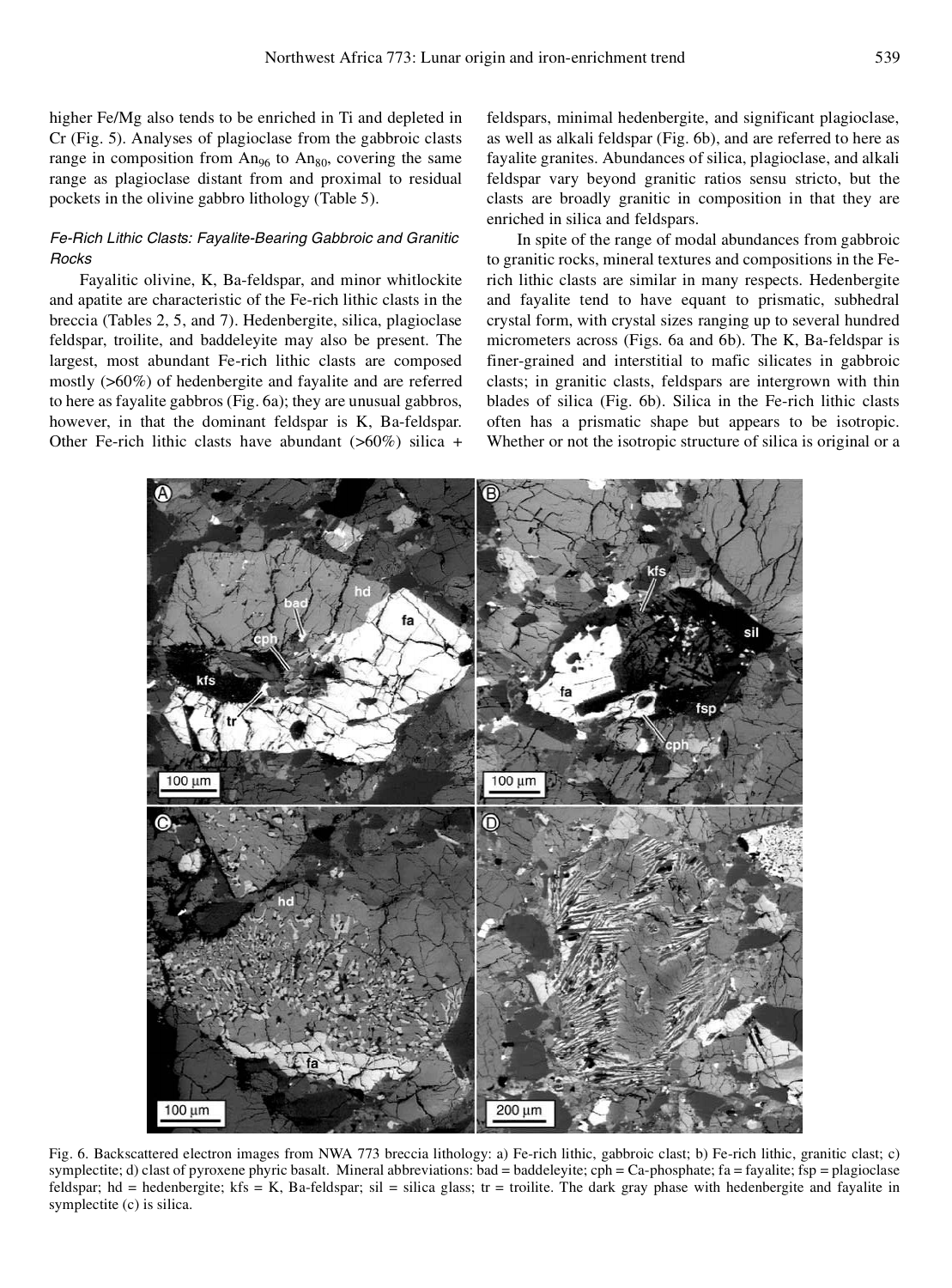consequence of shock deformation is not known. Where present, plagioclase feldspar has equant or tabular morphologies and occurs in crystals on the order of  $100 \mu m$ across. Ca-phosphates are fine-grained with prismatic or anhedral form, and in the fayalite granites, occur as very finegrained anhedral crystals interstitial to the bladed intergrowths of K, Ba-feldspar and silica (Fig. 6b).

The fayalitic composition of olivine in the Fe-rich lithic clasts constitutes a discontinuous break from the more Mgrich compositions of olivines from the olivine gabbro lithology and from gabbroic fragments in the breccia (Fig. 3). The hedenbergitic pyroxene is much more Fe-rich than augite and pigeonite characteristic of the olivine gabbro and the most Mg-rich gabbroic clasts in the breccia. However, several analyses of gabbroic pyroxene have intermediate Fe:Mg and Ti:Cr ratios (Figs. 4, 5). Compositions of feldspars from the Fe-rich lithic clasts fall in the same range as those from gabbroic clasts and the olivine gabbro lithology, but on average, are more enriched in alkalis. All 7 analyses of plagioclase from the Fe-rich lithic clasts fall between  $An_{72}$ and  $An_{75}$ , compositions enriched in albite compared to plagioclase from the olivine gabbro and the gabbroic clasts. The K, Ba-feldspar in Fe-rich lithic clasts ranges to higher Ba contents  $(Cs_{13})$  than the olivine gabbro K, Ba-feldspar.

# *Symplectite*

Symplectic clasts are composed of silicates similar to the Fe-rich lithic clasts, but with abundant fine-grained intergrowths of symplectic hedenbergite, fayalite, and silicarich phases (Fig. 6c). The symplectite is characterized by fine-grained, worm-like intergrowths of fayalite and hedenbergite with silica-rich glass or feldspar,  $\pm$  Fe, Ti-oxide. Massive ("nonsymplectic") domains of fayalite and hedenbergite occur in the same clasts adjacent to symplectic domains. In addition to these phases, coarse-grained equant apatite and euhedral plagioclase feldspar are present in some symplectic clasts. This occurrence of plagioclase has a composition near  $An_{70-75}$ , similar to plagioclase from the Ferich lithic clasts and plagioclase adjacent to the incompatibleelement-rich, residual pockets in the olivine gabbro lithology (Table 5). A transitional symplectite texture is present in some hedenbergitic pyroxene crystals, which host multiple, closely-spaced, spherical to irregularly shaped inclusions of fayalite and a silica-rich phase,  $\pm$  Fe, Ti-oxide (Fig. 6c).

Symplectic olivine is fayalitic, similar in composition to olivine from the Fe-rich lithic clasts but with a range extending to lower Fe:Mg (Table 2; Fig. 3). Likewise, symplectic pyroxene is generally similar in composition to hedenbergite from the Fe-rich lithic clasts but with a range extending to lower Fe:Mg and Ti:Mg ratios (Table 4; Figs. 4 and 5). Analyses of the silica-rich phase intergrown with symplectic fayalite and hedenbergite yield results ranging from nearly stoichiometric silica to non-stoichiometric  $Al_2O_3$ - and  $K_2O$ -bearing compositions (Table 5). Because of

the fine grain size, whether the symplectic silica is crystalline or amorphous is difficult to ascertain. The presence of nonstoichiometric, silica-rich material in the symplectite suggests that at least some of the silica-rich phase formed initially as a glass.

## *Silica Glass*

Relatively small angular fragments of silica glass are widespread in the breccia. The silica clasts are typically no more than  $100$  to  $200 \mu m$  in longest dimension, and occur as equant and shard-like angular clasts. Some clasts are coarse enough to exhibit isotropic optics in the thin section, indicative of amorphous silica. A few clasts were analyzed and yielded stoichiometric compositions (Table 5), indicating that the silica may have originally been a crystalline phase that was transformed to glass as a result of shock deformation. However, the silica was also possibly an amorphous phase prior to shock.

#### *Pyroxene-Phyric Basalt*

A large clast of texturally distinct basalt was identified in one thin section of NWA 773. The clast is characterized by prismatic phenocrysts of pyroxene up to  $150 \mu m$  in width, and a groundmass of finely-intergrown, elongate pyroxene and feldspar (Fig. 6d). Some pyroxene phenocrysts enclose melt inclusions or channels that might have crystallized in contact with the surrounding groundmass. The pyroxene phenocrysts have BSE-bright, Fe-rich chilled margins along the external crystal faces and along the internal margins against the melt inclusions (Fig. 2).

The pyroxene phenocrysts exhibit a wide range of composition, with both augite and pigeonite present, and some variation in Fe:Mg (Table 4). The augite and pigeonite are more Fe-rich than pyroxenes from the olivine gabbro lithology (Fig. 4), and the augite is enriched in Ti and Cr relative to pyroxene from both the olivine gabbro and gabbro clasts in the breccia (Fig. 5). The major-element zoning of individual pyroxene phenocrysts in this basaltic clast contrasts with the unzoned pyroxenes characteristic of the olivine gabbro lithology, gabbroic clasts, and Fe-rich lithic clasts. The zoned pigeonite-augite phenocrysts with "hollow" central cores and the groundmass "soda-straw" texture of alternating elongate pyroxene and feldspar are similar to the textures observed in low-Ti basalts from Apollo 12 and 15 (Bence et al. 1971; Bence and Papike 1972).

#### *Zoned Pyroxene*

One large clast is composed of two very coarse crystals of pyroxene  $(800 \mu m$  across) with zoning and distinct domains of pigeonite and augite (Table 4). The augite exhibits a narrow range of composition with  $Mg/(Mg + Fe)$  lower than that of pyroxene from the olivine gabbro lithology and gabbroic clasts in the breccia (Fig. 4). The augite is similar in Wo-En-Fs content to augite from the pyroxene-phyric basaltic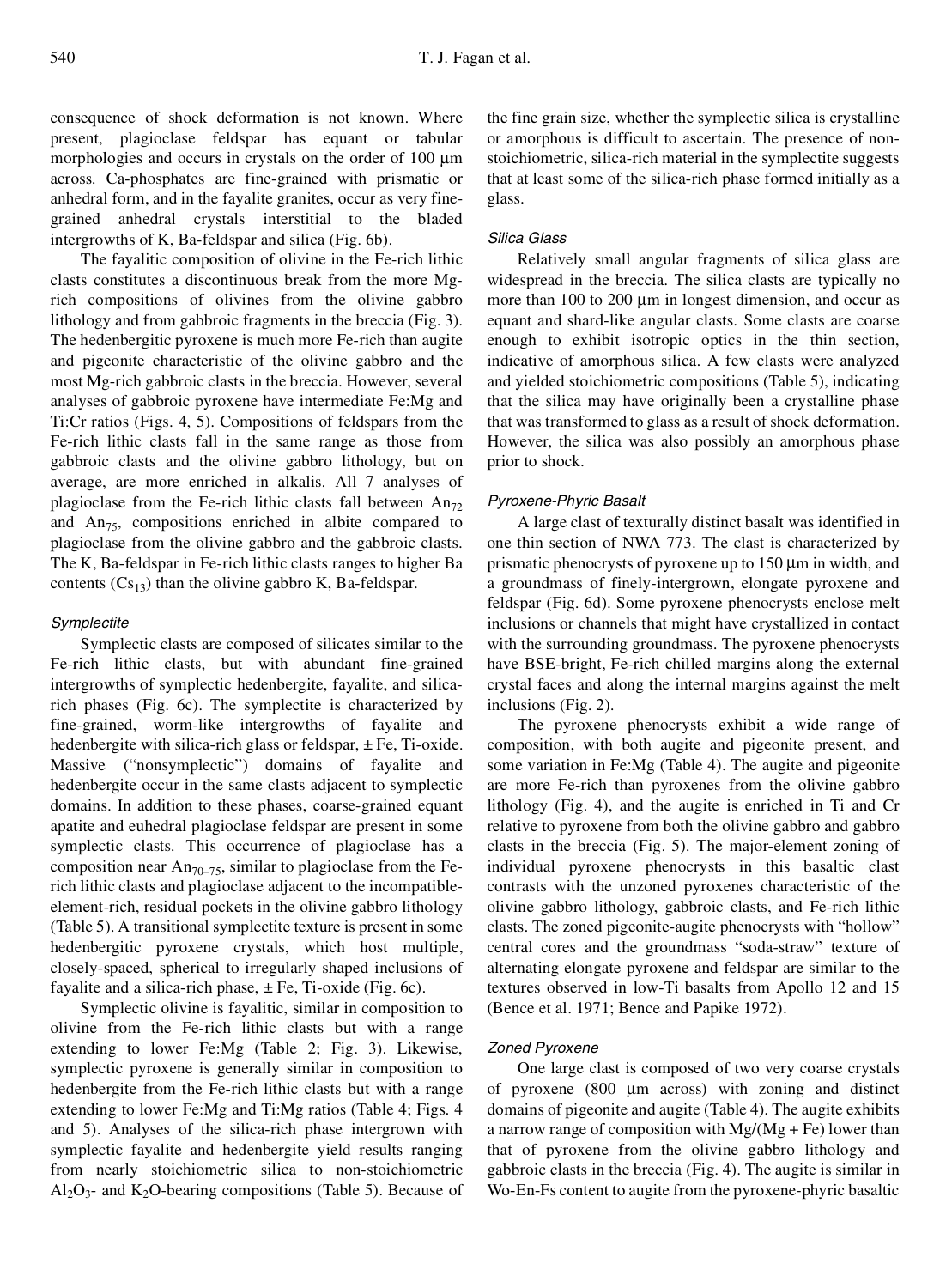clast (Fig. 4) but contains significantly less Ti and Cr (Fig. 5). Pigeonite is zoned over a range from  $Mg/(Mg + Fe) = 0.62$  to 0.25. The Fe-rich pigeonite occurs in patchy, BSE-bright domains on the order of 100 µm across. Some of the Fe-rich patches are cored by tiny BSE-bright inclusions of Fe, Tioxide.

#### *Agglutinate*

One coarse clast  $({\sim}400 \mu m)$  across) and several smaller fragments of lunar agglutinate were identified in the breccia. The agglutinate fragments are characterized by a frothy, isotropic material with discontinuous schlieren and multiple tiny mineral inclusions. Broad-beam EPMA analyses of the largest agglutinate fragment were concentrated on glassy areas within the agglutinate. The results show a narrow range of compositions with significant  $SiO_2$ ,  $Al_2O_3$ , and CaO, and minor FeO and MgO (Table 3). The anorthositic composition of the agglutinate glass is in striking contrast to the mafic composition of the olivine gabbro and lithic clasts in the breccia.

#### *Yellow-Green Spherule*

One yellow-green spherule in the breccia is nearly circular in the plane of the thin section with a diameter of approximately  $180 \mu m$ . The spherule is composed of homogeneous-appearing isotropic material with uniform color and is devoid of inclusions and internal structures such as schlieren. Broad beam EPMA analyses indicate that the spherule is also homogeneous in major elements and has an alkali-depleted, basaltic composition with 43 wt%  $SiO<sub>2</sub>$  and 15 wt%  $\text{Al}_2\text{O}_3$  (Table 3). The homogeneity of the composition and the absence of schlieren and inclusions are consistent with a volcanic, rather than an impact-related, origin for the spherule (Delano 1986); however, the spherule is unusually  $Al_2O_3$ -rich in comparison to melt spherules from the Apollo sample collection (Delano 1986; Steele et al. 1992). Using the classification scheme of Neal and Taylor (1992) for mare basalts, the spherule is low in TiO<sub>2</sub> and  $K_2O$ , high in  $Al_2O_3$ , and could be classified as "high-Al basalt," similar to basalts from Apollo 14 and Luna 16. However, the spherule  $Al_2O_3$ content is somewhat high, even compared to these high-Al basalts, and  $Na<sub>2</sub>O$  and  $K<sub>2</sub>O$  are depleted. The pyroxene phyric melt inclusions in olivine in NWA 773 have comparable  $Al_2O_3$  contents but are much more silica-rich and have an order of magnitude more  $Na<sub>2</sub>O$  (Table 3). Obvious differences in most major elements distinguish the spherule from the aphyric melt inclusions in olivine and glass from an agglutinate clast in the breccia (Table 3).

A rough fit to the spherule major element composition is approximated by a mixture of 25% agglutinate glass and 75% breccia, suggesting that the spherule may be an impact glass in spite of its homogeneous appearance. Concentrations of  $SiO_2$ , Na<sub>2</sub>O, and K<sub>2</sub>O in the spherule are all lower than the corresponding values for the calculated mixture. In fact,  $Na<sub>2</sub>O$ 

and  $K<sub>2</sub>O$  concentrations in the spherule are at or below our EPMA detection limits (Table 3), and the spherule  $SiO<sub>2</sub>$  is lower than values associated with regoliths of comparable  $TiO<sub>2</sub>$  and FeO contents (Korotev et al. 2000). These observations indicate that the spherule might have been heated to temperatures high enough to homogenize and cause evaporative loss of Si, Na, and K during an impact event (Naney et al. 1976).

# **WHOLE-ROCK ELEMENTAL AND OXYGEN ISOTOPIC COMPOSITION**

Major element concentrations were estimated by modal recombination for the olivine gabbro and fused bead EPMA (FB-EPMA) for the breccia (Table 8). Concentrations of  $Na<sub>2</sub>O$ ,  $K<sub>2</sub>O$ ,  $CaO$ ,  $Cr<sub>2</sub>O<sub>3</sub>$ , and FeO were also determined by INAA (Table 9), and comparison of the INAA data with results from modal recombination and FB-EPMA provides some assessment of data quality. The INAA data closely duplicate the FB-EPMA results, showing internal consistency of results for the breccia (Table 8). As might be expected, greater discrepancies separate the modal recombination results from INAA data for the olivine gabbro. The greatest relative discrepancies are for  $K_2O$  and  $Cr_2O_3$ , components concentrated in phases that occur in minor abundance. Absolute errors in modal estimates and non-representative sampling for INAA analysis may lead to substantial errors in estimating concentrations of these components. The wholerock concentrations of  $Na<sub>2</sub>O$ , CaO, and FeO are controlled by modes of the major silicates. The estimates of the concentrations of these oxides are less sensitive to absolute errors in mode or sampling and exhibit smaller discrepancies (within about 10% relative) between the INAA and modal recombination data (Table 8).

The major element results show low-TiO<sub>2</sub> mafic compositions for both the olivine gabbro and breccia (Table 8). High concentrations of MgO and FeO, coupled with low CaO and  $Al_2O_3$  abundances, suggest an affinity with mare or highland Mg-rich rocks. The olivine gabbro and the breccia have similar concentrations of FeO, but the breccia has lower MgO, consistent with the lower Mg/(Mg + Fe) of mafic silicates in the breccia (Fig. 3).

Taken at face value, the modal recombination and FB-EPMA data suggest that  $K<sub>2</sub>O$  is more abundant in the olivine gabbro than the breccia (Table 8), but this is probably due to a discrepancy in the two data sets, most likely an overestimate of K-feldspar in the mode. Abundances of  $K_2O$  were also analyzed by INAA (Table 8) and indicate the opposite trend, namely that the breccia is more  $K<sub>2</sub>O$ -rich than the cumulate. We favor the INAA results because these data were collected using the same method, and because other incompatible elements, such as Ba and the rare earth elements (REE), are also enriched in the breccia (Table 9; Fig. 7).

Analyses by INAA and ICP-MS show that incompatible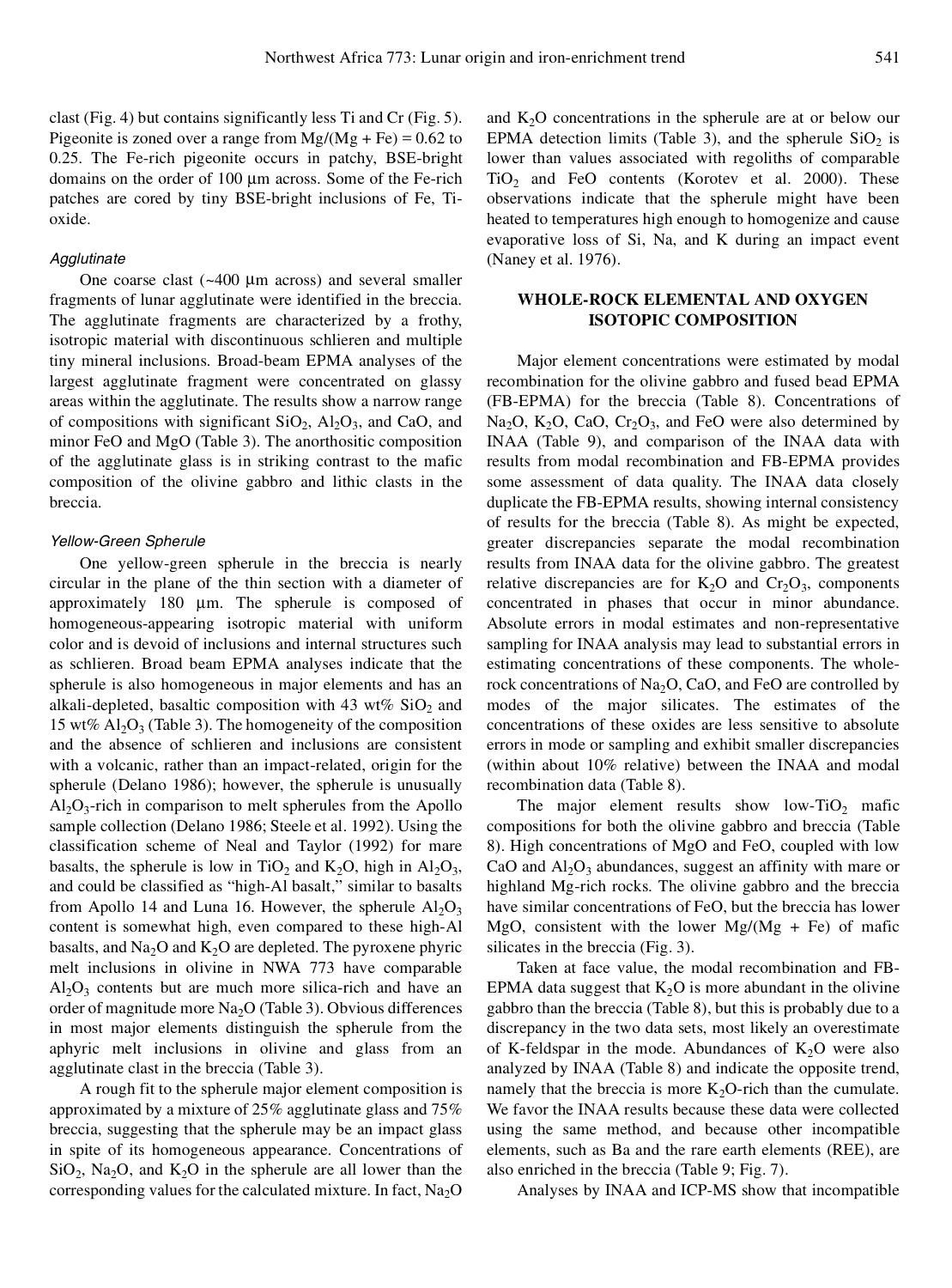|                                |                     | Olivine gabbro    | Breccia           |                   |  |
|--------------------------------|---------------------|-------------------|-------------------|-------------------|--|
| Method                         | Modal recombination | <b>INAA</b>       | Fused bead EPMA   | <b>INAA</b>       |  |
| SiO <sub>2</sub>               | 42                  |                   | $45.7 \pm 0.2$    |                   |  |
| TiO <sub>2</sub>               | 0.4                 |                   | $0.84 \pm 0.05$   |                   |  |
| Al <sub>2</sub> O <sub>3</sub> | 5.3                 |                   | $8.16 \pm 0.18$   |                   |  |
| $Cr_2O_3$                      | 0.8                 | $0.363 \pm 0.004$ | $0.43 \pm 0.03$   | $0.402 \pm 0.004$ |  |
| FeO                            | 20.5                | $19.6 \pm 0.2$    | $19.8 \pm 0.3$    | $19.9 \pm 0.2$    |  |
| MnO                            | 0.24                |                   | $0.272 \pm 0.009$ |                   |  |
| MgO                            | 25.5                |                   | $14.16 \pm 0.15$  |                   |  |
| CaO                            | 4.8                 | $5.0 \pm 0.3$     | $8.92 \pm 0.08$   | $8.6 \pm 0.3$     |  |
| Na <sub>2</sub> O              | 0.15                | $0.153 \pm 0.002$ | $0.216 \pm 0.009$ | $0.224 \pm 0.003$ |  |
| $K_2O$                         | 0.25                | $0.073 \pm 0.014$ | $0.111 \pm 0.008$ | $0.117 \pm 0.010$ |  |
| $P_2O_5$                       | n.a.                |                   | $0.12 \pm 0.02$   |                   |  |
| Total                          | 100                 |                   | 98.7              |                   |  |
| $Mg/(Mg + Fe)$                 | 69                  | -                 | $56.1 \pm 0.2$    |                   |  |
| Fe/Mn                          | 84                  |                   | $72 \pm 2$        |                   |  |

Table 8. Major element composition (wt%) of NWA 773 olivine gabbro and breccia lithologies.<sup>a</sup>

aReported uncertainties for fused bead EPMA are standard deviations of 48 analyses. See the text for the discussion of uncertainties in modal recombination data. INAA data (see Table 9) are shown for comparison. The total of 100 for modal recombination data is a consequence of normalization and does not reflect the accuracy of the compositional estimates.

| Table 9. INAA results from NWA 773 olivine gabbro and breccia lithologies and a gabbroic clast from the breccia. <sup>a</sup> |  |
|-------------------------------------------------------------------------------------------------------------------------------|--|
|-------------------------------------------------------------------------------------------------------------------------------|--|

|                   |           | Olivine gabbro    | "Clast"           | Brecciab          |            | BHVO-1 <sup>c</sup> |
|-------------------|-----------|-------------------|-------------------|-------------------|------------|---------------------|
| Mass (mg)         |           | 39.41             | 14.46             | 23.47             | <b>JSC</b> | Lit                 |
| Na <sub>2</sub> O | $wt\%$    | $0.153 \pm 0.002$ | $0.160 \pm 0.002$ | $0.224 \pm 0.003$ | 2.30       | 2.26                |
| K2O               | $wt\%$    | $0.073 \pm 0.01$  | $0.066 \pm 0.00$  | $0.117 \pm 0.010$ | 0.57       | 0.52                |
| CaO               | $wt\%$    | $5.0 \pm 0.3$     | $5.4 \pm 0.4$     | $8.6 \pm 0.3$     | 10.8       | 11.4                |
| Sc                | $\mu$ g/g | $23.1 \pm 0.2$    | $22.2 \pm 0.2$    | $38.5 \pm 0.4$    | 31.2       | 31.8                |
| Cr2O3             | $wt\%$    | $0.363 \pm 0.004$ | $0.238 \pm 0.003$ | $0.402 \pm 0.004$ | 0.0420     | 0.042               |
| FeO               | $wt\%$    | $19.6 \pm 0.2$    | $18.8 \pm 0.2$    | $20.0 \pm 0.2$    | 10.8       | 11.0                |
| Co                | $\mu$ g/g | $86.0 \pm 0.9$    | $86.9 \pm 0.9$    | $61.7 \pm 0.7$    | 44.5       | 45                  |
| Ni                | $\mu$ g/g | $195 \pm 17$      | $219 \pm 19$      | $115 \pm 16$      | 127        | 121                 |
| Sr                | $\mu$ g/g | $40 \pm 16$       | <90               | $71 \pm 16$       | 398        | 403                 |
| Zr                | $\mu$ g/g | $157 \pm 26$      | $110 \pm 24$      | $183 \pm 27$      | 181        | 179                 |
| Cs                | ng/g      | < 150             | < 90              | $136 \pm 21$      | 93         | 130                 |
| Ba                | $\mu$ g/g | $147 \pm 8$       | $98 \pm 14$       | $156 \pm 14$      | 130        | 139                 |
| La                | $\mu$ g/g | $8.63 \pm 0.1$    | $8.54 \pm 0.10$   | $12.6 \pm 0.1$    | 15.3       | 15.8                |
| Ce                | $\mu$ g/g | $24.1 \pm 0.4$    | $23.2 \pm 0.4$    | $34.1 \pm 0.6$    | 37.5       | 39                  |
| Nd                | $\mu$ g/g | $13.6 \pm 2.1$    | $15 \pm 3$        | $23 \pm 4$        | 27         | 25.2                |
| Sm                | $\mu$ g/g | $4.06 \pm 0.05$   | $4.05 \pm 0.06$   | $6.29 \pm 0.08$   | 6.09       | 6.2                 |
| Eu                | $\mu$ g/g | $0.359 \pm 0.010$ | $0.355 \pm 0.008$ | $0.561 \pm 0.010$ | 2.07       | 2.06                |
| Tb                | $\mu$ g/g | $0.832 \pm 0.025$ | $0.839 \pm 0.025$ | $1.40 \pm 0.03$   | 0.94       | 0.96                |
| Yb                | $\mu$ g/g | $2.92 \pm 0.04$   | $2.85 \pm 0.06$   | $5.27 \pm 0.08$   | 1.97       | 2.02                |
| Lu                | $\mu$ g/g | $0.406 \pm 0.008$ | $0.390 \pm 0.010$ | $0.752 \pm 0.016$ | 0.278      | 0.291               |
| Hf                | $\mu$ g/g | $3.70 \pm 0.0$    | $3.00 \pm 0.08$   | $4.70 \pm 0.10$   | 4.62       | 4.38                |
| Ta                | ng/g      | $367 \pm 19$      | $372 \pm 18$      | $553 \pm 18$      | 1150       | 1230                |
| W                 | ng/g      | nd <sup>d</sup>   | nd                | $470 \pm 160$     | nd         | 270                 |
| Ir                | ng/g      | 2.5               | $\leq$ 3          | $\leq$ 3          | nd         | 0.44                |
| Au                | ng/g      | 1.4               | 2.8               | 2.1               | nd         | 1.6                 |
| Th                | $\mu$ g/g | $1.16 \pm 0.0$    | $1.26 \pm 0.06$   | $1.98 \pm 0.08$   | 1.13       | 1.08                |
| U                 | ng/g      | $360 \pm 30$      | $320 \pm 70$      | $520 \pm 60$      | 400        | 420                 |

<sup>a</sup>Uncertainties are 1 $\sigma$ ; upper limits are 2 $\sigma$ .

<sup>b</sup>See Appendix for ICP-MS data.

<sup>c</sup>An average of BHVO-1 analyzed along with the NWA 773 samples is shown along with the book values from Govindaraju (1994), which are **recommended**, proposed, or *information* values.

 $d$ nd = upper limits not calculated.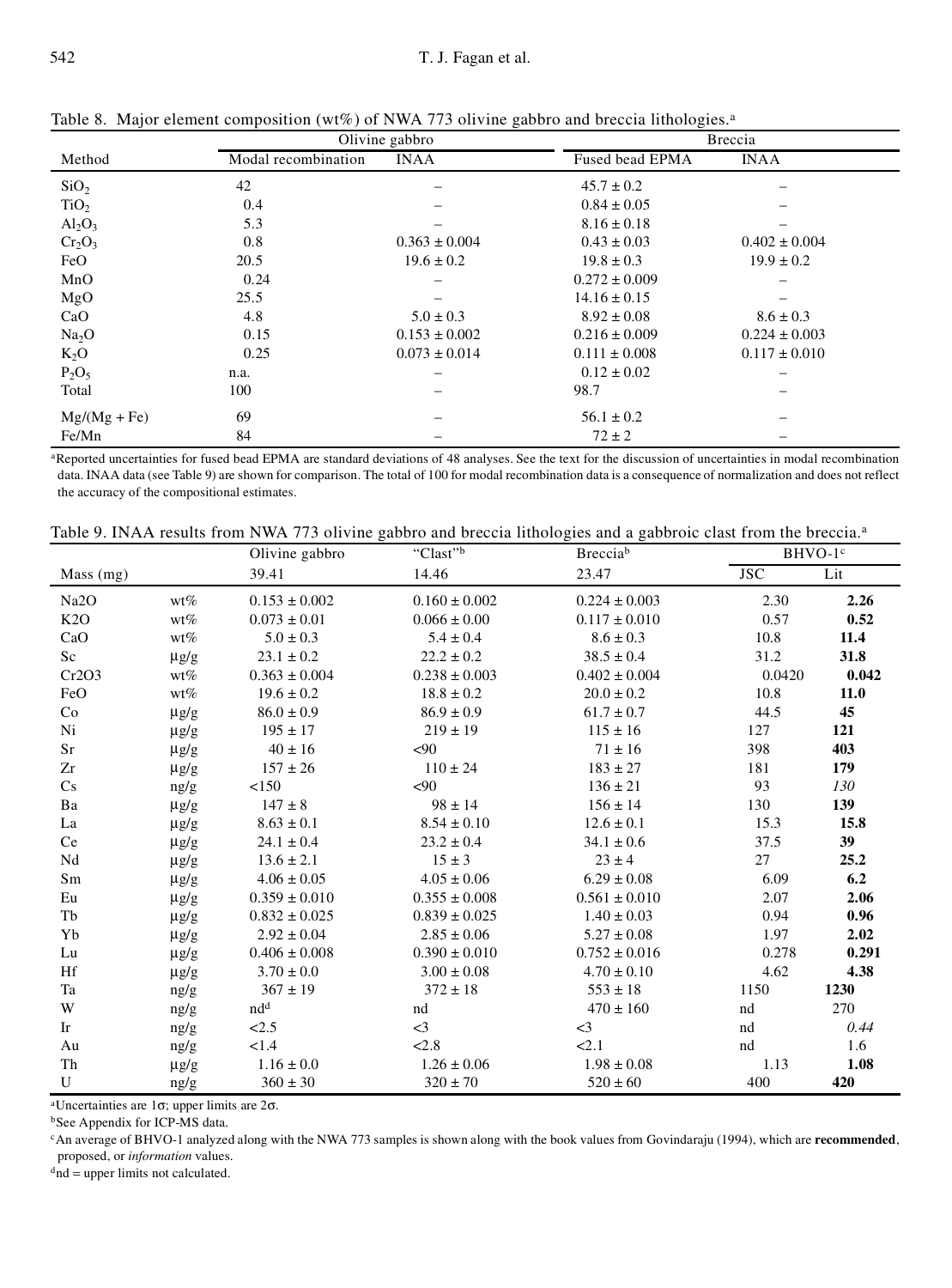

Fig. 7. Rare earth element concentrations of NWA 773 (normalized to CI chondrites) compared with selected lunar samples.

elements such as Zr, Hf, Th, U, and the REE occur in higher concentrations in the breccia than the olivine gabbro (Tables 9 and A1). The breccia is also relatively enriched in Sc, possibly reflecting the high model abundances of pyroxenes. In contrast, the olivine gabbro yielded higher concentrations of the compatible elements Co and Ni. Chromium appears to be more abundant in the breccia, but this is somewhat paradoxical because our modal estimates suggest that the mode of chromite is higher in the olivine gabbro (Table 1). However, the discrepancy between modal recombination and INAA  $Cr_2O_3$  results (Table 8) suggests that our modal estimate of chromite in the olivine gabbro might be erroneously high. Alternatively, chromium abundances may vary in different portions of the olivine gabbro. In general, however, the higher concentrations of incompatible elements in the breccia suggest that breccia clasts are more "evolved" in the igneous sense than the olivine gabbro. This is consistent with the modal data (lower olivine and greater silica abundances of the breccia) and mineral compositions (higher K and Ba in breccia alkali feldspar and lower  $Mg/(Mg + Fe)$ in mafic silicates in the breccia).

Rare earth element (REE) patterns for the breccia and olivine gabbro are parallel and reflect the higher incompatible element abundances of the breccia (Fig. 7). Both patterns are LREE-enriched with slight downward deflections from Ce to La and deep negative Eu anomalies. Similar results have been reported by Korotev et al. (2002). Light rare earth enrichments and negative Eu anomalies are typical of the lunar KREEP component (Papike et al. 1998), and LREE profiles with slight downward deflections in Ce have recently been identified in a variety of lunar mafic rocks (Tanimizu and Tanaka 2002). The concentrations of most REE in the NWA 773 olivine gabbro are similar to those of lunar

meteorite Elephant Moraine 87521, which is thought to have a mare origin (Delaney 1989; Warren and Kallemeyn 1989), but NWA 773 has a much deeper Eu anomaly (Fig. 7). The LREE-rich profile of lunar highlands meteorite Calcalong Creek is similar to that of NWA 773 but is enriched in REE by a factor of about 2 over REE concentrations in the NWA 773 breccia. Most of the low-TiO<sub>2</sub> mare basalts have flat or somewhat depleted LREE trends (Papike et al. 1998), which contrast with the LREE-enriched pattern of NWA 773. Some of the high-Al basalts from Apollo 14 are exceptions: the Group 2 Apollo 14 basalts (Dickinson et al. 1985), in show an LREE-enriched pattern with concentrations similar to those determined for the NWA 773 breccia.

Whole-rock oxygen isotopic analyses yield compositions of  $\delta^{18}O = +4.99\%$  and  $\delta^{17}O = +2.50\%$  for the olivine gabbro, and  $\delta^{18}O = +4.93\%$  and  $\delta^{17}O = +2.60\%$  for the breccia. These values are in the range of previously identified lunar samples (Fig. 8). Similar oxygen isotopic compositions for the 2 lithologies are consistent with the notion that the breccia is dominated by fragments from the olivine gabbro and related rocks.

#### **NOBLE GASES**

Table 10 gives the results of the noble gas analyses. Preliminary data were given in an abstract by Eugster and Lorenzetti (2001). Partitioning into the cosmogenic (c), radiogenic (r), and trapped (tr) components was carried out with the following assumptions:  $(^{4}He/^{3}He)_{c} = 5.2$ ,  $(^{20}Ne/$  $^{21}$ Ne)<sub>c</sub> = 0.9,  $(^{21}$ Ne/ $^{22}$ Ne)<sub>c</sub> = 0.83,  $(^{21}$ Ne/ $^{22}$ Ne)<sub>tr</sub> = 0.0325,  $(^{36}Ar^{38}Ar)_{c} = 0.65$ , and  $(^{36}Ar^{38}Ar)_{tr} = 5.32$ . The following assumptions were obtained from the results of Y-793274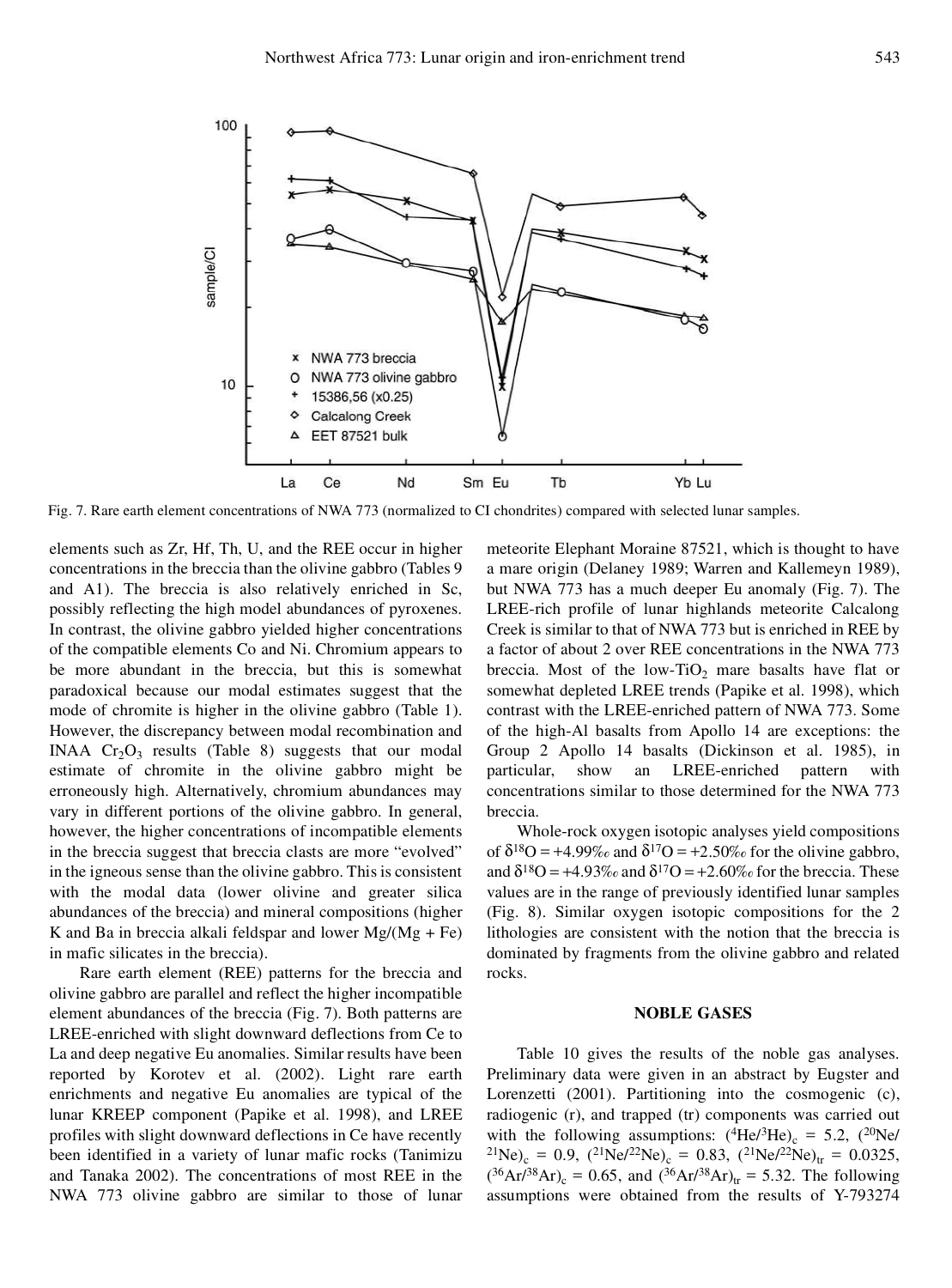

Fig. 8. Whole-rock oxygen isotopic compositions of NWA 773 breccia and olivine gabbro, and other lunar rocks (Clayton and Mayeda 1975, 1996). Compositions are reported in  $\delta^{17}O$  and  $\delta^{18}O$ relative to standard mean ocean water (SMOW) in parts per thousand. Terrestrial fractionation (TF) line (Clayton 1993) is plotted for reference.

(Eugster et al. 1992):  $({}^{3}He/{}^{21}Ne)_{c} = 0.73$  and  $({}^{38}Ar/{}^{21}Ne)_{c} =$ 1.98. For the breccia samples,  ${}^{4}He_{tr}$  was calculated by subtracting radiogenic and cosmogenic <sup>4</sup>He from the measured <sup>4</sup>He concentration. We adopted 0.52 ppm U and 1.98 ppm Th (Table 9) and a gas retention age of 2.8 Ga (from Y-793274). In the following, we will consider the trapped noble gases to be of solar origin as numerous authors have shown for lunar surface material (cf. Eberhardt et al. 1970; Hohenberg et al. 1970). Table 11 gives the concentrations and composition of the cosmogenic and solar noble gases. The data show that the finest grain size fraction is not enriched in the solar noble gases. Such an enrichment is expected for a surface correlated component. Thus, the trapped  $^{40}Ar/^{36}Ar$ ratio that is diagnostic for a lunar origin of a meteorite could not be derived. However, the solar ratio  ${}^{4}$ He/<sup>20</sup>Ne = 7.2  $\pm$  0.7 indicates that NWA 773 is of lunar origin: the range for the

solar <sup>4</sup>He/<sup>20</sup>Ne ratio for lunar meteorites is 3.7 to 8.8, while all solar gas-rich meteorites of non-lunar origin have <sup>4</sup>He/<sup>20</sup>Ne  $>80$ . Furthermore, the solar <sup>20</sup>Ne/<sup>22</sup>Ne ratio, as well as the abundances of <sup>21</sup>Ne<sub>c</sub> and solar <sup>20</sup>Ne in NWA 773 are similar to those in QUE 94281, another lunar meteoritic regolith breccia.

The cosmic ray exposure (CRE) history of lunar meteorites consists essentially of three periods: 1) one or more exposure irradiation periods on the moon, each at a certain depth in the regolith; 2) an irradiation during transit to Earth; and 3) the time elapsed between arrival on Earth and the meteorite's recovery. These times can only be defined based on the activities of several radionuclides. The concentrations of the stable cosmogenic noble gas nuclei allow us, however, to calculate the total CRE time at an average shielding depth. Here, we derive the production rates for a  $4\pi$ -exposure of the olivine gabbro fraction using the method of Eugster and Michel (1995), inserting the target element abundances given in Table 8, and not taking into account a shielding correction.

This procedure results in a CRE age of  $5.2 \pm 0.8$  Ma (Table 12). This is the ejection age of NWA 773 if the olivine gabbro fraction was not exposed to cosmic rays prior to ejection on the moon. If there was a pre-exposure of unknown duration for the olivine gabbro, the ejection age is more recent than  $5.2 \pm 0.8$  Ma. Assuming a  $4\pi$ -exposure also for the breccia fraction, we obtain a travel time of 68 Ma. As the meteoroid after ejection obviously consisted of both fractions, they must have the same Moon—Earth travel time. Consequently, the breccia fraction must have been preexposed on the moon. Because the production rates in the lunar regolith ( $2\pi$ -exposure) are about half of those in free space  $(4\pi$ -exposure), the duration of the lunar regolith exposure was 136 Ma. When this pre-exposure occurred and when the olivine gabbro and breccia fractions were compacted cannot be determined from our data. The fact that the breccia material consists of grains loaded with solar wind gases supports an exposure on the moon. The olivine gabbro contains a small addition of solar noble gases: the concentration (in units of  $10^{-8}$  cm<sup>3</sup> STP/g) of solar <sup>20</sup>Ne is 7.2,

Table 10. Results of He, Ne, and Ar measurements of NWA 773 (concentrations in  $10^{-8}$  cm<sup>3</sup> STP/g).

| Sample<br>(weight)                                                       | $4$ He             | $^{20}$ Ne       | $^{40}Ar$    | $^{4}$ He $/^{3}$ He | $^{20}$ Ne/ $^{22}$ Ne | $^{22}Ne/^{21}Ne$  | $36Ar^{38}Ar$      | $^{40}Ar/^{36}Ar$  |  |
|--------------------------------------------------------------------------|--------------------|------------------|--------------|----------------------|------------------------|--------------------|--------------------|--------------------|--|
|                                                                          |                    |                  |              |                      |                        |                    |                    |                    |  |
| <b>Breccia</b><br>$340 - 750 \,\mathrm{\upmu m}$<br>$(15.84 \text{ mg})$ | 181,000<br>± 7,000 | 20,400<br>± 600  | 5470<br>±160 | 2580<br>±70          | 12.93<br>$\pm 0.13$    | 23.7<br>$\pm 0.4$  | 5.27<br>$\pm 0.05$ | 2.21<br>$\pm 0.03$ |  |
| $35 - 340 \mu m$<br>$(15.01 \text{ mg})$                                 | 192,000<br>± 7,000 | 22,300<br>± 500  | 5960<br>±160 | 2470<br>± 50         | 12.89<br>$\pm 0.13$    | 23.4<br>$\pm 0.3$  | 5.27<br>$\pm 0.04$ | 2.25<br>$\pm 0.03$ |  |
| $<$ 35 $\mu$ m<br>$(14.65 \text{ mg})$                                   | 175,000<br>± 7,000 | 16.900<br>± 500  | 5050<br>±160 | 2240<br>± 50         | 12.94<br>$\pm 0.13$    | 22.8<br>$\pm 0.3$  | 5.28<br>$\pm 0.04$ | 2.30<br>$\pm 0.03$ |  |
| Olivine gabbro                                                           |                    |                  |              |                      |                        |                    |                    |                    |  |
| $(18.40 \,\mathrm{mg})$                                                  | 16,500<br>± 600    | 8.8<br>$\pm 0.3$ | 1540<br>± 40 | 3400<br>± 300        | 3.5<br>$\pm 0.$        | 1.42<br>$\pm 0.20$ | 1.83<br>$\pm 0.03$ | 1350<br>± 30       |  |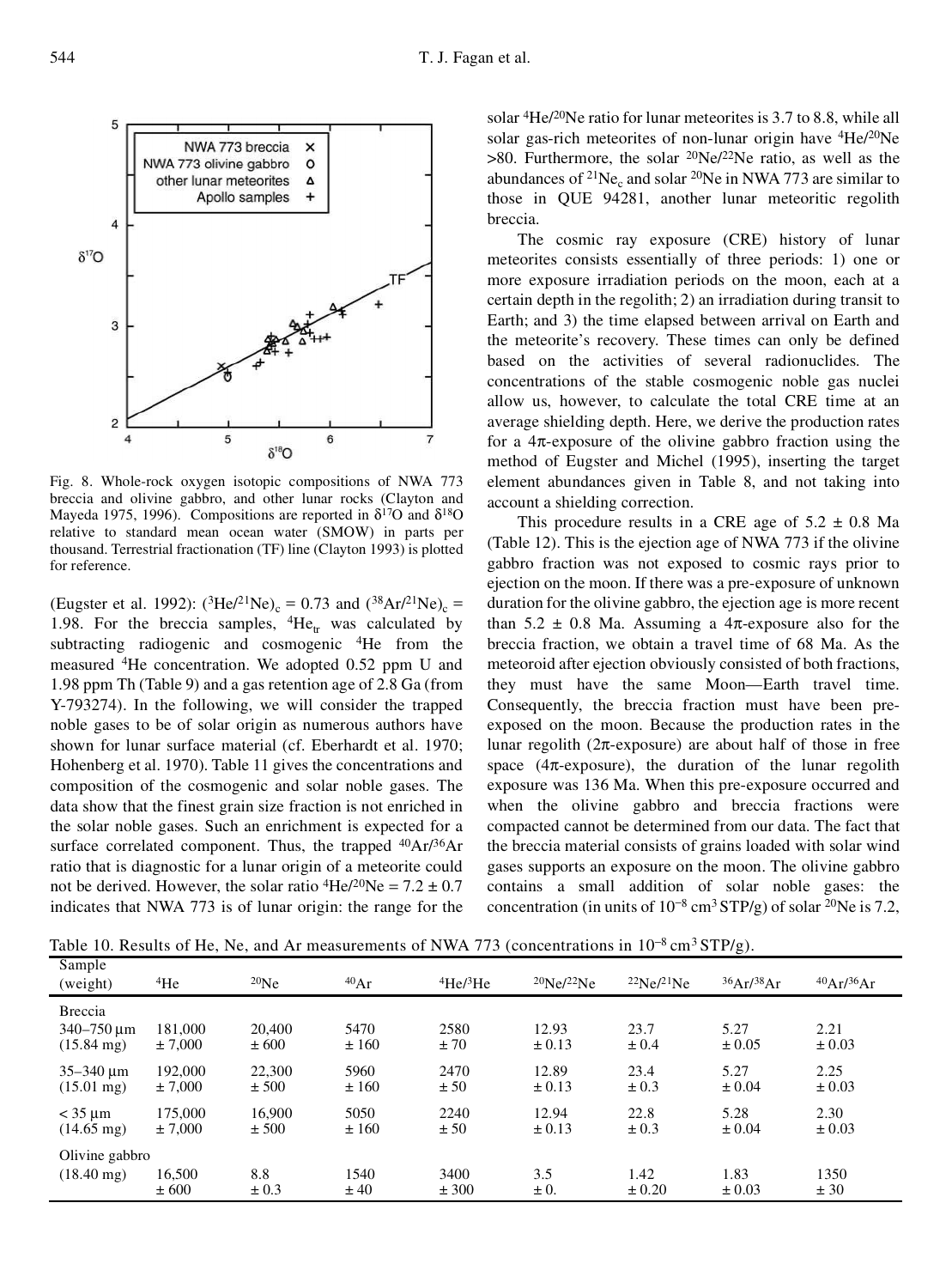|                                  | Cosmogenic |      |            |          | Solar                        |                          |
|----------------------------------|------------|------|------------|----------|------------------------------|--------------------------|
| Sample                           | $^{21}Ne$  | 38Ar | $^{20}$ Ne | 4He/20Ne | $^{20}$ Ne/ <sup>36</sup> Ar | $^{20}$ Ne/ $^{22}$ Ne   |
| <b>Breccia</b>                   |            |      |            |          |                              |                          |
| $340 - 750 \,\mu m$              | 15.9       |      | 20,410     | 6.8      | 8.3                          | 13.08                    |
| $35 - 340 \mu m$                 | 18.3       |      | 22,230     | 6.8      | 8.5                          | 13.05                    |
| $<$ 35 µm                        | 15.4       |      | 16,900     | 7.9      | 7.8                          | 13.12                    |
| Average of three breccia samples | 16.5       |      | 19,850     | 7.2      | 8.2                          | 13.08                    |
| Olivine gabbro                   | 1.73       | 0.47 | 7.2        | -        | 8.6                          | $\overline{\phantom{0}}$ |

Table 11. Cosmogenic and solar (trapped) noble gases of NWA 773 samples. Concentrations in  $10^{-8}$ cm<sup>3</sup> STP/g.<sup>a</sup>

 ${}^{4}$ Experimental errors (2 $\sigma$ ): <sup>21</sup>Ne<sub>c</sub>, <sup>38</sup>Ar<sub>c</sub>, and ( ${}^{4}$ He/<sup>20</sup>Ne)<sub>tr</sub> - 10%; <sup>20</sup>Ne and ( ${}^{20}$ Ne/<sup>36</sup>Ar)<sub>tr</sub> - 4%; and ( ${}^{20}$ Ne/<sup>22</sup>Ne)<sub>tr</sub> - 1.5%.

Table 12. Production rates and CRE ages of NWA 773.

|                                                | $\Gamma$ 2                     | $r_{38}$                           | 12                      | 138              | m<br>$_{ave}$                                                        |
|------------------------------------------------|--------------------------------|------------------------------------|-------------------------|------------------|----------------------------------------------------------------------|
| Sample                                         |                                | $10^{-8}$ cm <sup>3</sup> STP/g Ma | Ma                      |                  |                                                                      |
| Cataclastic breccia fraction<br>Olivine gabbro | $0.121$ <sup>a</sup><br>0.335c | 0.089c                             | 136 <sup>b</sup><br>50d | 5.3 <sup>d</sup> | $136 \pm 20 (2\sigma)^b$<br>$5.2 \pm 0.8$ (2 $\sigma$ ) <sup>d</sup> |

<sup>a</sup>Production rate for  $2\pi$ -exposure.

<sup>b</sup>Exposure time on the moon.

 $c$ Production rate for  $4\pi$ -exposure.

dUpper limit for exposure time in Moon-Earth transit.

versus 19,850 for the breccia. This low amount may be due to traces of breccia grains in the olivine gabbro separate that we analyzed.

The <sup>40</sup>Ar is a mixture of radiogenic, trapped, and cosmogenic Ar. For the olivine gabbro, the contributions of  $Ar<sub>tr</sub>$  and  $Ar<sub>c</sub>$  are calculated to be about 0.06% of the total <sup>40</sup>Ar (Table 10). For the breccia fraction, the amount of  ${}^{40}Ar_r$ cannot be determined precisely. For the olivine gabbro, we observe  $1530 \times 10^{-8}$  cm<sup>3</sup> STP/g<sup>40</sup>Ar<sub>r</sub> and 0.073% K<sub>2</sub>O (Table 9) and calculate a K-Ar age of  $2.75 \pm 0.30$  Ga. This age is essentially the same as that of the lunar meteorite Y-793274. The geologic significance of this age is not known. If, however, it is a crystallization age, then the olivine gabbro post-dates much of the igneous evolution of the moon, including the lunar magma ocean, overturn of the cumulate sequence, and the main pulse of mare volcanism (Hess and Parmentier 1995; Shearer and Papike 1999).

# **DISCUSSION**

#### **Lunar Origin**

Igneous textures of the olivine gabbro and of many clasts in the breccia indicate that NWA 773 originated from a differentiated parent body, and the oxygen isotopic composition independently rules out all potential known parent bodies other than the earth, the moon, and enstatite chondrite-like asteroids. The abundance of Fe in solid solution with Mg in olivine and pyroxene demonstrates that NWA 773 did not originate from an enstatite chondrite-like parent body. The presence of agglutinate fragments in the breccia indicate that NWA 773 originated from a parent body without an atmosphere, ruling out a terrestrial origin, and

leaving the moon as the sole candidate among known planets and asteroids for the parent body of NWA 773.

A comparison of key geochemical parameters with samples from the Apollo and Luna missions and previously identified lunar meteorites document that NWA 773 originated on the moon. Ratios of Fe/Mn in NWA 773 olivine and pyroxene are characteristic of lunar rocks (Fig. 3), and the LREE-enriched, Eu-depleted REE pattern is typical of lunar rocks with a KREEP component (Fig. 7; Bridges et al. 2002; Korotev et al. 2002). Trapped <sup>4</sup>He/<sup>20</sup>Ne and <sup>20</sup>Ne/<sup>36</sup>Ar values of the NWA 773 breccia (Table 11) are similar to previously identified lunar meteorites and distinct from gas-rich meteorites of non-lunar origin. Other observations consistent with a lunar origin for NWA 773 include the presence of Femetal, ilmenite, and troilite; the apparent absence of ferric iron from pyroxene and spinel; the F-rich composition of apatite; and the Ba-rich composition of K-feldspar.

# **Petrogenesis: Olivine Accumulation in the Olivine Gabbro**

The texture of the olivine gabbro is dominated by the loose network of coarse olivine crystals (Fig. 1), and the other phases can all be described in the context of a rock that accumulated olivine. In general, textures suggest the following crystallization sequence: olivine, pigeonite, augite, plagioclase, and K, Ba-feldspar with residual Ca-phosphates, ilmenite, troilite, and metal. Titaniferous chromite tends to occur along olivine grain boundaries, indicating that it postdated olivine. The crystallization sequence among the mafic silicates is indicated by the occurrence of olivine rimmed by pigeonite, which is rimmed in turn by augite, and by the absence of conflicting crystal-rimming relationships (Fig. 1). Plagioclase tends to occur in the interstices between mafic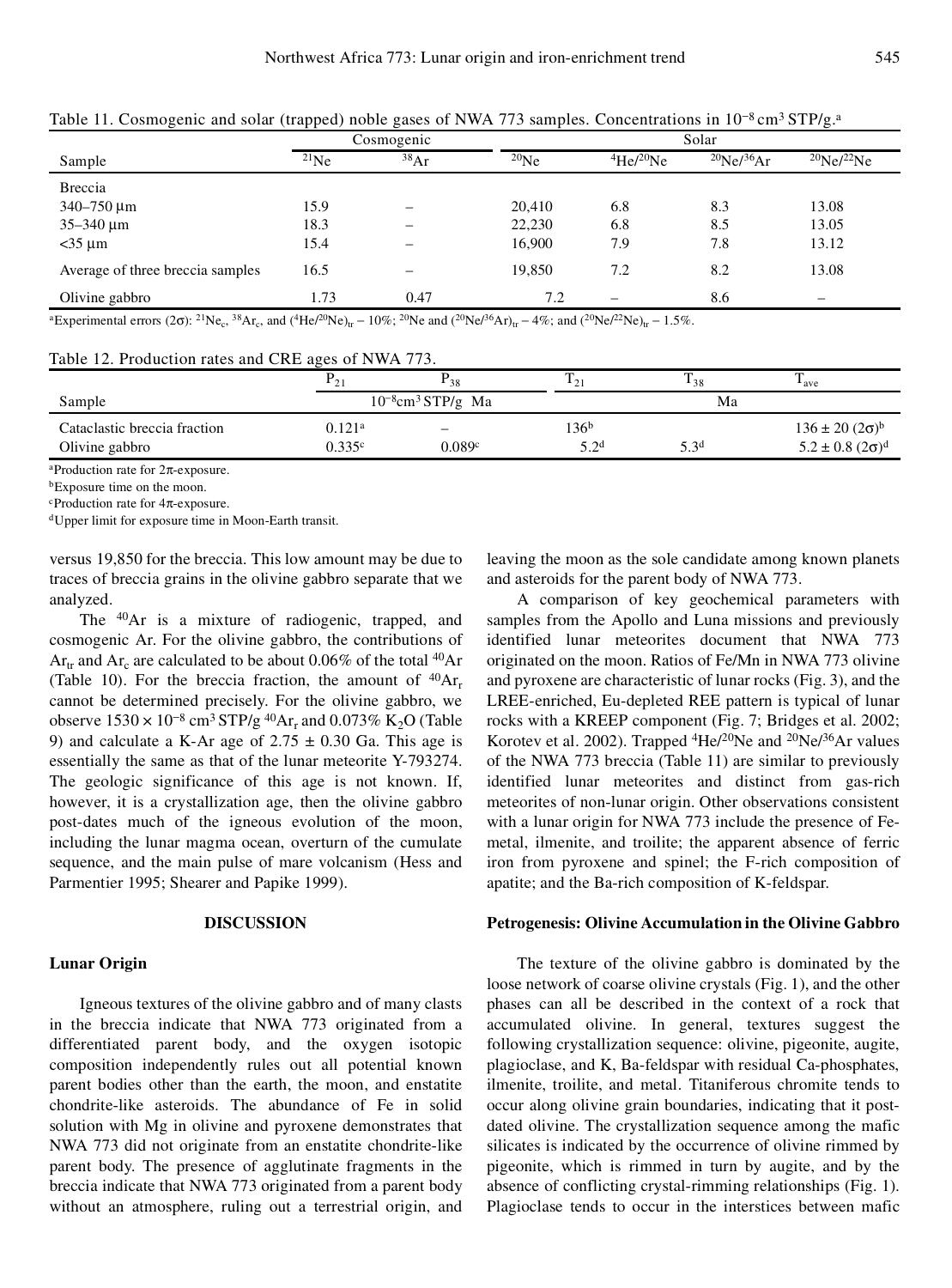silicates suggesting that it crystallized after olivine and pyroxene. A variety of textural relationships exist, however, and undoubtedly, there was some overlap during crystallization of the pyroxenes, plagioclase feldspar, and residual minerals.

The interpretation, based on textures, that most of the pyroxene in the olivine gabbro crystallized prior to feldspar is supported by the low Ti/Al ratios in pyroxene. Pyroxene with Ti/Al near 1/4 can be attributed to sub-equal proportions of the cation substitutions  $TiAl^{iv}{}_{2}Mg_{-1}Si_{-2}$  (coupled Tiexchange) and  $Al^{vi}Al^{iv}Mg_{-1}Si_{-1}$  (Tschermak exchange) into a "quadrilateral" pyroxene such as  $CaMgSi<sub>2</sub>O<sub>6</sub>$  (Bence et al. 1971; Thompson 1982), while Ti/Al values near 1/2 can be attained if all of the Al present in pyroxene is coupled with Ti to maintain charge balance. In the olivine gabbro, most pyroxene Ti/Al values are near or below 1/4 and all are below 1/2. In studies of lunar mafic rocks from Apollo 12 (Bence et al. 1970; Bence and Papike 1972) and lunar basalt NWA 032 (Fagan et al. 2002), Ti/Al values near 1/4 are associated with crystallization prior to feldspar, and Ti/Al values near 1/2 are interpreted as a consequence of co-crystallization with feldspar. We suggest a similar trend for NWA 773. Values of Ti/Al near 1/4 for most (but not all) of the pyroxene in the olivine gabbro are consistent with crystallization of most (but not all) of the pyroxene prior to the onset of feldspar crystallization. Pyroxene from many of the gabbroic clasts in the breccia, much of the zoned pyroxene clast, and phenocrysts from the pyroxene-phyric basalt clast also have Ti/Al values near 1/4 (Fig. 5). In contrast, pyroxenes from the Fe-rich lithic, symplectite, and transitional symplectite clasts have Ti/Al values clustering near  $1/2$  (Fig. 5) and have textures indicating crystallization after the onset of feldspar crystallization.

The occurrence of separate grains of compositionally distinct pigeonite and augite indicates that either: a) the olivine gabbro cooled slowly enough so that the pyroxenes completely exsolved from each other; or b) pigeonite and augite crystallized separately from a melt. We favor the latter interpretation because the very slow cooling required for complete separation of pigeonite and augite should also result in thick  $(>1 \mu m)$  exsolution lamellae of Ca-poor orthopyroxene from pigeonite (e.g., Arai et al. 1996; however, see Korotev et al. [2002], who identified exsolution lamellae in NWA 773). The polyhedral to "hopper" texture of olivine suggests that the olivines grew at cooling rates slower than about 5°C/hr, as faster cooling rates would produce more elongate crystals with higher surface areas (Donaldson 1976).

Augite and pigeonite coprecipitate from olivine-saturated liquids over a wide pressure range from surface conditions to pressures as high as 15 kbar for melts with MgO/(MgO + FeO) = 0.5 (Longhi and Bertka 1996). After crystallization from liquid, the pyroxenes cooled and equilibrated at  $\sim$ 1150°C (assuming  $P = 1$  bar; Lindsley 1983; Sack and Ghiorso 1994). Pyroxene crystallization in the olivine gabbro did not

fractionate the liquid significantly in  $Mg/(Mg + Fe)$ , but did fractionate the liquid  $Ti/(Ti + Cr)$  (Fig. 5).

Textures and pyroxene Ti:Al ratios indicate that most pyroxene crystallization was completed by the time feldspar started to crystallize. Most plagioclase crystallized with a composition near An<sub>90</sub>, but as crystallization continued and melt pockets became isolated, Ab- and Or-contents of plagioclase increased. Isolated residual melt pockets are represented by the K, Ba-feldspar with splays of Caphosphates, ilmenite, troilite, and metal.

The residual melt pockets, though minor in mode, may have a significant effect on whole-rock trace element chemistry because the olivine gabbro does not have an incompatible element pattern typical of cumulate rocks. The REE abundances and pattern (Fig. 7) and the abundances of Hf, Ta, Th, and U are all unusually high for a cumulate. The most incompatible elements have the highest abundances, with La, Hf, Th from 36 to  $39 \times CI$  chondrite, while the less incompatible elements show smaller enrichments, with Yb of  $18 \times CI$ , and Sc, Eu of 4 to 6  $\times CI$ . This demonstrates that the incompatible trace element contents are dominated by a melt component. This conforms with the texture, which indicates that only olivine is a likely cumulus phase and that the modal abundance of olivine is roughly 55% of the rock.

Traditionally, cumulates have been interpreted to form as a consequence of crystal settling or floating in a silicate liquid, and on a very large-scale, cumulate differentiation by plagioclase floating and mafic silicates sinking in a lunar magma ocean has been invoked as a major mechanism for differentiation of the moon (Warren 1985). However, work on terrestrial layered mafic intrusions makes it clear that cumulate textures may form from processes other than crystal settling, involving differential crystal nucleation and growth rates, in situ crystallization fronts, filter pressing of residual liquids, and differentiation during magmatic flow (McBirney and Noyes 1979; McBirney and Hunter 1995). Even in the case of well-exposed cumulate intrusives on Earth, the origin of cumulate textures can be controversial, and without a field context, we do not expect to readily establish the origin of cumulate textures in NWA 773. However, crystal settling of olivine remains a viable model.

# **Shared Magmatic Origin of Cumulate Olivine Gabbro and Breccia Clasts**

The breccia comprises several different rock types, but many appear to be from the cumulate olivine gabbro or more Fe-rich differentiates. The olivine gabbro and gabbroic clasts in the breccia share similar mineral assemblages, mineral compositions and textures, and both have olivines with characteristic andesitic melt inclusions. Several pyroxene and olivine analyses from the gabbroic clasts essentially match those from the olivine gabbro in major element composition (Figs. 3 and 4) and, for the pyroxenes, Ti, Al, and Cr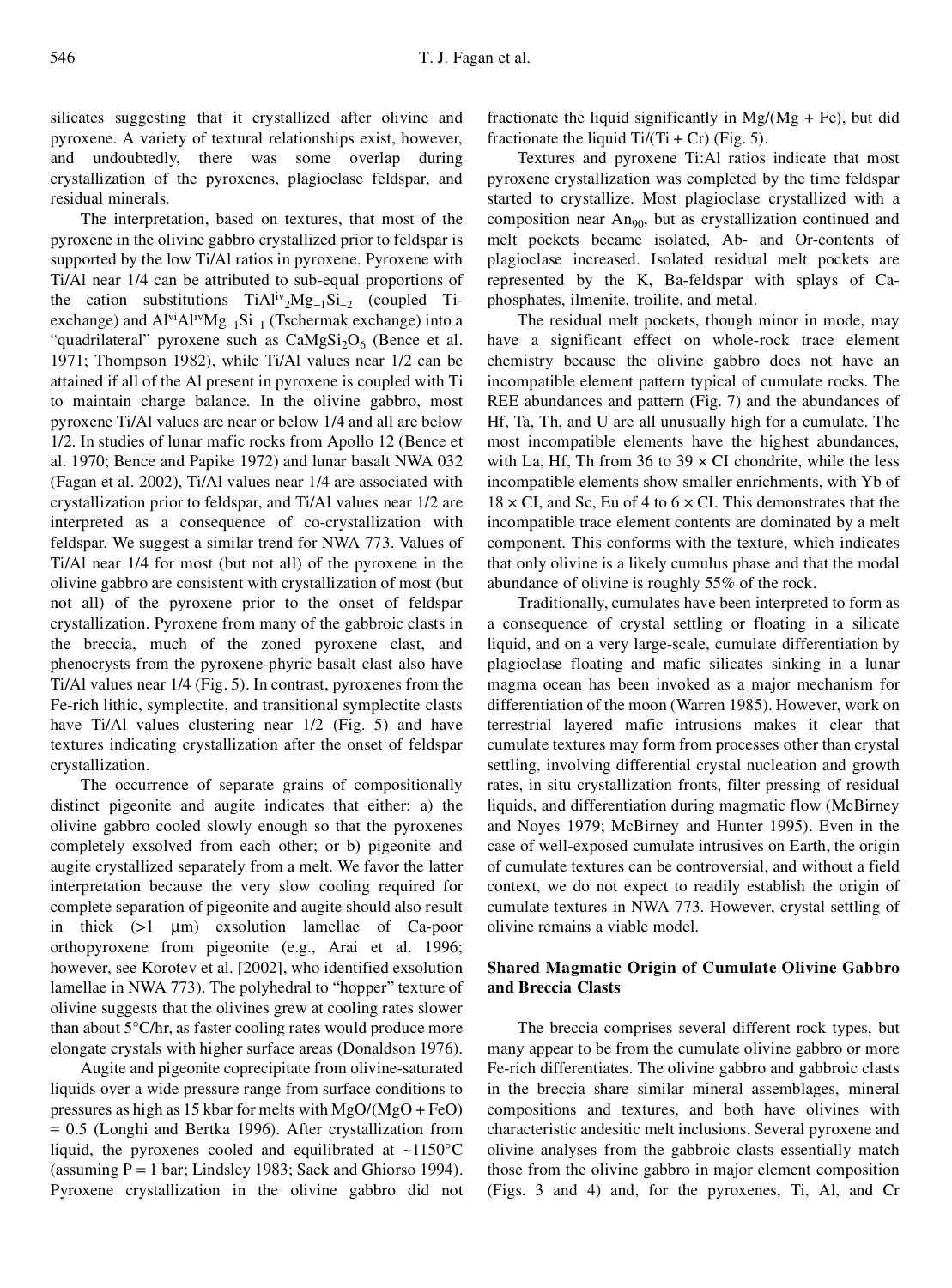elemental ratios (Fig. 5). Oxygen isotopic compositions of the breccia and cumulate plot close together within the range of values determined for lunar samples (Fig. 8), suggesting that the breccia and cumulate are derived from a similar local source on the moon. Related origins for the cumulate olivine gabbro and most clasts in the breccia are also implied by the parallel REE patterns (also see Korotev et al. 2002). The similar patterns suggest that REE concentrations of both lithologies are dominated by the same REE-rich minerals (most likely whitlockite) that crystallized from related liquids. The higher bulk REE concentrations of the breccia can be explained as a result of the presence of clasts that crystallized from differentiated liquids.

Pyroxene compositions from the gabbroic clasts extend to lower  $Mg/(Mg + Fe)$  and higher Ti/(Ti + Cr) values on simple trends from compositions characteristic of the olivine gabbro (Figs. 4 and 5), as would be expected for a fractionating igneous system (Arai et al. 1996, 2002). In contrast to the broad continuous range in  $Mg/(Mg + Fe)$  for pyroxene, olivine from the gabbroic clasts exhibits only a limited trend toward lower  $Mg/(Mg + Fe)$ . A compositional gap separates olivine in the gabbroic clasts from the olivine observed in Fe-rich lithic and symplectic clasts (Fig. 3). This compositional gap can be explained as a consequence of: 1) early crystallization of olivine, which then ceased to crystallize while pigeonite and augite grew in the melt; followed by 2) Fe-enrichment into the "forbidden zone" of the pyroxene quadrilateral, where pigeonite gives way to fayalite + silica + hedenbergitic pyroxene (Lindsley and Munoz 1969). In contrast to the cumulate olivine gabbro stage of crystallization, clasts in the breccia appear to have formed from a magmatic system in which mafic silicates fractionated the remaining melt to extremely low  $Mg/(Mg + Fe)$  and high  $Ti/(Ti + Cr)$  (Figs. 3, 4, and 5). As the system became Fe-rich, pigeonite gave way to Ca-rich clinopyroxene, fayalitic olivine, and a  $SiO<sub>2</sub>$ -rich phase.

Late-stage differentiates are represented by fayalitic rocks, including the symplectites, fayalite gabbros and fayalite granites. The pyroxenes in these clasts have low Mg/  $(Mg + Fe)$  and high Ti/(Ti + Cr), indicative of crystallization from evolved liquids, and Ti/Al ratios in excess of 0.5, suggestive of crystallization after the onset of feldspar crystallization. Plagioclase feldspar in the symplectic clasts is relatively An-poor (An ~70), and the K, Ba-feldspar with the highest BaO contents analyzed are from Fe-rich lithic clasts, also indicating that the symplectites and Fe-rich lithic clasts formed from incompatible-element-rich liquids. This inference is supported by the identification of baddeleyite in one of the fayalite gabbro fragments. Fayalite-bearing granitic clasts are not abundant, but their presence suggests that some residual liquids reached alkali- and silica-rich compositions after extreme iron-enrichment from crystallization of the olivine-gabbro/gabbro/fayalitic-rock sequence. Silica clasts, though minor in mode (Table 1), are

widespread in the breccia and may be fragments of  $SiO_2$ -rich rocks from late stages of the olivine-gabbro/gabbro/fayaliticrock sequence.

Iron-rich symplectites have been observed in other lunar samples (Koeberl et al. 1993; Yanai and Kojima 1991) and, in some cases, may form during the breakdown of pyroxferroite to fayalite + silica. In NWA 773, the presence of  $K_2O$ - and  $Al_2O_3$ -bearing non-stoichiometric silica-rich glass as a phase in the symplectite is not consistent with an origin by the breakdown of a pre-existing stoichiometric solid. Rather, the symplectite in NWA 773 appears to have formed from direct crystallization, or quenching, from one or more liquids. Immiscible liquids in FeO-rich silicate systems have been identified in experiments and in lunar samples (Roedder and Weiblen 1971; Rutherford et al. 1974; Roedder 1978; Ryerson and Hess 1978; Taylor et al. 1980; Shearer et al. 1997; Jolliff et al. 1999) and probably exsolved during late-stage differentiation of Fe-rich gabbroic rocks in NWA 773. Immiscible liquids, rapid crystal growth rates, and relatively slow diffusion rates of cations in liquids are some of the factors that may have led to the symplectic texture in NWA 773.

The presence of 2, possibly immiscible, silicate liquids during earlier stages of igneous differentiation is suggested by the andesitic and silica-rich melt inclusions in olivine from the cumulate olivine gabbro. Some broad beam analyses of the silica-rich inclusions overlapped with Ca-phosphate crystals (internal to the inclusion) resulting in high  $P_2O_5$  in individual analyses, but in general,  $P_2O_5$  concentrations are consistently higher in the andesitic inclusions (Table 3). These results, with the more  $SiO_2$ -poor composition enriched in  $P_2O_5$ , are consistent with the 2 sets of melt inclusions related by immiscibility rather than crystal fractionation (Ryerson and Hess 1978). Both sets of melt inclusions are unusually  $SiO_2$ -rich to be trapped in such an olivine-rich rock, and their compositions may reflect post-trapping alteration and reaction with olivine host crystals (Danyushevsky et al. 2002; Norman et al. 2002).

# *FeO-Enrichment Trend and Contrast with SiO2-Enrichment in 15405*

The cumulate olivine gabbro lithology and gabbroic, Ferich lithic, and symplectic clasts from the breccia can be interpreted as a suite from a mafic igneous system that was characterized by Fe-enrichment to extremely low values of  $Mg/(Mg + Fe)$ . Some granitic rocks formed after the Mg/(Mg + Fe) of residual liquids reached values near zero. This Feenrichment trend contrasts with KREEP-rich fragments identified in lunar breccia 15405 (Ryder 1976). Clasts of KREEP basalt, quartz monzodiorite, and granite in 15405 were interpreted by Ryder as fragments of a composite magmatic system in which monzodiorite and, subsequently, granite were produced by crystal fractionation from an original magma with a composition similar to the KREEP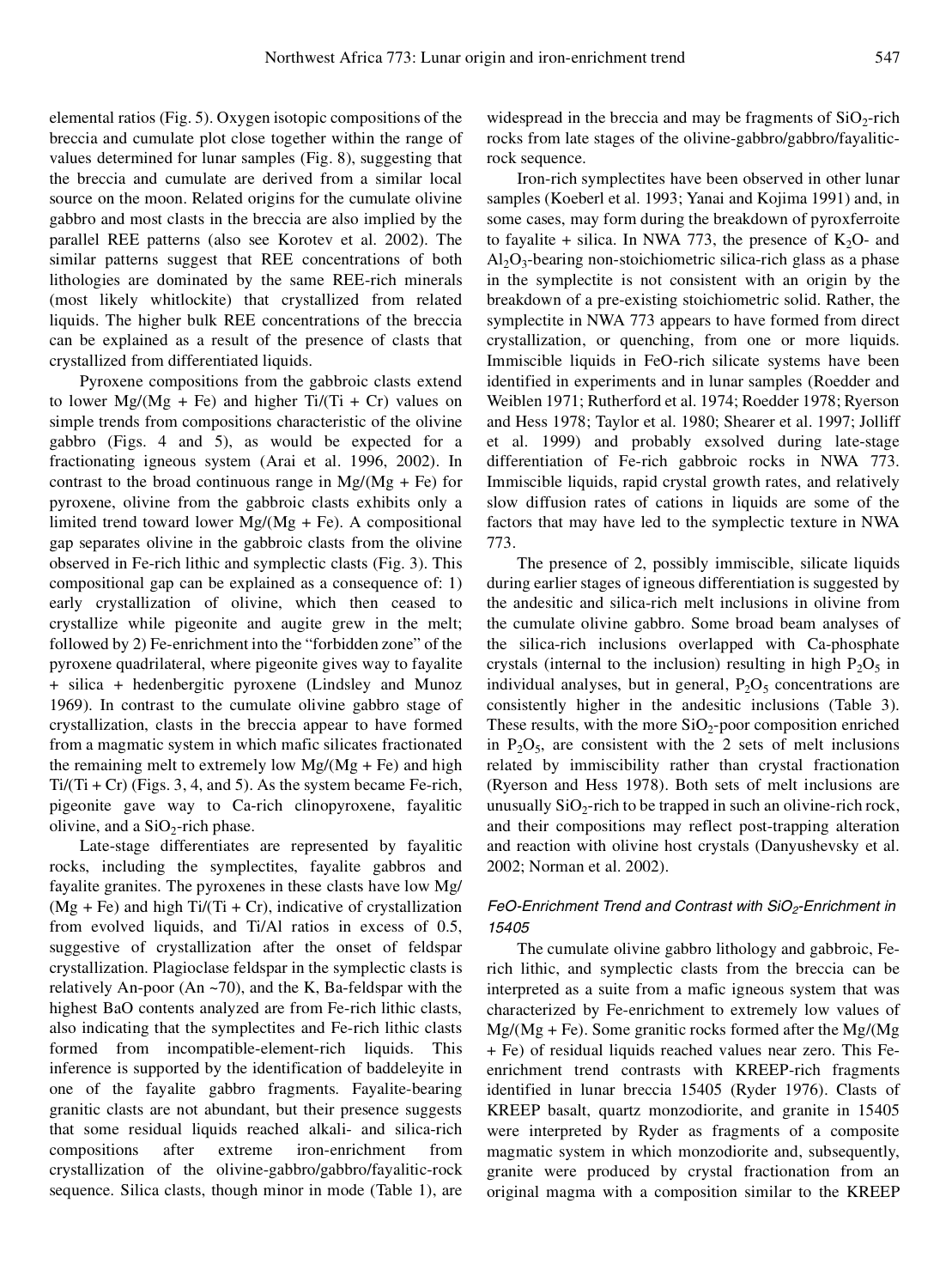basalt. Pyroxenes in 15405 reached  $Mg/(Mg + Fe)$  as low as about 0.30, significantly fractionated with respect to pyroxenes from the basalt clasts in the breccia but far from the extreme Fe-rich compositions found in NWA 773.

Of course, sample 15405 and NWA 773 are breccias and cannot be taken as complete sample suites from igneous bodies. But, if the rock fragments are representative of the magmatic units from which they come, then they show a marked contrast in differentiation. Sample 15405 reflects a trend of increasing silica-content with moderate Feenrichment, while NWA 773 reflects an extreme Feenrichment trend. These trends are comparable, in a broad sense, to the terrestrial silica-enrichment (or "Bowen") trend associated with calc-alkaline magmas and the Fe-enrichment (or "Fenner") trend associated with tholeiitic mafic bodies such as the Skaergaard intrusion (Brown and Vincent 1963; also see McBirney 1993). In terrestrial systems, the difference between these trends has been associated with variations in  $f(O_2)$ : high oxygen fugacities can lead to silica enrichment, as Fe is partly oxidized to the ferric form and is precipitated in oxide minerals in addition to mafic silicates (e.g., Yagi and Takeshita 1987); under low oxygen fugacities, most Fe is ferrous and precipitates in mafic silicates that become more Fe-rich with fractionation. In a lunar setting, this explanation does not hold because of the absence of ferric iron. The extent of Fe-enrichment may still have been controlled by oxygen fugacity but in the opposite sense to that on Earth, namely, a relatively high lunar oxygen fugacity may have limited the precipitation of Fe in metal or sulfides, resulting in more extreme Fe-enrichment in the silicates (Snyder et al. 1999a).

Alternatively, the contrast between silica-enrichment in 15405 and iron-enrichment in NWA 773 may have stemmed from differences in dynamics that led to more effective isolation of residual liquid in the NWA 773 magmatic system. Cumulate processing in the NWA 773 system may have depleted residual liquids in  $Mg/(Mg + Fe)$ , leading to a broad range of lower  $Mg/(Mg + Fe)$  values in late differentiates. A wide range of compositions could have crystallized in a small spatial domain, if the magmatic body was relatively small, such as a sill or ponded lava flow (Helz 1987; Shirley 1987), or if multiple packets of magma underwent differentiation independently, as is found in terrestrial layered mafic intrusions (Kruger and Marsh 1985; Boudreau and McBirney 1997; McBirney and Nicolas 1997) and ophiolitic gabbros (Springer 1980; Pallister and Hopson 1981).

# **Exotic Clasts in the Breccia**

Some clasts in the breccia appear to be unrelated to magmatic evolution of the olivine-gabbro/gabbro/fayaliticrock trend. Pyroxene phenocrysts from the phyric basalt clast (Fig. 6) are enriched in Ti, Al, and Cr compared to clasts from the olivine-gabbro/gabbro/fayalitic-rock suite (Table 4). These pyroxene phenocrysts have distinct  $Ti/(Ti + Cr)$  and

 $Mg/(Mg + Fe)$  values (Fig. 5), indicating that the high concentrations of Ti, Al, and Cr are not due to differentiation from the olivine-gabbro/gabbro/fayalitic-rock trend (Fig. 5). This clast probably originates from a mare basalt.

The composition of the agglutinate glass is anorthositic (Table 3), distinctly enriched in CaO and  $Al_2O_3$ , and depleted in FeO + MgO compared to the olivine gabbro and lithic breccia fragments. Agglutinate glass is thought to form from fusion of the finest fraction of regolith during meteorite and micrometeorite bombardment (Simon et al. 1985), and thus, may not be precisely representative of the "whole-rock" composition of the regolith from which it forms. In this case, however, the contrast between compositions of the agglutinate glass and lithic fragments is so strong that derivation of the agglutinate from a regolith composed solely of the olivine gabbro lithology and gabbroic and fayalitic clasts from the breccia is untenable. The agglutinate composition indicates an origin from highland anorthosites or related rocks.

The yellow-green spherule also probably represents a lithologic unit that did not form from magmatic evolution of the olivine-gabbro/gabbro/fayalitic-rock series. The spherule is enriched in  $Al_2O_3$  at a  $SiO_2$ -content comparable to that of the olivine gabbro (Tables 3 and 8); thus, removing cumulate olivine from the olivine gabbro composition cannot produce the composition of the spherule. The spherule is enriched in  $Al_2O_3$  and depleted in  $SiO_2$  relative to both sets of melt inclusions in olivine and appears unrelated by any simple fractionation relationship to either set of inclusions.

As discussed previously (Mineralogy and Textures— Breccia Lithology), the spherule may be an impact glass from a mixture of the breccia and anorthositic highland material. The aluminous compositions of the spherule and agglutinate are significant because they indicate a highland component in the NWA 773 breccia.

#### **Comparison with Other Lunar Rocks**

The geochemical data compiled during this study clearly indicate a lunar origin of NWA 773, but how this meteorite fits with previously identified lunar rocks is less clear-cut. The deep negative Eu anomaly indicates that NWA 773 was derived from a Eu-depleted source, commonly inferred to be a consequence of plagioclase fractionation. For lunar rocks, the Eu-depletion is associated with a residual liquid (KREEP, or urKREEP for a hypothetical liquid closely associated with the lunar magma ocean) fractionated by the sinking of mafic silicates and the flotation of an anorthosite-rich crust during a primordial lunar magma ocean (Warren 1985; Warren and Kallemeyn 1993b; Shearer and Papike 1999). The Eudepletion in NWA 773, coupled with its mafic major element composition, indicate that NWA 773 was extracted from mafic or ultramafic material that post-dated plagioclase fractionation in the lunar magma ocean.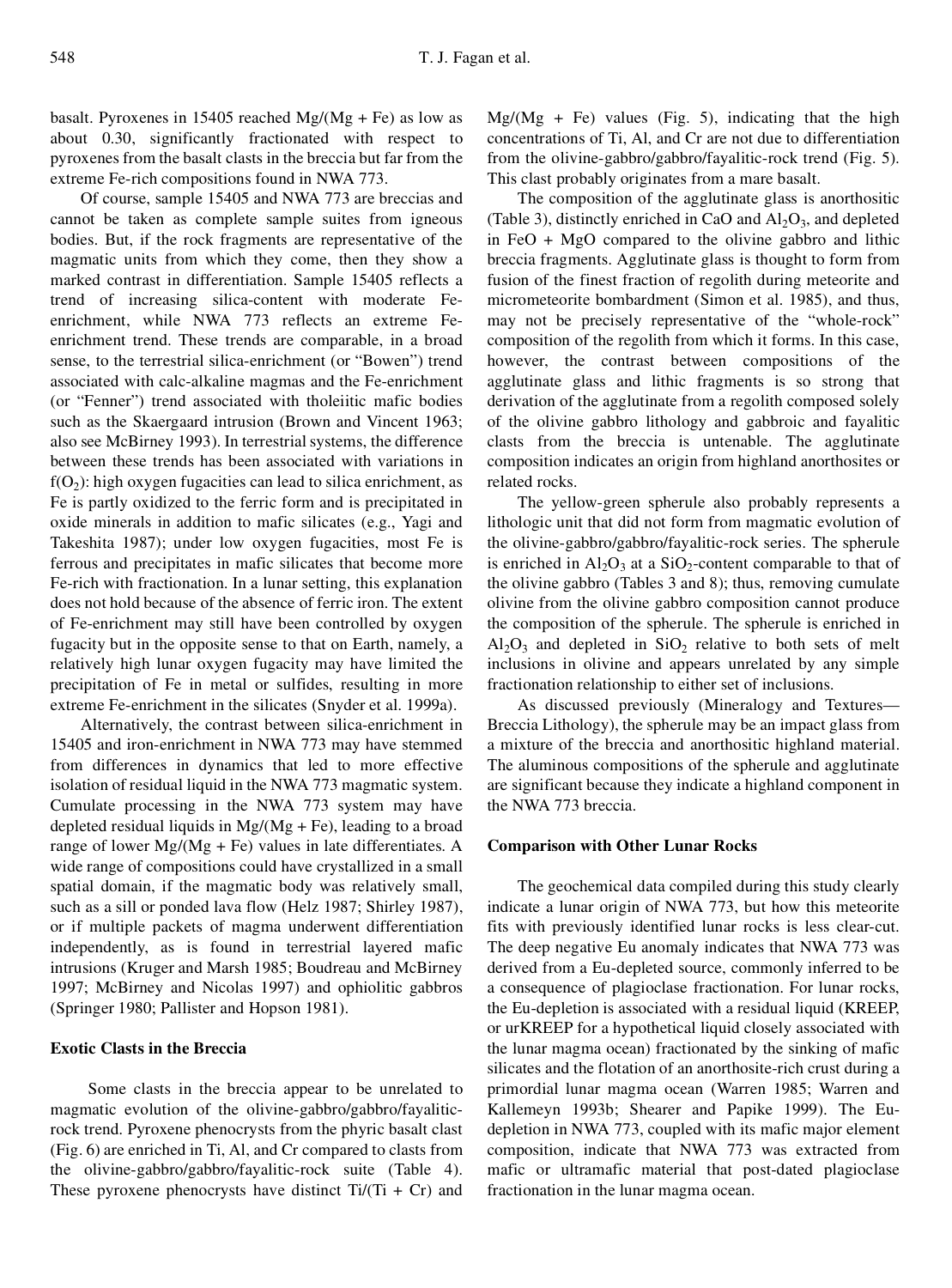The most obvious set of mafic lunar rocks that post-dated the magma ocean are the mare basalts, but as discussed previously, most mare basalts from the Apollo and Luna missions have flat or depleted LREE patterns distinct from the LREE-enriched pattern of NWA 773. Some of the Apollo 14 high-Al basalts are also LREE enriched (Dickinson et al. 1985), but these rocks are distinctly more aluminous than the NWA 773 olivine gabbro and breccia and do not make a good match for NWA 773. However, the similar REE patterns suggest that NWA 773 and the high-Al basalts originated from liquids that melted with or assimilated a lithology with elevated incompatible elements similar to KREEP. Wholerock and mineral REE analyses reported by others also suggest that at least some of the parent material of NWA 773 had a KREEP-like trace element pattern (Bridges et al. 2002; Korotev et al. 2002). A pyroxene-phyric basaltic clast in the NWA 773 breccia has distinctive textures similar to pigeonite basalts from Apollo 12 and 15, and this clast probably originated from the lunar maria. However, as discussed above (Exotic Clasts in the Breccia), pyroxene from this clast deviates from compositional trends identified in other pyroxenes from the olivine gabbro and breccia, and the clast appears to be unrelated to the olivine gabbro and majority of lithic fragments in the breccia.

Several lunar meteorites share a mafic composition and LREE-enriched pattern generally similar to NWA 773. Lunar meteorites with whole-rock  $Al_2O_3$  <20 wt% and La/Yb >1.9 include: Y-793274 and QUE 94281 (Jolliff et al. 1998); EET 87521 and EET 96008 (Delaney 1989; Warren and Kallemeyn 1989; Snyder et al. 1999a); Northwest Africa 032 (Fagan et al. 2002); and Dhofar 287 (Taylor et al. 2001). In fact, it has been pointed out (Snyder 1999b) that all the analyzed lunar mafic meteorites are LREE-enriched except for the coarse-grained non-brecciated Y-793169 and A-881757 (Koeberl et al. 1993; Warren and Kallemeyn 1993a). The LREE-enrichment of lunar mafic meteorites is not due solely to physical mixing of highland components in breccias because NWA 032 is an unbrecciated basalt. The analysis of Dho 287 by Taylor et al. (2001) is of a basalt fragment that comprises much of the meteorite, and the unbrecciated olivine gabbro lithology of NWA 773 also yields a LREE-enriched pattern. In addition to the similarity in REE, several of these meteorites, including EET 87521, QUE 94281, EET 96008, and Y-981031, also have clasts with highly evolved hedenbergite + fayalite + silica-rich phase assemblages similar to those that occur in the NWA 773 breccia (Delaney 1989; Arai and Warren 1999; Arai et al. 2002; Jolliff et al. 1998; Snyder et al. 1999a).

In spite of these similarities, it is unlikely that any previously identified lunar meteorite is a pair of NWA 773. The negative Eu anomaly of NWA 773 (Sm/Eu = 11.2 for the olivine gabbro, 11.3 for the breccia) is much deeper than that of the other lunar mafic meteorites; among the meteorites mentioned above, NWA 032 has the second deepest Eu anomaly with  $Sm/Eu = 6.0$  (Fagan et al. 2002), nearly half of the value for NWA 773. Furthermore, O-isotopic compositions of the NWA 773 gabbro and breccia differ from those of other lunar meteorites (Fig. 8).

The Mg-suite or Mg-rich nonmare rocks (Papike et al. 1998; Warren and Wasson 1977) share some similarities in mineralogy with NWA 773, but are distinct in key geochemical parameters. Rocks in this group are very diverse, but are generally characterized by feldspar with lower Ancontents, mafic silicates with higher  $Mg/(Mg + Fe)$ , and higher mafic silicate:plagioclase feldspar ratios than rocks of the ferroan anorthosite suite (Warren and Wasson 1977). James and Flohr (1983) divided Mg-rich nonmare rocks into norites dominated by orthopyroxene and plagioclase feldspar, and gabbronorites with significant clinopyroxene. NWA 773 clearly bears a closer resemblance to the gabbronorite subgroup in mineralogy, although baddeleyite, which is associated with the norite subgroup (James and Flohr 1983), is present in NWA 773. Inversion of ion microprobe analyses of plagioclase feldspar and pyroxenes from magnesian suite norites, troctolites, and anorthosites indicate that many of these rocks crystallized from liquids with KREEP-like trace element signatures (Papike et al. 1996; Shervais and McGee 1998). In general, this conforms with similar calculations for NWA 773 by Bridges et al. (2002) and with the whole-rock trace element data reported here (Table 9) and elsewhere (Korotev et al. 2002).

In spite of the similarities, NWA 773 differs from some geochemical trends characteristic of the Mg-suite. Although some of the gabbronorites tabulated by James and Flohr (1983) are characterized by moderate LREE-enrichment, none of them has a Eu-anomaly as deep as that of NWA 773. Furthermore, Warren (1986; also see Shearer and Papike 1999) divided the Mg-suite from ferroan anorthosites based on molar  $Na/(Na + Ca)$  and  $Mg/(Mg + Fe)$ . Using these parameters, the NWA 773 breccia plots in the ferroan anorthosite field, while the olivine gabbro falls along the boundary of values for the Mg-suite and ferroan anorthosites (Fig. 9). The breccia whole-rock composition results from a variety of clasts and cannot be considered "igneous;" thus, the similarity of breccia and ferroan anorthosite values may simply be coincidental. Nonetheless, if, as we propose, the NWA 773 breccia is dominated by rocks from an olivinegabbro/gabbro/fayalitic-rock differentiation suite, we would expect the breccia whole-rock composition to reflect an intermediate composition between suite endmembers. If NWA 773 truly belongs with the Mg-suite, we would expect the Na/(Na + Ca) and Mg/(Mg + Fe) values of the breccia and Mg-suite to be similar. The low  $Na/(Na + Ca)$  of the breccia (Fig. 9) may reflect the Fe-enrichment "tholeiitic" trend we propose for NWA 773 (see FeO-Enrichment Trend and Contrast with  $SiO_2$ -Enrichment in 15405).

Despite these differences, NWA 773 shares some important similarities with the Mg-suite, and NWA 773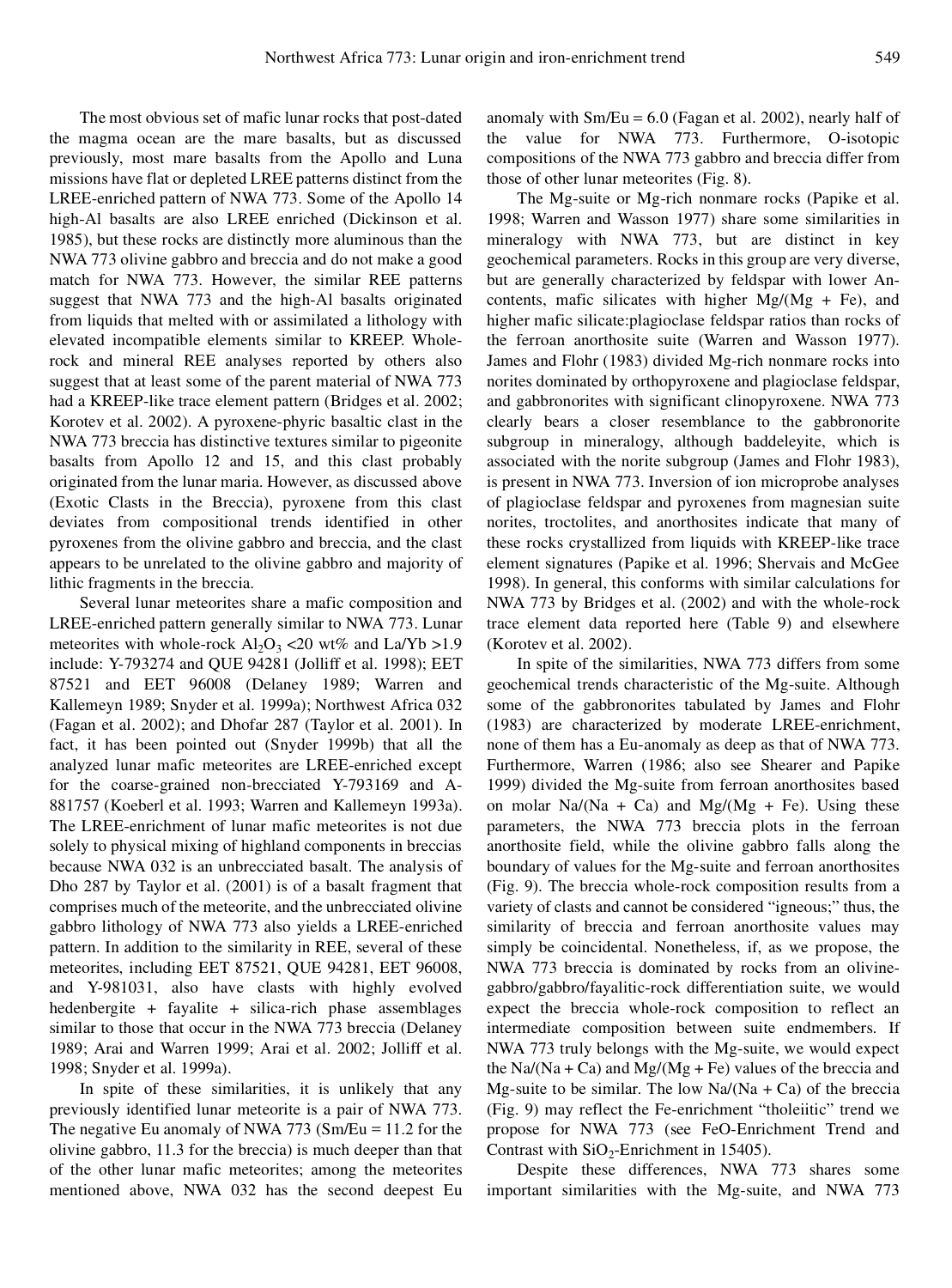Fig. 9. Discrimination of ferroan anorthosites from Mg-rich rocks based on whole-rock molar  $Na/(Na + Ca)$  and  $Mg/(Mg + Fe)$  after Warren (1986) (dashed line at lower right encompasses 19 troctolites). The values for NWA 773 breccia and olivine gabbro are also plotted.

probably shared some elements of petrogenesis with this set of rocks during the magmatic evolution of the moon. Based on mass balance modelling, Warren and Kallemeyn (1993b) propose that up to 30% of the lunar crust is composed of magnesian igneous rocks that intruded into an older ferroan anorthosite crust. The NWA 773 olivine-gabbro/gabbro/ fayalitic-rock trend reflects Fe-enrichment during fractionation of a Mg-rich original liquid. This igneous system may have been sited in either a thick lava flow or shallow-level intrusive in the lunar highland crust (James 1980). Possible terrestrial analogues include layered mafic intrusives (Kruger and Marsh 1985; Boudreau and McBirney 1997; McBirney and Nicolas 1997), ophiolitic gabbros (Springer 1980; Pallister and Hopson 1981), sills (Shirley 1987), and ponded lavas (Helz 1987).

# **CONCLUSIONS**

The meteorite Northwest Africa 773 is from the moon. The meteorite consists of two lithologies: a two-pyroxene, cumulate olivine gabbro, and a regolith breccia. The breccia has fragmental textures and includes a variety of materials, but is dominated by gabbroic and fayalite-bearing clasts. The breccia contains large concentrations of solar gases, while the olivine gabbro is solar gas-poor. The  ${}^{4}$ He/ ${}^{20}$ Ne ratio in the breccia fraction is 7.2  $\pm$  0.7, confirming a lunar origin for NWA 773. The breccia material resided for over 100 Ma in the lunar regolith. The olivine gabbro yields a lunar ejection time of  $\leq 5.2$  Ma and a K-Ar age of  $2.75 \pm 0.30$  Ga. This age is close to that of lunar meteorite Y-793274.

The NWA 773 olivine gabbro lithology and gabbroic and fayalitic lithic fragments in the breccia are from a magmatic

system that evolved by accumulation of olivine, trapping of KREEP-like liquids in intercumulus domains, exsolution of coexisting immiscible silicate liquids, and extreme Feenrichment of late-stage liquids. Pyroxene compositional trends from the olivine gabbro lithology show that early accumulation of mafic phases increased  $Ti/(Ti + Cr)$  of available liquid while  $Mg/(Mg + Fe)$  remained constant. Eventually, the liquid  $Mg/(Mg + Fe)$  diminished, resulting in the crystallization of gabbroic rocks with pyroxenes showing a continuous trend of increasing  $Ti/(Ti + Cr)$  and decreasing  $Mg/(Mg + Fe)$ . The early crystallization of Mg-rich olivine was followed by a hiatus in olivine crystallization; olivine crystallization resumed as the system evolved to very Fe-rich compositions. Two compositionally distinct silicate liquids were present early during crystallization and were trapped as melt inclusions in cumulate olivine. These liquids may have been immiscible. Immiscible liquids may also have been present during late-stage crystallization as the system evolved to very low  $Mg/(Mg + Fe)$ .

From the variety of lithic fragments that appear to be related by magmatic differentiation, we infer that most of the components of NWA 773 are from a complex magmatic body in which the liquid or packets of liquid underwent extreme ranges of Fe-enrichment during crystallization. A likely candidate for this type of magmatic body is a shallow-level layered mafic intrusion, broadly similar to tholeiitic terrestrial intrusions (James 1980) or a ponded lava flow that underwent cumulate differentiation. The presence of agglutinate and a melt spherule with aluminous compositions provides a link to anorthositic rocks and suggests that the olivine-gabbro/ gabbro/fayalitic-rock magmatic body was intruded into or extruded on the lunar highland crust.

The LREE-rich trace element signature of NWA 773 is similar to several other mafic lunar meteorites but distinct from the mare basalts sampled during Apollo and Luna missions. The evolution of LREE-rich, mafic rocks in the context of the magmatic evolution of the moon remains to be established.

*Acknowledgments–*This work was supported by NASA Grants NAG 5–4212 (K. Keil, P. I.) and RTOP 344–31–10–18 (D. W. Mittlefehldt, P. I.), NSF Grant EAR-9815338 (R. N. Clayton, P. I.), and the Swiss National Science Foundation. Much of the manuscript preparation took place at the Tokyo Institute of Technology, where the senior author was supported by a post-doctoral fellowship from the Japan Society for the Promotion of Science. Our assessment of the REE data and comparisons of NWA 773 with lunar and terrestrial rocks benefited from discussions with Masaharu Tanimizu, B. Ray Hawke, and Paul Buchanan. This project owes an obvious debt to Graham Ryder, who proposed a magmatic differentiation trend for igneous clasts in Apollo sample 15405. The manuscript was improved by reviews from D. S. Burnett and R. L. Korotev. This is Hawai'i

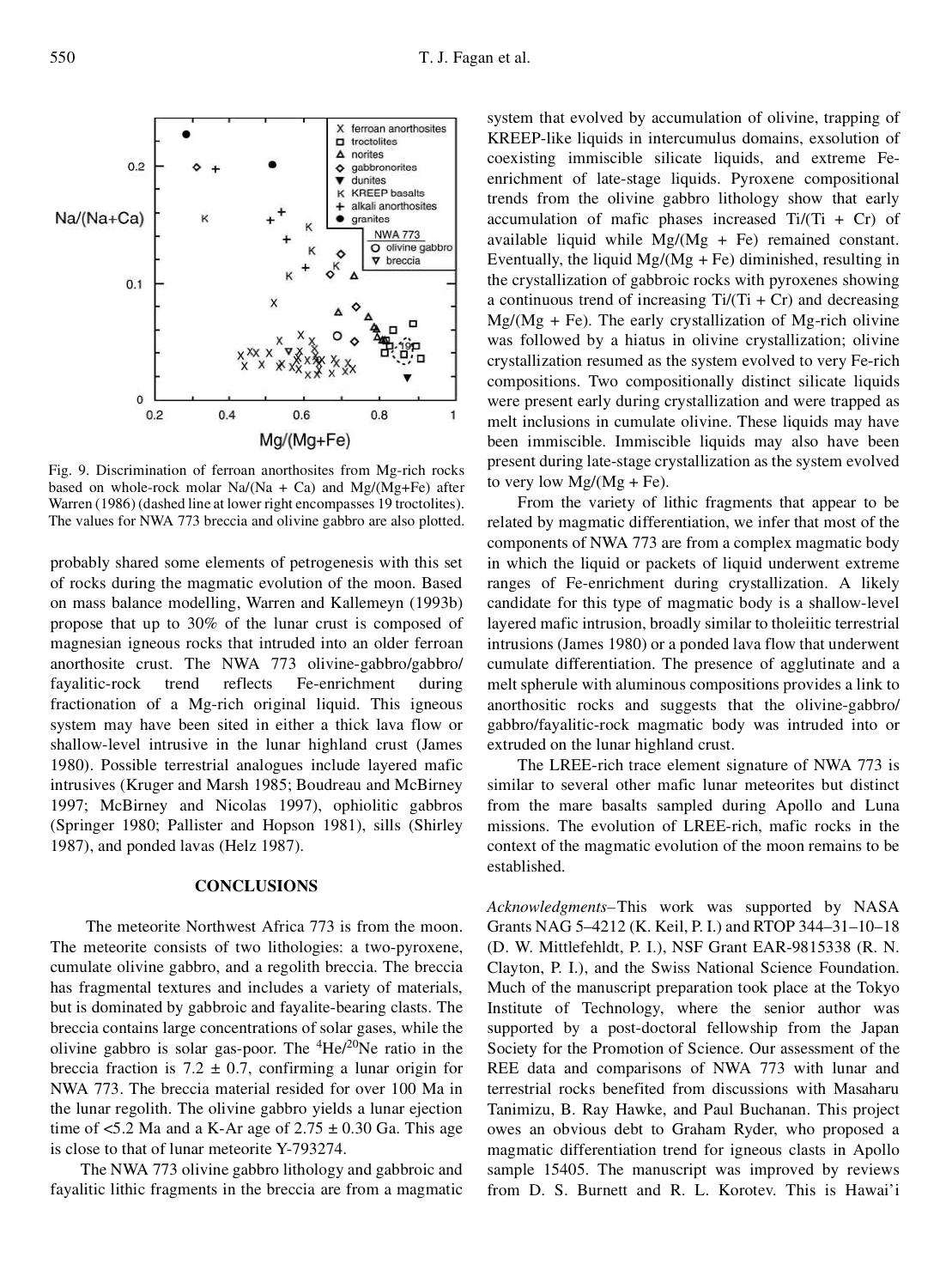Institute of Geophysics and Planetology Publication Number 1238 and School of Ocean and Earth Science and Technology Publication Number 6039.

*Editorial Handling—*Dr. Urs Krähenbühl

#### **REFERENCES**

- Arai T., Takeda H., and Warren P. H. 1996. Four lunar mare meteorites: Crystallization trends of pyroxenes and spinels. *[Meteoritics & Planetary Science](http://www.ingentaconnect.com/content/external-references?article=/1086-9379^28^2931L.877[aid=5142901])* 31:877–892.
- Arai T. and Warren P. H. 1999. Lunar meteorite Queen Alexandra Range 94281: Glass compositions and other evidence of launch pairing with Yamato-793274. *[Meteoritics & Planetary Science](http://www.ingentaconnect.com/content/external-references?article=/1086-9379^28^2934L.209[aid=5142900])* [34:209–234.](http://www.ingentaconnect.com/content/external-references?article=/1086-9379^28^2934L.209[aid=5142900])
- Arai T., Ishi T., and Otsuki M. 2002. Mineralogical study of a new lunar meteorite Yamato-981031 (abstract #2064). 33rd Lunar and Planetary Science Conference. CD-ROM.
- Bence A. E. and Papike J. J. 1972. Pyroxenes as recorders of lunar basalt petrogenesis: Chemical trends due to crystal-liquid interaction. Proceedings, 3rd Lunar and Planetary Science Conference. pp. 431–469.
- Bence A. E., Papike J. J., and Prewitt C. T. 1970. Apollo 12 clinopyroxenes: Chemical trends. *[Earth and Planetary Science](http://www.ingentaconnect.com/content/external-references?article=/0012-821X^28^298L.393[aid=5142920]) Letters* [8:393–399.](http://www.ingentaconnect.com/content/external-references?article=/0012-821X^28^298L.393[aid=5142920])
- Bence A. E., Papike J. J., and Lindsley D. H. 1971. Crystallization histories of clinopyroxenes in two porphyritic rocks from Oceanus Procellarum. Proceedings, 2nd Lunar and Planetary Science Conference. pp. 559–574.
- Boudreau A. E. and McBirney A. R. 1997. The Skaergaard series Part III: Non-dynamic layering. *[Journal of Petrology](http://www.ingentaconnect.com/content/external-references?article=/0022-3530^28^2938L.1003[aid=5142921])* 38:1003–1020.
- Bridges J. C., Jeffries T. E., and Grady M. M. 2002. Trace element signatures of trapped KREEP in olivine-rich clasts within lunar meteorite NWA 773. *Meteoritics & Planetary Science* 37:A24.
- Brown G. M. and Vincent E. A. 1963. Pyroxenes from the late stages of fractionation of the Skaergaard intrusion, East Greenland. *[Journal of Petrology](http://www.ingentaconnect.com/content/external-references?article=/0022-3530^28^294L.175[aid=5142922])* 4:175–197.
- Brown R. W. 1977. A sample fusion technique for whole rock analysis with the electron microprobe. *[Geochimica et](http://www.ingentaconnect.com/content/external-references?article=/0016-7037^28^2941L.435[aid=5142923]) [Cosmochimica Acta](http://www.ingentaconnect.com/content/external-references?article=/0016-7037^28^2941L.435[aid=5142923])* 41:435–438.
- Clayton R. N. 1993. Oxygen isotopes in meteorites. *[Annual Review](http://www.ingentaconnect.com/content/external-references?article=/0084-6597^28^2921L.115[aid=1466826]) [of Earth and Planetary Science](http://www.ingentaconnect.com/content/external-references?article=/0084-6597^28^2921L.115[aid=1466826])* 21:115–149.
- Clayton R. N. and Mayeda T. K. 1963. The use of bromine pentafluoride in the extraction of oxygen from oxides and silicates for isotopic analysis. *[Geochimica et Cosmochimica Acta](http://www.ingentaconnect.com/content/external-references?article=/0016-7037^28^2927L.43[aid=210647])* [27:43–52.](http://www.ingentaconnect.com/content/external-references?article=/0016-7037^28^2927L.43[aid=210647])
- Clayton R. N. and Mayeda T. K. 1975. Genetic relations between the moon and meteorites. Proceedings, 6th Lunar and Planetary Science Conference. pp. 1761–1769.
- Clayton R. N. and Mayeda T. K. 1983. Oxygen isotopes in eucrites, shergottites, nakhlites, and chassignites. *[Earth and Planetary](http://www.ingentaconnect.com/content/external-references?article=/0012-821X^28^2962L.1[aid=1467140]) [Science Letters](http://www.ingentaconnect.com/content/external-references?article=/0012-821X^28^2962L.1[aid=1467140])* 62:1–6.
- Clayton R. N. and Mayeda T. K. 1996. Oxygen isotope studies of achondrites. *[Geochimica et Cosmochimica Acta](http://www.ingentaconnect.com/content/external-references?article=/0016-7037^28^2960L.1999[aid=1467130])* 60:1999–2017.
- Danyushevsky L. V., McNeill A. W., and Sobolev A. V. 2002. Experimental and petrologic studies of melt inclusions in phenocryts from mantle-derived magmas: An overview of techniques, advantages, and complications. *[Chemical Geology](http://www.ingentaconnect.com/content/external-references?article=/0009-2541^28^29183L.5[aid=5142924])* [183:5–24.](http://www.ingentaconnect.com/content/external-references?article=/0009-2541^28^29183L.5[aid=5142924])
- Delaney J. S. 1989. Lunar basalt breccia identified among Antarctic meteorites. *Nature* [342:889–890.](http://www.ingentaconnect.com/content/external-references?article=/0028-0836^28^29342L.889[aid=5142925])
- Delano J. W. 1986. Pristine lunar glasses: Criteria, data, and implications. Proceedings, 16th Lunar and Planetary Science

Conference. pp. D201–D213.

- Dickinson T., Taylor G. J., Keil K., Schmitt R. A., Hughes S. S., and Smith M. R. 1985. Apollo 14 aluminous mare basalts and their possible relationship to KREEP. Proceedings, 15th Lunar and Planetary Science Conference. pp. C365–C374.
- Donaldson C. H. 1976. An experimental investigation of olivine morphology. *[Contributions to Mineralogy and Petrology](http://www.ingentaconnect.com/content/external-references?article=/0010-7999^28^2957L.187[aid=866430])* 57: [187–213.](http://www.ingentaconnect.com/content/external-references?article=/0010-7999^28^2957L.187[aid=866430])
- Eberhardt P., Geiss J., Graf H., Grögler N., Krähenbühl U., Schwaller H., Schwarzmüller J., and Stettler A. 1970. Trapped solar wind noble gases, exposure age, and K/Ar-age in Apollo 11 lunar fine material. Proceedings, 1st Lunar and Planetary Science Conference. pp. 1037–1070.
- Eugster O. and Lorenzetti S. 2001. Exposure history of some differentiated and lunar meteorites. *Meteoritics & Planetary Science* 36:A54–A55.
- Eugster O. and Michel T. 1995. Common asteroid break-up events of eucrites, diogenites and howardites and cosmic-ray exposure production rates for noble gases in achondrites. *[Geochimica et](http://www.ingentaconnect.com/content/external-references?article=/0016-7037^28^2959L.177[aid=5142926]) [Cosmochimica Acta](http://www.ingentaconnect.com/content/external-references?article=/0016-7037^28^2959L.177[aid=5142926])* 59:177–199.
- Eugster O., Michel T. and Niedermann S. 1992. Solar wind and cosmic-ray exposure history of lunar meteorite Yamato-793274. *Proceedings of the NIPR Symposium on Antarctic Meteorites* 5: 21–33.
- Eugster O., Michel T., Niedermann S., Wang D., and Yi W. 1993. The record of cosmogenic, radiogenic, fissiogenic, and trapped noble gases in recently recovered Chinese and other chondrites. *[Geochimica et Cosmochimica Acta](http://www.ingentaconnect.com/content/external-references?article=/0016-7037^28^2957L.1115[aid=4924376])* 57:1115–1142.
- Fagan T. J., Taylor G. J., Keil K., Bunch T. E., Wittke J. H., Korotev R. L., Jolliff B. L., Gillis J. J., Haskin L. A., Jarosewich E. J., Clayton R. N., Mayeda T. K., Fernandes V. A., Burgess R., Turner G., Eugster O., and Lorenzetti S. 2002. Northwest Africa 032: Product of lunar volcanism. *[Meteoritics & Planetary](http://www.ingentaconnect.com/content/external-references?article=/1086-9379^28^2937L.371[aid=5142887]) Science* [37:371–394.](http://www.ingentaconnect.com/content/external-references?article=/1086-9379^28^2937L.371[aid=5142887])
- Govindaraju K. 1994. 1994 compilation of working values and sample descriptions for 383 geostandards. Geostandards Newsletter 18. 158 p.
- Head J. W. III. and Wilson L. 1992. Lunar mare volcanism: Stratigraphy, eruption conditions, and the evolution of secondary crusts. *[Geochimica et Cosmochimica Acta](http://www.ingentaconnect.com/content/external-references?article=/0016-7037^28^2956L.2155[aid=5142928])* 56:2155–2175.
- Helz R. T. 1987. Differentiation behavior of Kilauea Iki lava lake, Kilauea volcano, Hawaii: An overview of past and current work. In *Magmatic processes: Physicochemical principles*, edited by Mysen B. O. University Park: The Geochemical Society. pp. 241–258.
- Hess P. C. and Parmentier E. M. 1995. A model of the thermal and chemical evolution of the moon's interior: Implications for the onset of mare volcanism. *[Earth and Planetary Science Letters](http://www.ingentaconnect.com/content/external-references?article=/0012-821X^28^29134L.501[aid=5142929])* [134:501–514.](http://www.ingentaconnect.com/content/external-references?article=/0012-821X^28^29134L.501[aid=5142929])
- Hicks T. L., Fagan T. J., and Keil K. 2000. Metamorphic sequence of unequilibrated EH chondrites using modal olivine and silica abundance (abstract #1491). 31st Lunar and Planetary Science Conference. CD-ROM.
- Hicks T. L., Taylor G. J., Fagan T. J., Krot A. N., and Keil K. 2002. Automated mapping of meteorite thin sections using image processing software (abstract #1055). 33rd Lunar and Planetary Science Conference. CD-ROM.
- Hohenberg C. M., Davis P. K., Kaiser W. A., Lewis R. S., and Reynolds J. H. 1970. Trapped and cosmogenic rare gases from stepwise heating of Apollo 11 samples. Proceedings, 1st Lunar and Planetary Science Conference. pp. 1283–1309.
- James O. B. 1980. Rocks of the early lunar crust. Proceedings, 11th Lunar and Planetary Science Conference. pp. 365–393.
- James O. B. and Flohr M. K. 1983. Subdivision of the Mg-suite noritic rocks into Mg-gabbronorites and Mg-norites.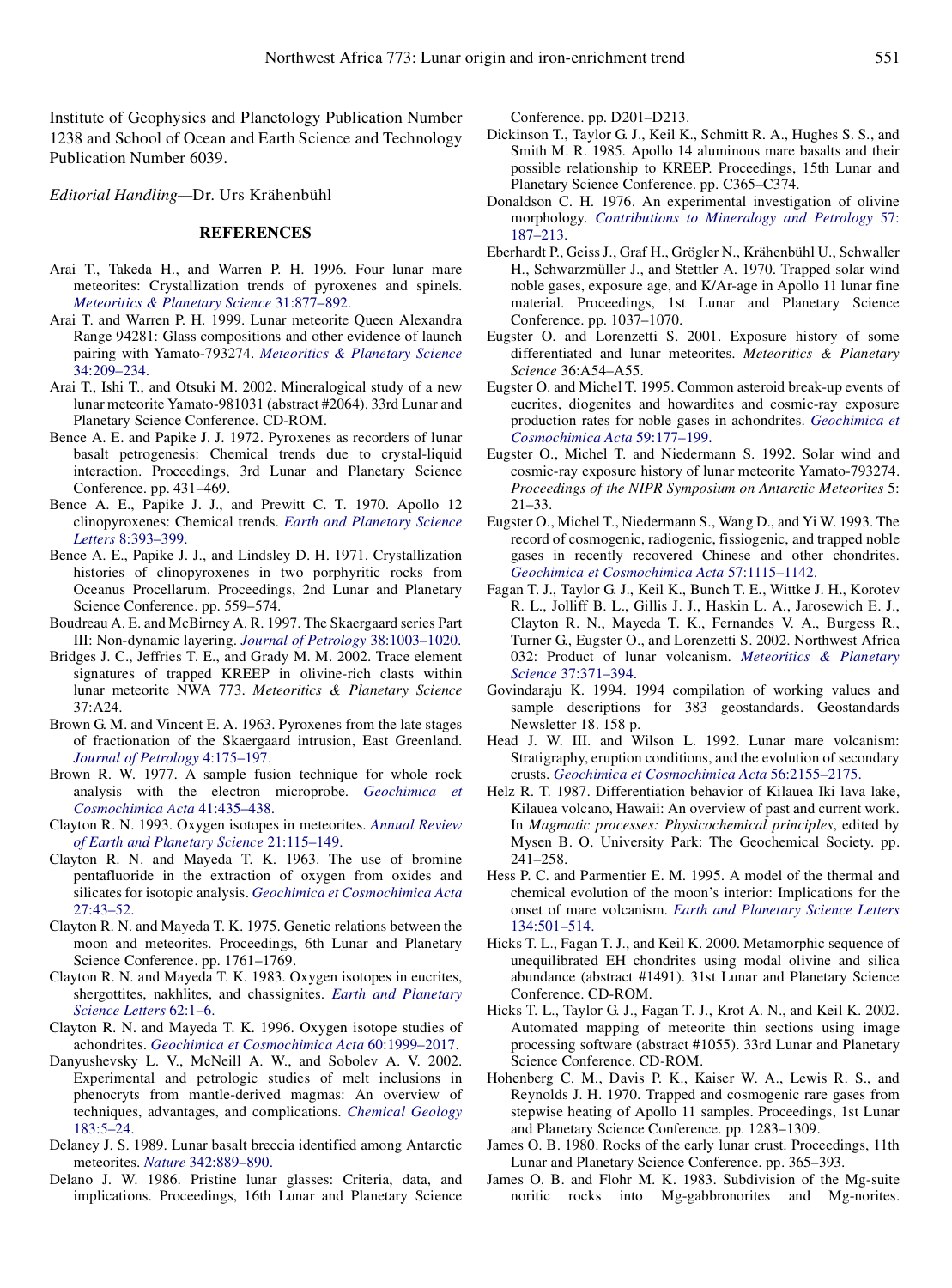Proceedings, 13th Lunar and Planetary Science Conference. pp. A603–A614.

- Jolliff B. L., Korotev R. L. and Rockow K. M. 1998. Geochemistry and petrology of lunar meteorite Queen Alexandra Range 94281, a mixed mare and highland regolith breccia, with special emphasis on very-low-titanium mafic components. *[Meteoritics](http://www.ingentaconnect.com/content/external-references?article=/1086-9379^28^2933L.581[aid=5142930]) [& Planetary Science](http://www.ingentaconnect.com/content/external-references?article=/1086-9379^28^2933L.581[aid=5142930])* 33:581–601.
- Jolliff B. L., Floss C., McCallum I. S., and Schwartz J. M. 1999. Geochemistry, petrology, and cooling history of 14161,7373: A plutonic lunar sample with textural evidence of granitic-fraction separation by silicate-liquid immiscibility. *[American](http://www.ingentaconnect.com/content/external-references?article=/0003-004X^28^2984L.821[aid=5142931]) [Mineralogist](http://www.ingentaconnect.com/content/external-references?article=/0003-004X^28^2984L.821[aid=5142931])* 84:821–837.
- Jolliff B. L., Gillis J. J., Haskin L. A., Korotev R. L., and Wieczorek M. A. 2000. Major lunar crustal terranes: Surface expressions and crust-mantle origins. *[Journal of Geophysical Research](http://www.ingentaconnect.com/content/external-references?article=/0148-0227^28^29105L.4197[aid=4818432])* 105: [4197–4216.](http://www.ingentaconnect.com/content/external-references?article=/0148-0227^28^29105L.4197[aid=4818432])
- Koeberl C., Kurat G., and Brandstätter F. 1993. Gabbroic lunar mare meteorites Asuka-881757 (Asuka-31) and Yamato-793169: Geochemical and mineralogical study. *[Proceedings of the NIPR](http://www.ingentaconnect.com/content/external-references?article=/0914-5621^28^296L.14[aid=5142888]) [Symposium on Antarctic Meteorites](http://www.ingentaconnect.com/content/external-references?article=/0914-5621^28^296L.14[aid=5142888])* 6:14–34.
- Korotev R. L., Jolliff B. L., and Haskin L. A. 2000. The concentration of oxygen (and silicon) in lunar materials (abstract #1210). 31st Lunar and Planetary Science Conference. CD-ROM.
- Korotev R. L., Zeigler R. A., Jolliff B. L., and Haskin L. A. 2002. Northwest Africa 773—An unusual rock from the lunar maria. *Meteoritics & Planetary Science* 37:A81.
- Kruger F. J. and Marsh J. S. 1985. The mineralogy, petrology, and origin of the Merensky cyclic unit in the western Bushveld Complex. *[Economic Geology](http://www.ingentaconnect.com/content/external-references?article=/0361-0128^28^2980L.958[aid=208654])* 80:958–974.
- Lawrence D. H., Feldman W. C., Barraclough B. L., Binder A. B., Elphic R. C., Maurice S., Miller M. C., and Prettyman T. H. 2000. Thorium abundances on the lunar surface. *[Journal of](http://www.ingentaconnect.com/content/external-references?article=/0148-0227^28^29105L.20307[aid=5142932]) [Geophysical Research](http://www.ingentaconnect.com/content/external-references?article=/0148-0227^28^29105L.20307[aid=5142932])* 105:20307–20331.
- Lindsley D. H. 1983. Pyroxene thermometry. *[American Mineralogist](http://www.ingentaconnect.com/content/external-references?article=/0003-004X^28^2968L.477[aid=1113124])* [68:477–493.](http://www.ingentaconnect.com/content/external-references?article=/0003-004X^28^2968L.477[aid=1113124])
- Lindsley D. H. and Munoz J. L. 1969. Subsolidus relations along the join hedenbergite-ferrosilite. *American Journal of Science* 267- A:295–327.
- Longhi J. and Bertka C. M. 1996. Graphical analysis of pigeoniteaugite liquidus equilibria. *[American Mineralogist](http://www.ingentaconnect.com/content/external-references?article=/0003-004X^28^2981L.685[aid=866446])* 81:685–695.
- McBirney A. R. 1993. *Igneous petrology.* Boston: Jones and Bartlett. 508 p.
- McBirney A. R. and Hunter R. H. 1995. The cumulate paradigm reconsidered. *Journal of Geology* 103:114–122.
- McBirney A. R. and Nicolas A. 1997. The Skaergaard layered series Part II: Magmatic flow and dynamic layering. *[Journal of](http://www.ingentaconnect.com/content/external-references?article=/0022-3530^28^2938L.569[aid=5142933]) Petrology* [38:569–580.](http://www.ingentaconnect.com/content/external-references?article=/0022-3530^28^2938L.569[aid=5142933])
- McBirney A. R. and Noyes R. M. 1979. Crystallization and layering of the Skaergaard intrusion. *Journal of Petrology* 20:487–554.
- Mittlefehldt D. W. 1994. The genesis of diogenites and HED parent body petrogenesis. *Geochimica et Cosmochimica Acta* 58:1537– 1552.
- Naney M. T., Crowl D. M., and Papike J. J. 1976. The Apollo 16 drill core: Statistical analysis of glass chemistry and the characterization of a high alumina-silica poor (HASP) glass. Proceedings, 7th Lunar and Planetary Science Conference. pp. 155–184.
- Neal C. R. and Taylor L. A. 1992. Petrogenesis of mare basalts: A record of lunar volcanism. *[Geochimica et Cosmochimica Acta](http://www.ingentaconnect.com/content/external-references?article=/0016-7037^28^2956L.2177[aid=5142892])* [56:2177–2211.](http://www.ingentaconnect.com/content/external-references?article=/0016-7037^28^2956L.2177[aid=5142892])
- Neal C. R., Hacker M. D., Snyder G. A., Taylor L. A., Liu Y. G., and Schmitt R. A. 1994. Basalt generation at the Apollo 12 site, Part 2: Source heterogeneity, multiple melts, and crustal contamination. *Meteoritics* [29:349–361.](http://www.ingentaconnect.com/content/external-references?article=/0026-1114^28^2929L.349[aid=5142935])

Norman M. D. and Mittlefehldt D. W. 2002. Impact processing of

chondritic planetesimals: Siderophile and volatile element fractionation in the Chico L chondrite. *[Meteoritics & Planetary](http://www.ingentaconnect.com/content/external-references?article=/1086-9379^28^2937L.329[aid=5142936]) Science* [37:329–344.](http://www.ingentaconnect.com/content/external-references?article=/1086-9379^28^2937L.329[aid=5142936])

- Norman M. D., Griffin W. L., Pearson N. J., Garcia M. O., and O'Reilly S. Y. 1998. Quantitative analysis of trace element abundances in glasses and minerals: A comparison of laser ablation ICPMS, solution ICPMS, proton microprobe, and electron microprobe data. *[Journal of Analytical Atomic](http://www.ingentaconnect.com/content/external-references?article=/0267-9477^28^2913L.477[aid=5142875]) [Spectroscopy](http://www.ingentaconnect.com/content/external-references?article=/0267-9477^28^2913L.477[aid=5142875])* 13:477–482.
- Norman M. D., Garcia M. O., Kamenetsky V. S., and Nielsen R. L. 2002. Olivine-hosted melt inclusions in Hawaiian picrites: Equilibration, melting, and plume source characteristics. *[Chemical Geology](http://www.ingentaconnect.com/content/external-references?article=/0009-2541^28^29183L.143[aid=5142937])* 183:143–168.
- Pallister J. S. and Hopson C. A. 1981. Samail ophiolite plutonic suite: Field relations, phase variation, cryptic variation and layering, and a model of a spreading ridge magma chamber. *Jounal of Geophysical Research* 86:2593–2644.
- Papike J. J. 1998. Comparative planetary mineralogy: Chemistry of melt-derived pyroxene, feldspar, and olivine. In *Planetary materials*, edited by Papike J. J. Washington D.C.: Mineralogical Society of America. pp. 7-1–7-11.
- Papike J. J., Fowler W. G., Shearer C. K., and Layne G. D. 1996. Ion microprobe investigation of plagioclase and orthopyroxene from lunar Mg-suite norites: Implications for calculating parental melt REE concentrations and for assessing postcrystallization REE redistribution. *Geochimica et Cosmochimica Acta* 60:3967– 3978.
- Papike J. J., Ryder G., and Shearer C. K. 1998. Lunar samples. In *Planetary materials*, edited by Papike J. J. Washington D.C.: Mineralogical Society of America. pp. 5-1–5-234.
- Polnau E. and Eugster O. 1998. Cosmic-ray produced, radiogenic, and solar noble gases in lunar meteorites Queen Alexandra Range 94269 and 94281. *[Meteoritics & Planetary Science](http://www.ingentaconnect.com/content/external-references?article=/1086-9379^28^2933L.313[aid=5142939])* 33: [313–319.](http://www.ingentaconnect.com/content/external-references?article=/1086-9379^28^2933L.313[aid=5142939])
- Roedder E. 1978. Silicate liquid immiscibility in magmas and in the system  $K_2O$ -FeO-Al<sub>2</sub>O<sub>3</sub>-SiO<sub>2</sub>: An example of serendipity. *[Geochimica et Cosmochimica Acta](http://www.ingentaconnect.com/content/external-references?article=/0016-7037^28^2942L.1597[aid=5142940])* 42:1597–1617.
- Roedder E. and Weiblen P. W. 1971. Petrology of silicate melt inclusions, Apollo 11 and 12 and terrestrial equivalents. Prodeedings, 2nd Lunar and Planetary Science Conference. pp. 507–528.
- Rutherford M. J., Hess P. C., and Daniel G. H. 1974. Experimental liquid line of descent and liquid immiscibility for basalt 70017. Proceedings, 5th Lunar and Planetary Science Conference. pp. 569–583.
- Ryder G. 1976. Lunar sample 15405: Remnant of a KREEP basaltgranite differentiated pluton. *[Earth and Planetary Science](http://www.ingentaconnect.com/content/external-references?article=/0012-821X^28^2929L.255[aid=5142941]) Letters* [29:255–268.](http://www.ingentaconnect.com/content/external-references?article=/0012-821X^28^2929L.255[aid=5142941])
- Ryder G. and Schuraytz B. C. 2001. Chemical variation of the large Apollo 15 olivine-normative mare basalt rock samples. *[Journal](http://www.ingentaconnect.com/content/external-references?article=/0148-0227^28^29106L.1435[aid=5142893]) [of Geophysical Research](http://www.ingentaconnect.com/content/external-references?article=/0148-0227^28^29106L.1435[aid=5142893])* 106:1435–1451.
- Ryerson F. J. and Hess P. C. 1978. Implications of liquid-liquid distribution coefficients to mineral-liquid partitioning. *[Geochimica et Cosmochimica Acta](http://www.ingentaconnect.com/content/external-references?article=/0016-7037^28^2942L.921[aid=5142942])* 42:921–932.
- Sack R. O. and Ghiorso M. S. 1994. Thermodynamics of multicomponent pyroxenes: II. Phase relations in the quadrilateral. *[Contributions to Mineralogy and Petrology](http://www.ingentaconnect.com/content/external-references?article=/0010-7999^28^29116L.287[aid=4233369])* 116: [287–300.](http://www.ingentaconnect.com/content/external-references?article=/0010-7999^28^29116L.287[aid=4233369])
- Schmitt H. H. 1991. Evolution of the moon: Apollo model. A*[merican](http://www.ingentaconnect.com/content/external-references?article=/0003-004X^28^2976L.773[aid=5142943]) [Mineralogist](http://www.ingentaconnect.com/content/external-references?article=/0003-004X^28^2976L.773[aid=5142943])* 76:773–784.
- Shearer C. K. and Papike J. J. 1999. Magmatic evolution of the moon. *[American Mineralogist](http://www.ingentaconnect.com/content/external-references?article=/0003-004X^28^2984L.1469[aid=5142944])* 84:1469–1494.
- Shearer C. K., Wiedenbeck M., Spilde M. N., and Papike J. J. 1997. Minor and trace element partitioning between immiscible high-Fe basalts and high-Si rhyolites: An example from melt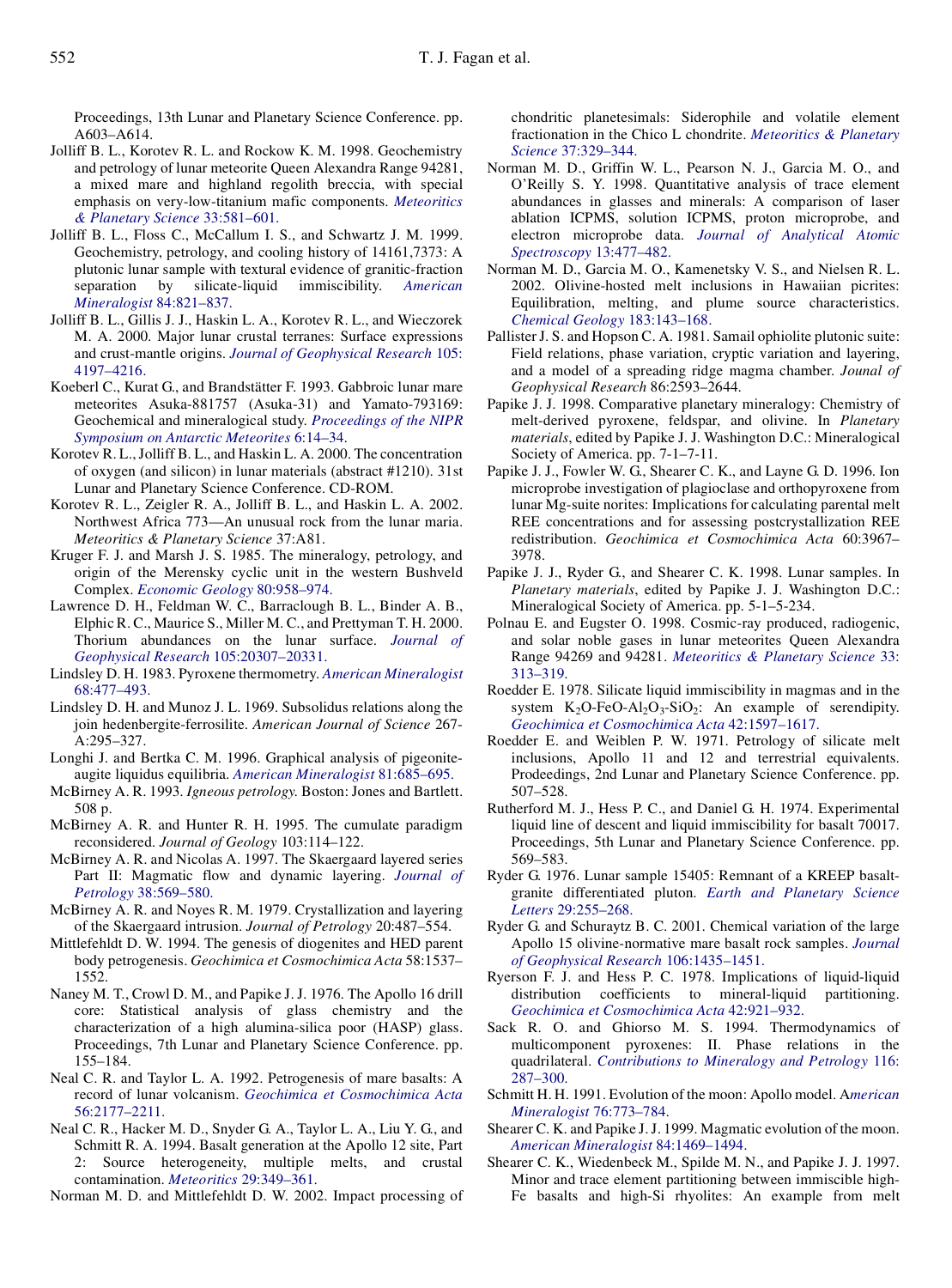inclusions in mare basalts (abstract #1236). 27th Lunar and Planetary Science Conference. CD-ROM.

- Shervais J. W and McGee J. J. 1998. Ion and electron microprobe study of troctolites, norite, and anorthosites from Apollo 14: Evidence for urKREEP assimilation during petrogenesis of Apollo 14 Mg-suite rocks. *[Geochimica et Cosmochimica Acta](http://www.ingentaconnect.com/content/external-references?article=/0016-7037^28^2962L.3009[aid=5142945])* [62:3009–3023.](http://www.ingentaconnect.com/content/external-references?article=/0016-7037^28^2962L.3009[aid=5142945])
- Shirley D. N. 1987. Differentiation and compaction in the Palisades sill, New Jersey. *[Journal of Petrology](http://www.ingentaconnect.com/content/external-references?article=/0022-3530^28^2928L.835[aid=209421])* 28:835–865.
- Simon S. B., Papike J. J., Hörz F., and See T. H. 1985. An experimental investigation of agglutinate melting mechanisms: Shocked mixtures of sodium and potassium feldspars. Proceedings, 16th Lunar and Planetary Science Conference. pp. D103–D115.
- Snyder G. A., Taylor L. A., and Patchen A. 1999a. Lunar meteorite EET 96008, Part I. Petrology and mineral chemistry: Evidence of large-scale, late-stage fractionation (abstract #1499). 30th Lunar and Planetary Science Conference. CD-ROM.
- Snyder G. A., Neal C. R., Ruzicka A. M., and Taylor L. A. 1999b. Lunar meteorite EET 96008, Part II: Whole-rock trace-element and PGE chemistry, and pairing with EET 87521 (abstract #1705). 30th Lunar and Planetary Science Conference. CD-ROM.
- Springer R. K. 1980. Geology of the Pine Hill intrusive complex, a layered gabbroic body in the western Sierra Nevada foothills, California: Summary. *Geological Society of America Bulletin* 91: 381–385.
- Steele A. M., Colson R.O., Korotev R. L., and Haskin L. A. 1992. Apollo 15 green glass: Compositional distribution and petrogenesis. *[Geochimica et Cosmochimia Acta](http://www.ingentaconnect.com/content/external-references?article=/0016-7037^28^2956L.4075[aid=5142905])* 56:4075–4090.
- Tanimizu M. and Tanaka T. 2002. Coupled Ce-Nd isotope systematics and REE differentiation of the moon. *[Geochimica et](http://www.ingentaconnect.com/content/external-references?article=/0016-7037^28^2966L.4007[aid=5142947]) [Cosmochimica Acta](http://www.ingentaconnect.com/content/external-references?article=/0016-7037^28^2966L.4007[aid=5142947])* 66:4007–4014.
- Taylor G. J., Warner R. D., Keil K., Ma M. S., and Schmitt R. A. 1980. Silicate liquid immiscibility, evolved lunar rocks and the formation of KREEP. In *Proceedings of the Conference on the lunar highlands crust*, edited by Papike J. J. and Merrill R. B. New York: Pergamon Press. pp. 339–352.
- Taylor L. A., Nazarov M. A., Demidova S. I., and Patchen A. 2001. Dhofar 287: A new lunar mare basalt from Oman. *Meteoritics & Planetary Science* 36:A204.

Thompson J. B. Jr. 1982. Composition space: An algebraic and

geometric approach. In *Characterization of metamorphism through mineral equilibria,* edited by Ferry J. M. Washington D.C.: Mineralogical Society of America. *[Reviews in Mineralogy](http://www.ingentaconnect.com/content/external-references?article=/0275-0279^28^2910L.1[aid=5142948])* [10:1–31.](http://www.ingentaconnect.com/content/external-references?article=/0275-0279^28^2910L.1[aid=5142948])

- Warren P. H. 1985. The lunar magma ocean concept. *[Annual Review](http://www.ingentaconnect.com/content/external-references?article=/0084-6597^28^2913L.201[aid=5142949]) [of Earth and Planetary Science](http://www.ingentaconnect.com/content/external-references?article=/0084-6597^28^2913L.201[aid=5142949])* 13:201–240.
- Warren P. H. 1986. Anorthosite assimilation and the origin of the Mg/ Fe-related bimodality of pristine Moon rocks: Support for the magmasphere hypothesis. Proceedings, 16th Lunar and Planetary Science Conference. pp. D331–D343.
- Warren P. H. 1993. A concise compilation of petrologic information on possibly pristine nonmare Moon rocks. *[American](http://www.ingentaconnect.com/content/external-references?article=/0003-004X^28^2978L.360[aid=5142950]) [Mineralogist](http://www.ingentaconnect.com/content/external-references?article=/0003-004X^28^2978L.360[aid=5142950])* 78:360–376.
- Warren P. H. and Kallemeyn G. W. 1989. Elephant Moraine 87521: The first lunar meteorite composed of predominantly mare material. *[Geochimia et Cosmochimica Acta](http://www.ingentaconnect.com/content/external-references?article=/0016-7037^28^2953L.3323[aid=5142897])* 53:3323–3300.
- Warren P. H. and Kallemeyn G. W. 1991b. The MacAlpine Hills lunar meteorite, and implications of the lunar meteorites collectively for the composition and origin of the Moon. *[Geochimica et](http://www.ingentaconnect.com/content/external-references?article=/0016-7037^28^2955L.3123[aid=5142951]) [Cosmochimica Acta](http://www.ingentaconnect.com/content/external-references?article=/0016-7037^28^2955L.3123[aid=5142951])* 55:3123–3138.
- Warren P. H. and Kallemeyn G. W. 1991a. Geochemical investigation of five lunar meteorites: Implications for the composition, origin, and evolution of the lunar crust. *[Proceedings of the NIPR](http://www.ingentaconnect.com/content/external-references?article=/0914-5621^28^294L.91[aid=5142952]) [Symposium on Antarctic Meteorites](http://www.ingentaconnect.com/content/external-references?article=/0914-5621^28^294L.91[aid=5142952])* 4:91–117.
- Warren P. H. and Kallemeyn G. W. 1993a. Geochemical investigation of two lunar mare meteorites: Yamato-793169 and Asuka-881757. *[Proceedings of the NIPR Symposium on Antarctic](http://www.ingentaconnect.com/content/external-references?article=/0914-5621^28^296L.35[aid=5142953]) [Meteorites](http://www.ingentaconnect.com/content/external-references?article=/0914-5621^28^296L.35[aid=5142953])* 6:35–57.
- Warren P. H. and Kallemeyn G. W. 1993b. The ferroan-anorthositic suit, the extent of lunar melting, and the bulk composition of the moon. *[Journal of Geophysical Research](http://www.ingentaconnect.com/content/external-references?article=/0148-0227^28^2998L.5445[aid=5142954])* 98:5445–5455.
- Warren P. H. and Wasson J. T. 1977. Pristine nonmare rocks and the nature of the lunar crust. Proceedings, 8th Lunar and Planetary Science Conference 8:2215–2235.
- Yagi K. and Takeshita H. 1987. Impact of hornblende crystallization for the genesis of calc-alkalic andesites. In *Magmatic processes: Physicochemical principles*, edited by Mysen B. O. University Park: The Geochemical Society. pp. 183–190.
- Yanai K. and Kojima H. 1991. Varieties of lunar meteorites recovered from Antarctica. *[Proceedings of the NIPR Symposium on](http://www.ingentaconnect.com/content/external-references?article=/0914-5621^28^294L.70[aid=5142899]) [Antarctic Meteorites](http://www.ingentaconnect.com/content/external-references?article=/0914-5621^28^294L.70[aid=5142899])* 4:70–90.